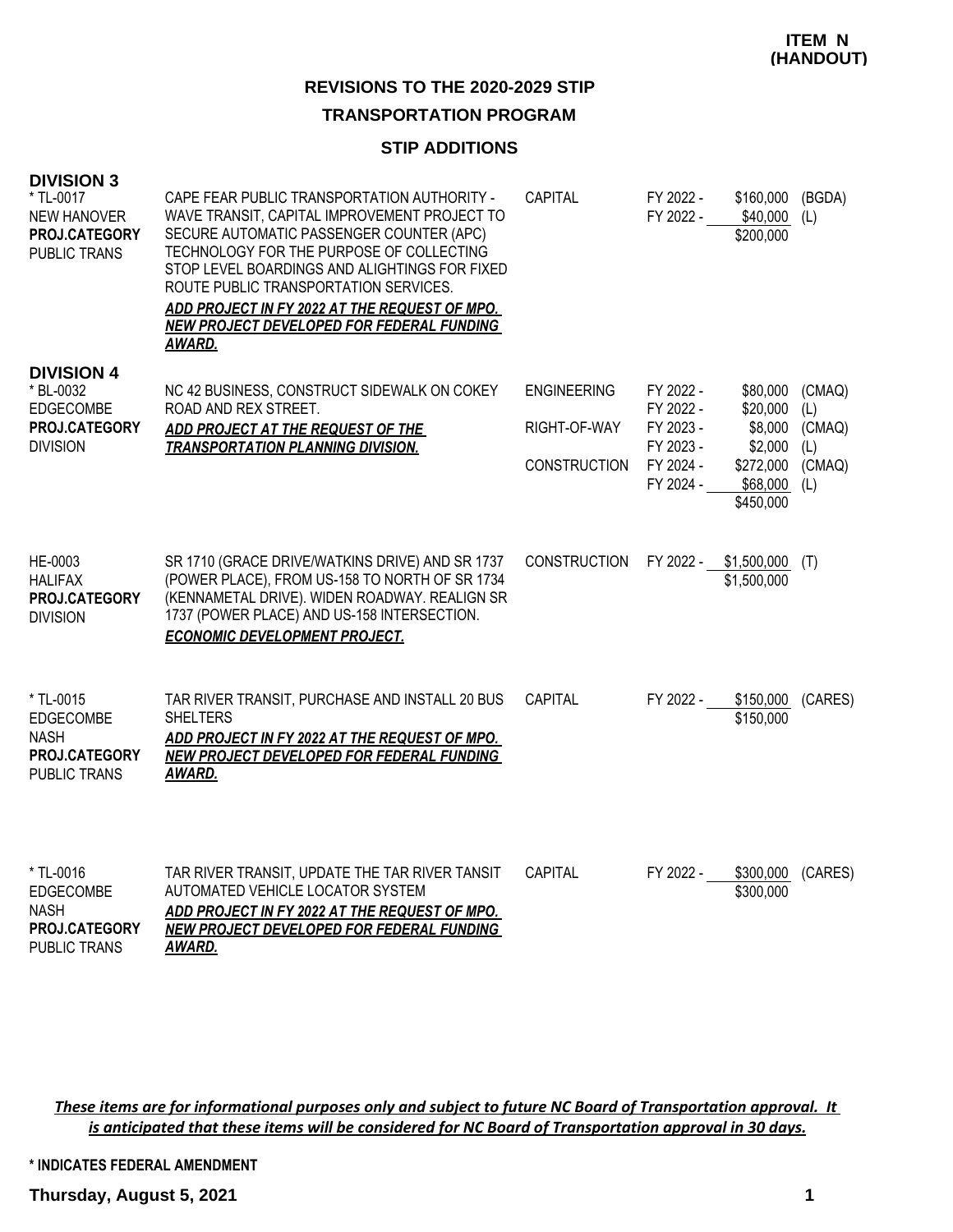#### **TRANSPORTATION PROGRAM**

# **STIP ADDITIONS**

#### **DIVISION 5**

| * BL-0028            | WEST CLUB BOULEVARD, WASHINGTON STREET TO           | <b>ENGINEERING</b>  | FY 2022 - | \$47,524    | (CMAQ) |
|----------------------|-----------------------------------------------------|---------------------|-----------|-------------|--------|
| <b>DURHAM</b>        | SR 1322 (BROAD STREET); BLACKWELL STREET /          |                     | FY 2022 - | \$75,000    | (BGDA) |
| <b>PROJ.CATEGORY</b> | CORCORAN STREET / FOSTER STREET, ATT                |                     | FY 2022 - | \$52.476    | (L)    |
| <b>DIVISION</b>      | TRAILHEAD TO WASHINGTON STREET; SR 1127             | <b>CONSTRUCTION</b> | FY 2023 - | \$375,000   | (CMAQ) |
|                      | (CHAPEL HILL STREET), RAMSEUR STREET TO SWIFT       |                     | FY 2023 - | \$354,426   | (BGDA) |
|                      | AVENUE IN DURHAM, CONSTRUCT BUFFERED                |                     | FY 2023 - | \$307,369   | (L)    |
|                      | BICYCLE LANES.                                      |                     |           | \$1,211,795 |        |
|                      | <b>PROJECT ADDED AT THE REQUEST OF THE DURHAM /</b> |                     |           |             |        |
|                      | <b>CHAPEL HILL / CARRBORO MPO.</b>                  |                     |           |             |        |
|                      |                                                     |                     |           |             |        |
|                      |                                                     |                     |           |             |        |
|                      |                                                     |                     |           |             |        |

| * BL-0030            | SR 2295 (SOUTH ROXBORO ROAD), SR 1158               | <b>ENGINEERING</b>  | FY 2022 - | \$13,500  | (BGDA)   |
|----------------------|-----------------------------------------------------|---------------------|-----------|-----------|----------|
| DURHAM               | (CORNWALLIS ROAD) TO SUMMIT STREET; SOUTH           |                     | FY 2022 - | \$15,000  | (BGDACV) |
| <b>PROJ.CATEGORY</b> | ROXBORO STREET, SHADY CREEK DRIVE TO MARTIN         |                     | FY 2022 - | \$7.000   | (L)      |
| <b>DIVISION</b>      | LUTHER KING JR. PARKWAY; SR 1322 (BROAD             | <b>CONSTRUCTION</b> | FY 2022 - | \$91,225  | (BGDA)   |
|                      | STREET), US 70 BUSINESS (MAIN STREET) TO GUESS      |                     | FY 2022 - | \$52,310  | (BGDACV) |
|                      | ROAD; US 15 BUSINESS / US 501 BUSINESS (DURHAM-     |                     | FY 2022 - | \$18,681  | (L)      |
|                      | CHAPEL HILL BOULEVARD), NATION AVENUE TO SR         |                     |           | \$197,716 |          |
|                      | 1183 (UNIVERSITY DRIVE) IN DURHAM. CONSTRUCT        |                     |           |           |          |
|                      | BUFFERED BICYCLE LANES.                             |                     |           |           |          |
|                      | <b>PROJECT ADDED AT THE REQUEST OF THE DURHAM /</b> |                     |           |           |          |

*CHAPEL HILL / CARRBORO MPO.*

*These items are for informational purposes only and subject to future NC Board of Transportation approval. It is anticipated that these items will be considered for NC Board of Transportation approval in 30 days.*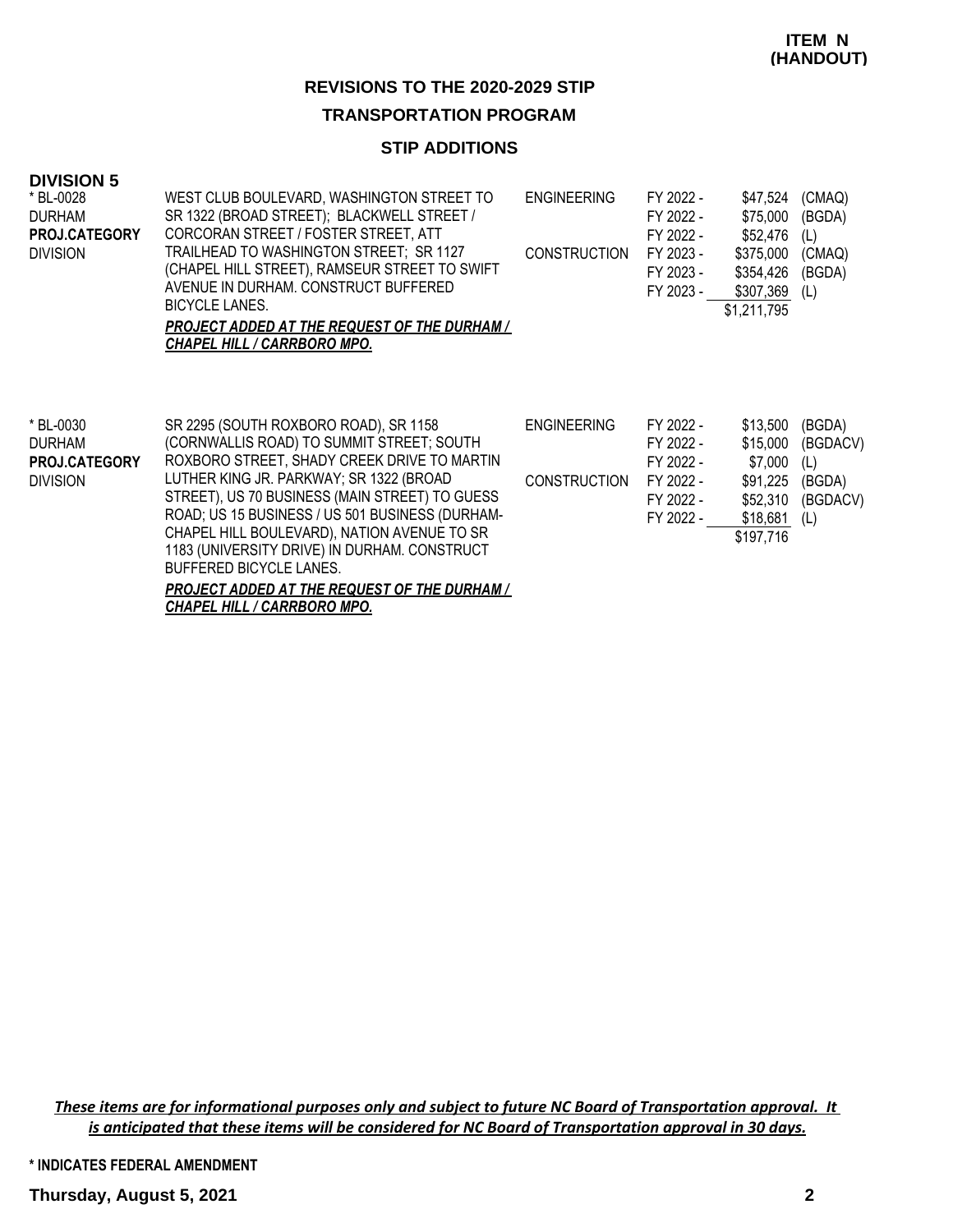# **TRANSPORTATION PROGRAM**

# **STIP ADDITIONS**

#### **DIVISION 5**

| * BL-0031       | ENGLEWOOD AVENUE; GEORGIA AVENUE TO WATTS      | <b>ENGINEERING</b>  | FY 2022 - | \$40,000         | (BGDA) |
|-----------------|------------------------------------------------|---------------------|-----------|------------------|--------|
| DURHAM          | STREET; KNOX STREET, WATTS STREET TO ACADIA    |                     | FY 2022 - | \$20,000         |        |
|                 |                                                |                     |           |                  | (L)    |
| PROJ.CATEGORY   | STREET; BIVINS STREET, SR 1127 (CHAPEL HILL    | <b>CONSTRUCTION</b> | FY 2023 - | \$242,723 (BGDA) |        |
| <b>DIVISION</b> | ROAD) TO ARNETTE AVENUE; IREDELL STREET, US 70 |                     | FY 2023 - | $$97,277$ (L)    |        |
|                 | BUSINESS (MAIN STREET) TO WEST CLUB            |                     |           | \$400,000        |        |
|                 | BOULEVARD; MARYLAND AVENUE, WEST CLUB          |                     |           |                  |        |
|                 | BOULEVARD TO ELLERBE CREEK TRAIL;              |                     |           |                  |        |
|                 | CLEVELAND STREET / CORPORATION STREET, US 70   |                     |           |                  |        |
|                 | BUSINESS / NC 98 (HOLLOWAY STREET) TO RIGSBEE  |                     |           |                  |        |
|                 | AVENUE; JUNIPER STREET, SPRUCE STREET TO       |                     |           |                  |        |
|                 | GUTHRIE AVENUE; LINCOLN STREET / GRANT         |                     |           |                  |        |
|                 | STREET, LAWSON STREET TO LAKELAND STREET;      |                     |           |                  |        |
|                 | RIDGEWAY AVENUE / LAKELAND STREET, LAWSON      |                     |           |                  |        |
|                 | STREET TO MATHISON STREET; LAVENDER AVENUE,    |                     |           |                  |        |
|                 | ELGIN STREET TO STPEHENSON STREET;             |                     |           |                  |        |
|                 | STEPHENSON STREET, LAVENDER AVENUE TO SR       |                     |           |                  |        |
|                 | 1669 (CLUB BOULEVARD); UMSTEAD STREET / LODGE  |                     |           |                  |        |
|                 | STREET, SR 1118 (FAYETTEVILLE STREET) TO FARGO |                     |           |                  |        |
|                 | STREET IN DURHAM. CONSTRUCT BICYCLE            |                     |           |                  |        |
|                 |                                                |                     |           |                  |        |
|                 | ACCOMODATIONS.                                 |                     |           |                  |        |
|                 | PROJECT ADDED AT THE REQUEST OF THE DURHAM /   |                     |           |                  |        |
|                 | <u>CHAPEL HILL / CARRBORO MPO.</u>             |                     |           |                  |        |

*These items are for informational purposes only and subject to future NC Board of Transportation approval. It is anticipated that these items will be considered for NC Board of Transportation approval in 30 days.*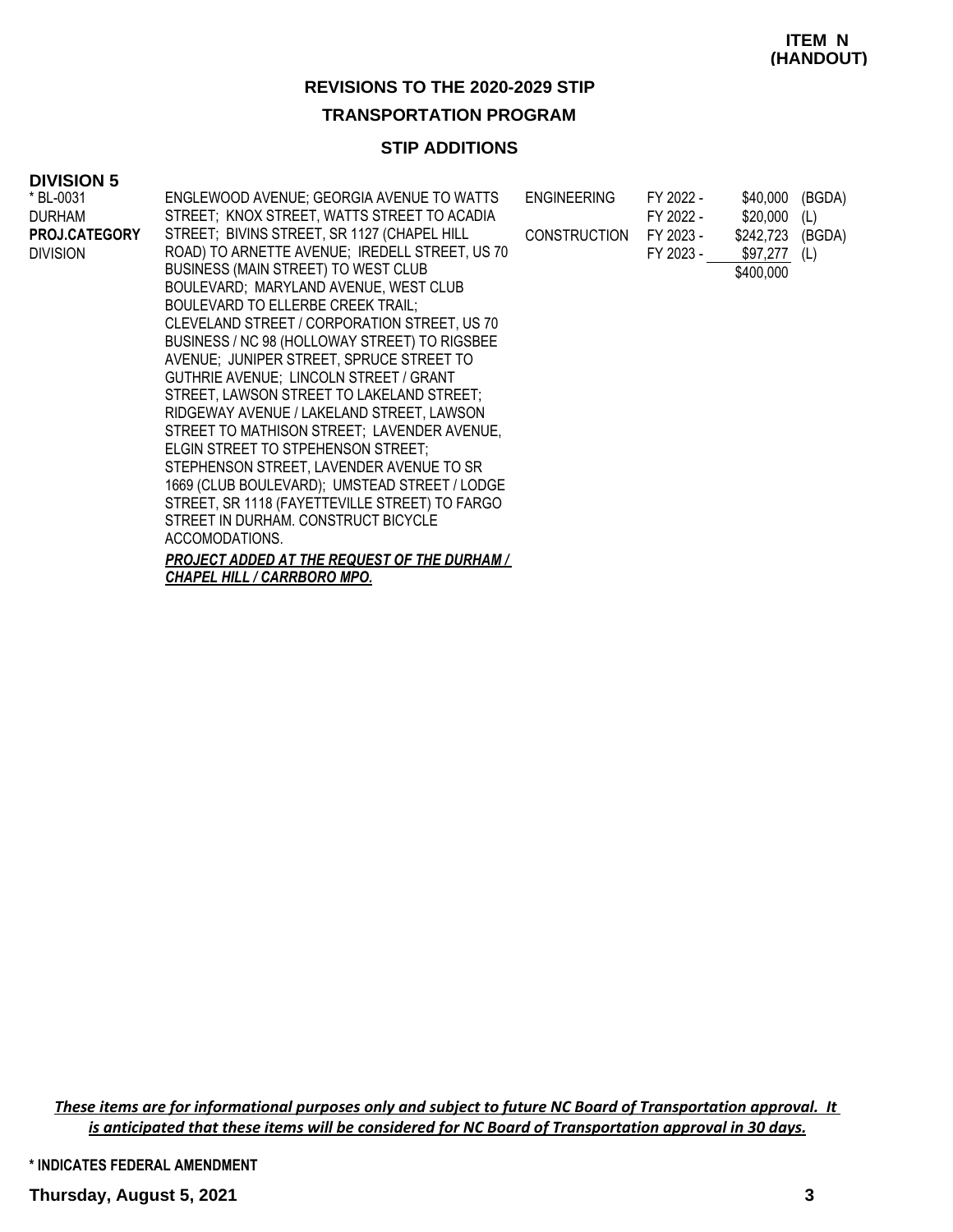### **ITEM N (HANDOUT)**

# **REVISIONS TO THE 2020-2029 STIP**

### **TRANSPORTATION PROGRAM**

## **STIP ADDITIONS**

#### **DIVISION 5**

| * HO-0005<br><b>CABARRUS</b> | VARIOUS, NCDOT TRAFFIC SYSTEMS OPERATIONS.<br>INSTALL STATEWIDE ITS DEVICE OPERATIONS. | <b>CONSTRUCTION</b> | FY 2022 -<br>FY 2022 - | \$5,360,000<br>\$1,340,000 | (CMAQ)<br>(S(M)) |
|------------------------------|----------------------------------------------------------------------------------------|---------------------|------------------------|----------------------------|------------------|
| CATAWBA                      | ADD NEW PROJECT AT THE REQUEST OF THE                                                  |                     |                        | \$6,700,000                |                  |
| <b>DAVIDSON</b>              | <b>TRANSPORTATION PLANNING DIVISION.</b>                                               |                     |                        |                            |                  |
| <b>DAVIE</b>                 |                                                                                        |                     |                        |                            |                  |
| <b>DURHAM</b>                |                                                                                        |                     |                        |                            |                  |
| <b>EDGECOMBE</b>             |                                                                                        |                     |                        |                            |                  |
| <b>FORSYTH</b>               |                                                                                        |                     |                        |                            |                  |
| <b>GASTON</b>                |                                                                                        |                     |                        |                            |                  |
| <b>GRANVILLE</b>             |                                                                                        |                     |                        |                            |                  |
| <b>GUILFORD</b>              |                                                                                        |                     |                        |                            |                  |
| HAYWOOD                      |                                                                                        |                     |                        |                            |                  |
| <b>IREDELL</b>               |                                                                                        |                     |                        |                            |                  |
| <b>JOHNSTON</b>              |                                                                                        |                     |                        |                            |                  |
| <b>MECKLENBURG</b>           |                                                                                        |                     |                        |                            |                  |
| <b>NASH</b>                  |                                                                                        |                     |                        |                            |                  |
| ORANGE                       |                                                                                        |                     |                        |                            |                  |
| <b>ROWAN</b>                 |                                                                                        |                     |                        |                            |                  |
| <b>UNION</b><br><b>WAKE</b>  |                                                                                        |                     |                        |                            |                  |
| PROJ.CATEGORY                |                                                                                        |                     |                        |                            |                  |
| <b>EXEMPT</b>                |                                                                                        |                     |                        |                            |                  |
|                              |                                                                                        |                     |                        |                            |                  |
|                              |                                                                                        |                     |                        |                            |                  |

| <b>DIVISION 7</b><br>* HL-0045<br>ORANGE<br><b>PROJ.CATEGORY</b><br><b>DIVISION</b> | EXCHANGE PARK LANE, SOUTH CHURTON STREET TO<br>FARIBAULT LANE IN HILLSBOROUGH. REPAIR BRIDGE<br>670241 OVER ENO RIVER.<br><b>PROJECT ADDED AT THE REQUEST OF THE DURHAM /</b><br><u>CHAPEL HILL / CARRBORO MPO.</u> | <b>CONSTRUCTION</b>                | FY 2021 -<br>FY 2021 -                           | \$126,447<br>\$27,353<br>\$153,800        | (BGDA)<br>(L)                  |
|-------------------------------------------------------------------------------------|---------------------------------------------------------------------------------------------------------------------------------------------------------------------------------------------------------------------|------------------------------------|--------------------------------------------------|-------------------------------------------|--------------------------------|
| <b>DIVISION 8</b><br>* BL-0035<br>CHATHAM<br><b>PROJ.CATEGORY</b><br><b>EXEMPT</b>  | CHATHAM BUSINESS DRIVE, SOUTH OF US 64<br>BUSINESS (EAST STREET) IN PITTSBORO.<br>CONSTRUCT SIDEWALK SEGMENT TO CONNECT<br>EXISTING SIDEWALK.                                                                       | <b>ENGINFERING</b><br>RIGHT-OF-WAY | FY 2022 -<br>FY 2022 -<br>FY 2022 -<br>FY 2022 - | \$32,000<br>\$8,000<br>\$8,000<br>\$2,000 | (CMAQ)<br>(L)<br>(CMAQ)<br>(L) |

*PROJECT ADDED AT THE REQUEST OF TRANSPORTATION PLANNING DIVISION.*

*These items are for informational purposes only and subject to future NC Board of Transportation approval. It is anticipated that these items will be considered for NC Board of Transportation approval in 30 days.*

**\* INDICATES FEDERAL AMENDMENT**

CONSTRUCTION FY 2022 - \$128,000 (CMAQ)

FY 2022 - \$32,000 (L)

\$210,000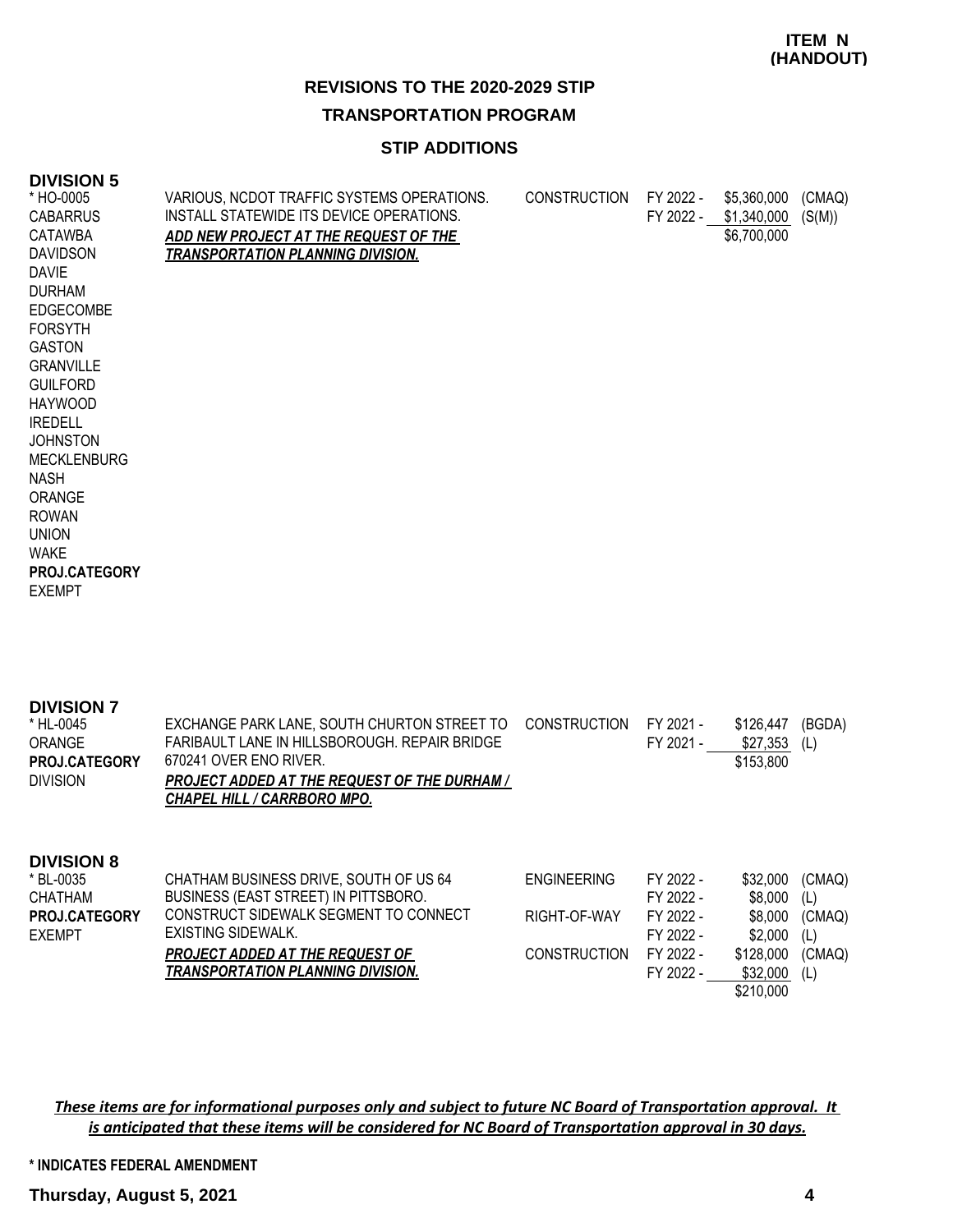### **TRANSPORTATION PROGRAM**

# **STIP ADDITIONS**

#### **DIVISION 9**

| * BL-0034<br><b>ROWAN</b><br><b>PROJ.CATEGORY</b><br><b>EXEMPT</b>                               | US 601 (JAKE ALEXANDER BOULEVARD), NORTH OF<br>KELSEY SCOTT PARK GREENWAY TO END OF<br>SALISBURY MALL PROJECT IN SALISBURY.<br>CONSTRUCT SIDEWALK CONNECTIONS TO<br>SALISBURY GREENWAY / CAROLINA THREAD TRAIL.<br><b>PROJECT ADDED AT REQUEST OF TRANSPORTATION</b><br><b>PLANNING DIVISION.</b> | <b>ENGINEERING</b><br>RIGHT-OF-WAY<br><b>CONSTRUCTION</b> | FY 2022 -<br>FY 2022 -<br>FY 2023 -<br>FY 2023 -<br>FY 2025 -<br>FY 2025 - | \$120,720<br>\$30,180<br>\$72,432<br>\$18,108<br>\$482,880<br>\$120,720<br>\$845,040 | (CMAQ)<br>(L)<br>(CMAQ)<br>(L)<br>(CMAQ)<br>(L) |
|--------------------------------------------------------------------------------------------------|---------------------------------------------------------------------------------------------------------------------------------------------------------------------------------------------------------------------------------------------------------------------------------------------------|-----------------------------------------------------------|----------------------------------------------------------------------------|--------------------------------------------------------------------------------------|-------------------------------------------------|
| <b>DIVISION 10</b><br>* HL-0038<br><b>MECKLENBURG</b><br><b>PROJ.CATEGORY</b><br><b>DIVISION</b> | VARIOUS, VARIOUS MAINTENANCE ACTIVITIES<br>INCLUDING RESURFACING, TRAFFIC SIGNAL LOOP<br>REPLACEMENT, PAVEMENT RESTRIPING AND<br>MARKERS, AND SIGN REPLACEMENT.<br>ADD NEW COVID RELIEF PROJECT AT THE REQUEST<br>OF THE MPO.                                                                     | <b>CONSTRUCTION</b>                                       | FY 2022 -                                                                  | \$5,721,000<br>\$5,721,000                                                           | (BGDACV)                                        |
| * HL-0039<br><b>UNION</b><br><b>PROJ.CATEGORY</b><br><b>DIVISION</b>                             | VARIOUS, VARIOUS MAINTENANCE ACTIVITIES<br>INCLUDING RESURFACING, TRAFFIC SIGNAL LOOP<br>REPLACEMENT, AND PAVEMENT RESTRIPING.<br>ADD NEW COVID RELIEF PROJECT AT THE REQUEST<br>OF THE MPO.                                                                                                      | <b>CONSTRUCTION</b>                                       | FY 2022 -                                                                  | \$1,253,000<br>\$1,253,000                                                           | (BGDACV)                                        |

*These items are for informational purposes only and subject to future NC Board of Transportation approval. It is anticipated that these items will be considered for NC Board of Transportation approval in 30 days.*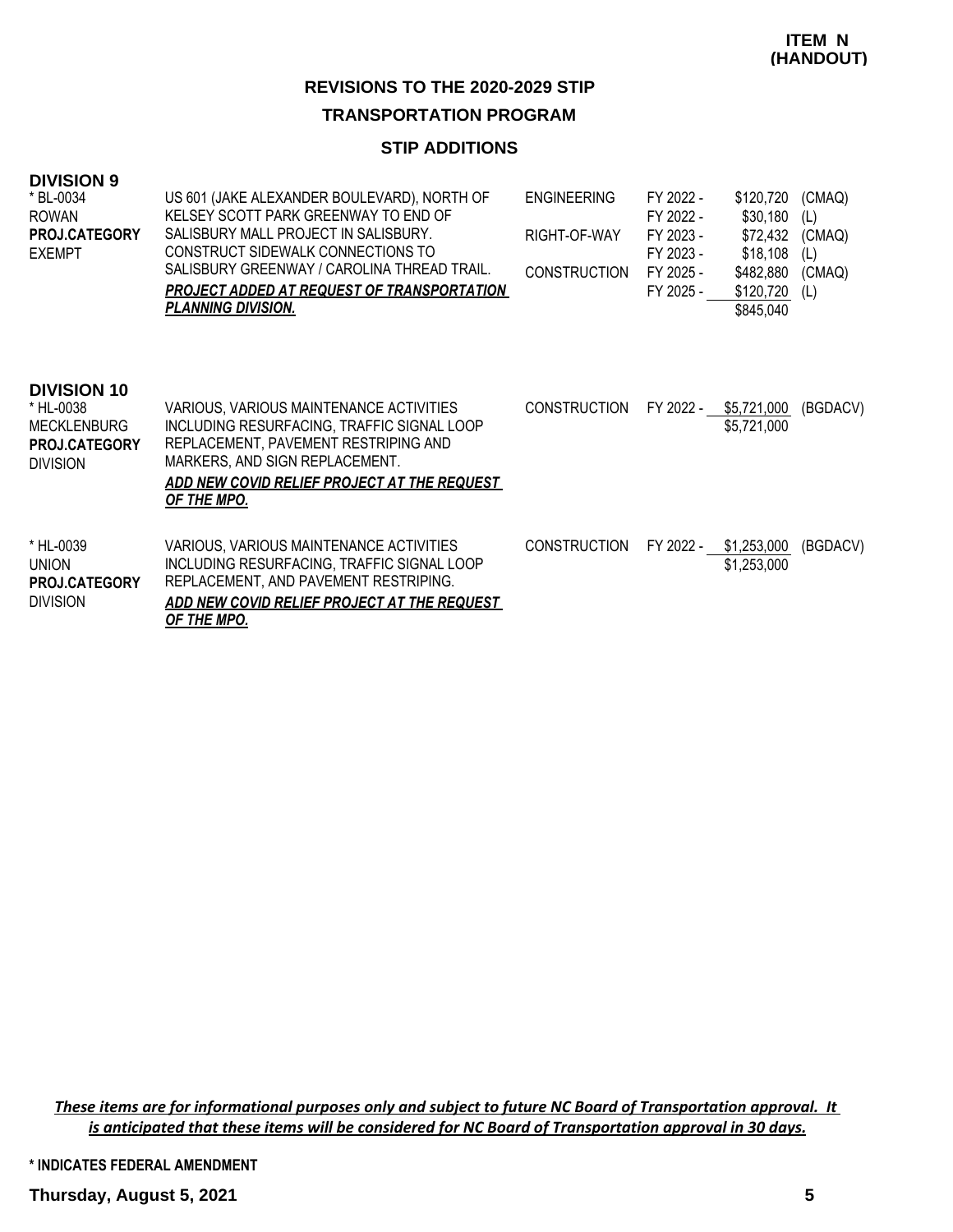### **ITEM N (HANDOUT)**

# **REVISIONS TO THE 2020-2029 STIP**

### **TRANSPORTATION PROGRAM**

# **STIP ADDITIONS**

#### **DIVISION 10**

| * HO-0005            | VARIOUS, NCDOT TRAFFIC SYSTEMS OPERATIONS. | <b>CONSTRUCTION</b> | FY 2022 - | \$5,360,000 | (CMAQ) |
|----------------------|--------------------------------------------|---------------------|-----------|-------------|--------|
| <b>CABARRUS</b>      | INSTALL STATEWIDE ITS DEVICE OPERATIONS.   |                     | FY 2022 - | \$1,340,000 | (S(M)) |
| CATAWBA              | ADD NEW PROJECT AT THE REQUEST OF THE      |                     |           | \$6,700,000 |        |
| <b>DAVIDSON</b>      | <u>TRANSPORTATION PLANNING DIVISION.</u>   |                     |           |             |        |
| <b>DAVIE</b>         |                                            |                     |           |             |        |
| <b>DURHAM</b>        |                                            |                     |           |             |        |
| <b>EDGECOMBE</b>     |                                            |                     |           |             |        |
| <b>FORSYTH</b>       |                                            |                     |           |             |        |
| <b>GASTON</b>        |                                            |                     |           |             |        |
| <b>GRANVILLE</b>     |                                            |                     |           |             |        |
| <b>GUILFORD</b>      |                                            |                     |           |             |        |
| <b>HAYWOOD</b>       |                                            |                     |           |             |        |
| <b>IREDELL</b>       |                                            |                     |           |             |        |
| <b>JOHNSTON</b>      |                                            |                     |           |             |        |
| <b>MECKLENBURG</b>   |                                            |                     |           |             |        |
| NASH                 |                                            |                     |           |             |        |
| ORANGE               |                                            |                     |           |             |        |
| <b>ROWAN</b>         |                                            |                     |           |             |        |
| <b>UNION</b>         |                                            |                     |           |             |        |
| <b>WAKE</b>          |                                            |                     |           |             |        |
| <b>PROJ.CATEGORY</b> |                                            |                     |           |             |        |
| <b>EXEMPT</b>        |                                            |                     |           |             |        |
|                      |                                            |                     |           |             |        |
|                      |                                            |                     |           |             |        |

| <b>DIVISION 11</b><br>* HO-0006<br>CALDWELL | SR 1328 (BROWN MOUNTAIN BEACH ROAD), WIDEN<br>ROADWAY TO 20 FEET IN FIVE LOCATIONS ALONG | <b>ENGINEERING</b>  | FY 2021 -<br>FY 2021 - | \$140.000<br>\$35.000    | (FLAP)<br>(S(M)) |
|---------------------------------------------|------------------------------------------------------------------------------------------|---------------------|------------------------|--------------------------|------------------|
| <b>PROJ.CATEGORY</b><br><b>EXEMPT</b>       | WILSON CREEK.<br>ADD NEW FEDERAL LAND ACCESS PROGRAM (FLAP)                              | <b>CONSTRUCTION</b> | FY 2022 -<br>FY 2022 - | \$1,260,000<br>\$315,000 | (FLAP)<br>(S(M)) |
|                                             | <b>PROJECT.</b>                                                                          |                     |                        | \$1,750,000              |                  |
|                                             |                                                                                          |                     |                        |                          |                  |
| <b>DIVISION 12</b>                          |                                                                                          |                     |                        |                          |                  |

| * HL-0037            | VARIOUS. VARIOUS MAINTENANCE ACTIVITIES     | <b>CONSTRUCTION</b> | FY 2022 - | \$975.000 | (BGDACV) |
|----------------------|---------------------------------------------|---------------------|-----------|-----------|----------|
| <b>IREDELL</b>       | INCLUDING RESURFACING AND PAVEMENT          |                     |           | \$975,000 |          |
| <b>PROJ.CATEGORY</b> | RESTRIPING.                                 |                     |           |           |          |
| <b>DIVISION</b>      | ADD NEW COVID RELIEF PROJECT AT THE REQUEST |                     |           |           |          |
|                      | OF THE MPO.                                 |                     |           |           |          |

*These items are for informational purposes only and subject to future NC Board of Transportation approval. It is anticipated that these items will be considered for NC Board of Transportation approval in 30 days.*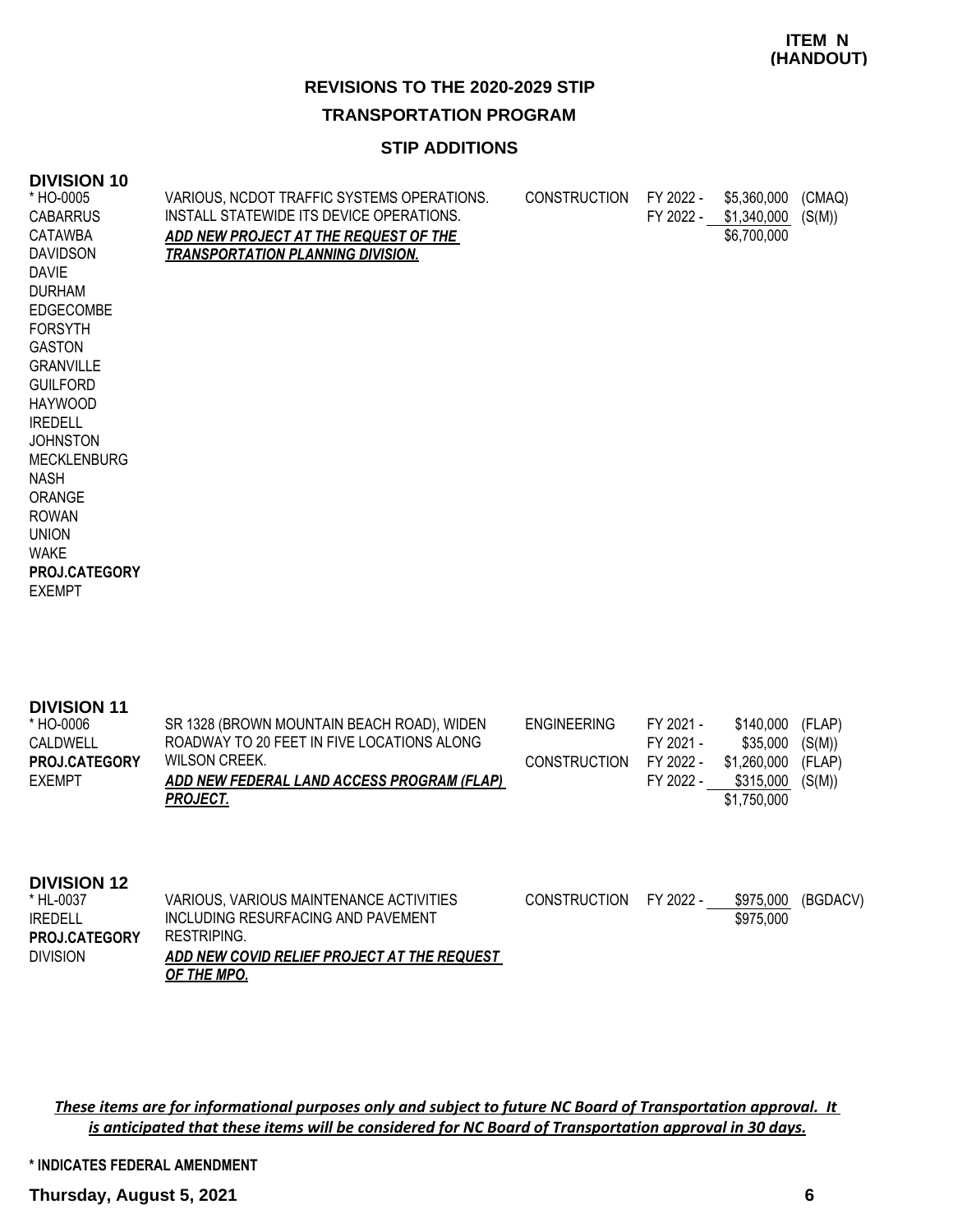**TRANSPORTATION PROGRAM**

### **STIP ADDITIONS**

| <b>DIVISION 14</b><br>* HO-0003<br><b>HAYWOOD</b><br>PROJ.CATEGORY<br><b>EXEMPT</b>       | GREAT SMOKY MOUNTAINS NATIONAL PARK,<br>REGIONAL OUTREACH AND EDUCATIONAL PROGRAM.<br>ADD PROJECT AT THE REQUEST OF THE RPO.                                                                                                     | IMPLEMENTATION FY 2022 -                  | FY 2022 -                                        | \$100,000<br>\$25,000<br>\$125,000                             | (CMAQ)<br>(L)                        |
|-------------------------------------------------------------------------------------------|----------------------------------------------------------------------------------------------------------------------------------------------------------------------------------------------------------------------------------|-------------------------------------------|--------------------------------------------------|----------------------------------------------------------------|--------------------------------------|
| * HO-0004<br><b>SWAIN</b><br>PROJ.CATEGORY<br><b>EXEMPT</b>                               | <b>GREAT SMOKY MOUNTAINS NATIONAL PARK,</b><br>SUSTAINABLE TRANSPORTATION PRACTICES TO<br>REDUCE AIR POLLUTION.<br>ADD PROJECT AT THE REQUEST OF THE RPO.                                                                        | IMPLEMENTATION FY 2022 -                  | FY 2022 - \$25,000                               | \$100,000<br>\$125,000                                         | (CMAQ)<br>(L)                        |
| * HO-0007<br><b>TRANSYLVANIA</b><br>PROJ.CATEGORY<br><b>EXEMPT</b>                        | US 276, US 64 TO AVERY CREEK TRAILHEAD. INSTALL<br>GUARDRAIL AND CONSTRUCT SIDEWALK AND<br>INSTALL GUARDRAIL FROM SLIDING ROCK TO<br>PROPOSED OFF-SITE PARKING.<br>ADD NEW FEDERAL LAND ACCESS PROGRAM (FLAP)<br><b>PROJECT.</b> | <b>ENGINEERING</b><br><b>CONSTRUCTION</b> | FY 2021 -<br>FY 2021 -<br>FY 2022 -<br>FY 2022 - | \$24,000<br>\$6,000<br>\$396,000<br>\$99,000<br>\$525,000      | (FLAP)<br>(S(M))<br>(FLAP)<br>(S(M)) |
| * HO-0008<br><b>CLAY</b><br>PROJ.CATEGORY<br><b>EXEMPT</b>                                | SR 1140 (MYERS CHAPEL ROAD), REPLACE BRIDGE<br>#63 OVER BLAIR CREEK AND BRIDGE #88 OVER HYATT<br>MILL CREEK.<br>ADD NEW FEDERAL LAND ACCESS PROGRAM (FLAP)<br><u>PROJECT.</u>                                                    | <b>ENGINEERING</b><br><b>CONSTRUCTION</b> | FY 2021 -<br>FY 2021 -<br>FY 2021 -<br>FY 2021 - | \$240,000<br>\$60,000<br>\$960,000<br>\$240,000<br>\$1,500,000 | (FLAP)<br>(S(M))<br>(FLAP)<br>(S(M)) |
| * TU-0010<br><b>HENDERSON</b><br>PROJ.CATEGORY<br><b>PUBLIC TRANS</b>                     | APPLE COUNTRY TRANSIT, PROGRAM SUPPORT.<br>ADD PROJECT IN FY 2021 AT THE REQUEST OF THE<br>MPO. NEW PROJECT DEVELOPED FOR FEDERAL<br><b>FUNDING AWARD.</b>                                                                       | <b>PLANNING</b>                           | FY 2021 -<br>FY 2021 -<br>FY 2022 -<br>FY 2022 - | \$18,000<br>\$72,000<br>\$30,000<br>\$120,000<br>\$240,000     | (L)<br>(5307)<br>(L)<br>(5307)       |
| <b>STATEWIDE</b><br>* TM-0036<br><b>STATEWIDE</b><br>PROJ.CATEGORY<br><b>PUBLIC TRANS</b> | STATEWIDE, 5310 STATE ADMINISTRATIVE FUNDS.<br>ADD PROJECT IN FY 2022 AT THE REQUEST OF THE<br><b>INTEGRATED MOBILITY DIVISION. NEW PROJECT</b><br>DEVELOPED FOR FEDERAL FUNDING AWARD.                                          | ADMINISTRATIVE FY 2022 -                  |                                                  | \$567,000<br>\$567,000                                         | (5310)                               |

*These items are for informational purposes only and subject to future NC Board of Transportation approval. It is anticipated that these items will be considered for NC Board of Transportation approval in 30 days.*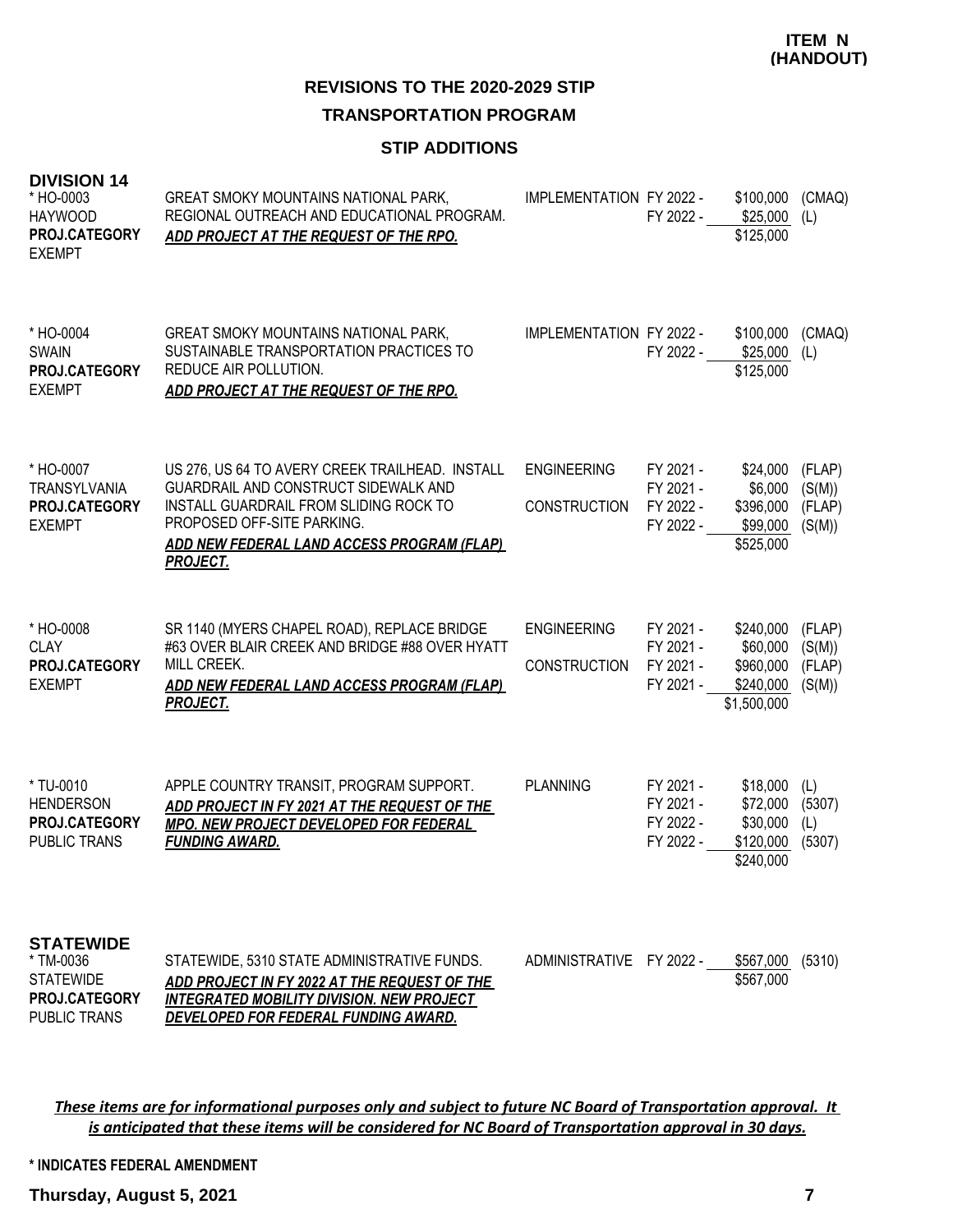### **TRANSPORTATION PROGRAM**

### **STIP ADDITIONS**

### **STATEWIDE**

| <b>SIAIEWIDE</b><br>* TU-0008<br><b>STATEWIDE</b><br>PROJ.CATEGORY<br><b>PUBLIC TRANS</b> | NCDOT, NCSU (ITRE) WILL PROVIDE TECHNICAL<br>ASSISTANCE TO THE INTEGRATED MOBILITY DIVISION<br>AND SUBRECIPIENTS.<br>ADD PROJECT IN FY 2022 AT THE REQUEST OF THE<br><b>INTEGRATED MOBILITY DIVISION, NEW PROJECT</b><br>DEVELOPED FOR FEDERAL FUNDING AWARD.                                                          | <b>PLANNING</b>                     | FY 2022 -<br>FY 2022 -                                                                                                         | $$118,000$ (S)<br>\$470,000 (5311)<br>\$588,000                                                                                                        |                                                      |
|-------------------------------------------------------------------------------------------|------------------------------------------------------------------------------------------------------------------------------------------------------------------------------------------------------------------------------------------------------------------------------------------------------------------------|-------------------------------------|--------------------------------------------------------------------------------------------------------------------------------|--------------------------------------------------------------------------------------------------------------------------------------------------------|------------------------------------------------------|
| * TU-0009<br><b>STATEWIDE</b><br>PROJ.CATEGORY<br><b>PUBLIC TRANS</b>                     | NCDOT, NCSU (ITRE) WILL USE THE FUNDS TO<br>PROVIDE TRAINING/PROFESSIONAL DEVELOPMENT<br>RELATED TO DELIVERY OF ADA TRAINING TO TRANSIT<br>PROFESSIONALS.<br>ADD PROJECT IN FY 2022 AT THE REQUEST OF THE<br><b>INTEGRATED MOBILITY DIVISION. NEW PROJECT</b><br><u>DEVELOPED FOR FEDERAL FUNDING AWARD.</u>           | <b>PLANNING</b>                     | FY 2022 -                                                                                                                      | \$765,000<br>\$765,000                                                                                                                                 | (RTAP)                                               |
|                                                                                           | <b>STIP MODIFICATIONS</b>                                                                                                                                                                                                                                                                                              |                                     |                                                                                                                                |                                                                                                                                                        |                                                      |
| <b>DIVISION 2</b><br>B-4607<br><b>PITT</b><br>PROJ.CATEGORY<br><b>DIVISION</b>            | SR 1923 (GARDENVILLE ROAD), REPLACE BRIDGE<br>730043 OVER SWIFT CREEK.<br>TO ALLOW ADDITIONAL TIME FOR PLANNING AND<br><b>DESIGN, DELAY RIGHT-OF-WAY FROM FY 21 TO FY 22.</b>                                                                                                                                          | RIGHT-OF-WAY<br><b>CONSTRUCTION</b> | FY 2022 -<br>FY 2022 -                                                                                                         | \$260,000<br>\$2,598,000<br>\$2,858,000                                                                                                                | (BGOFF)<br>(BGOFF)                                   |
| * EB-6042<br><b>PITT</b><br>PROJ.CATEGORY<br><b>DIVISION</b>                              | GREENVILLE, SOUTH TAR RIVER GREENWAY.<br>CONSTRUCT MULTI-USE TRAIL FROM THE TOWN<br>COMMON TO THE VETERANS ADMINISTRATION CLINIC<br>ALONG MOYE BOULEVARD IN GREENVILLE.<br>AT THE REQUEST OF THE MPO, ADD PRELIMINARY<br><b>ENGINEERING IN FY 20 AND RIGHT-OF-WAY IN FY 21</b><br>NOT PREVIOUSLY PROGRAMMED, AND DELAY | <b>ENGINEERING</b>                  | FY 2020 -<br>FY 2020 -<br>FY 2021 -<br>FY 2021 -<br>FY 2022 -<br>FY 2022 -                                                     | \$34,000<br>\$30,000<br>\$69,000<br>\$59,000<br>\$34,000<br>\$30,000                                                                                   | (O)<br>(L)<br>(O)<br>(L)<br>(0)<br>(L)               |
|                                                                                           | <b>CONSTRUCTION FROM FY 21 TO FY 22. 'O' FUNDS</b><br><b>REPRESENT FEDERAL BUILD GRANT FUNDS</b><br><b>AWARDED TO THE CITY OF GREENVILLE.</b>                                                                                                                                                                          | RIGHT-OF-WAY                        | FY 2021 -<br>FY 2021 -<br>FY 2022 -<br>FY 2022 -                                                                               | \$11,000<br>\$10,000<br>\$33,000<br>\$29,000                                                                                                           | (0)<br>(L)<br>(O)<br>(L)                             |
|                                                                                           |                                                                                                                                                                                                                                                                                                                        | <b>CONSTRUCTION</b>                 | FY 2022 -<br>FY 2022 -<br>FY 2023 -<br>FY 2023 -<br>FY 2024 -<br>FY 2024 -<br>FY 2025 -<br>FY 2025 -<br>FY 2026 -<br>FY 2026 - | $$260,000$ (O)<br>\$223,000 (L)<br>\$520,000<br>\$447,000<br>\$520,000<br>\$447,000<br>\$520,000<br>\$447,000<br>\$260,000<br>\$223,000<br>\$4,206,000 | (O)<br>(L)<br>(O)<br>(L)<br>(O)<br>(L)<br>(O)<br>(L) |

*These items are for informational purposes only and subject to future NC Board of Transportation approval. It is anticipated that these items will be considered for NC Board of Transportation approval in 30 days.*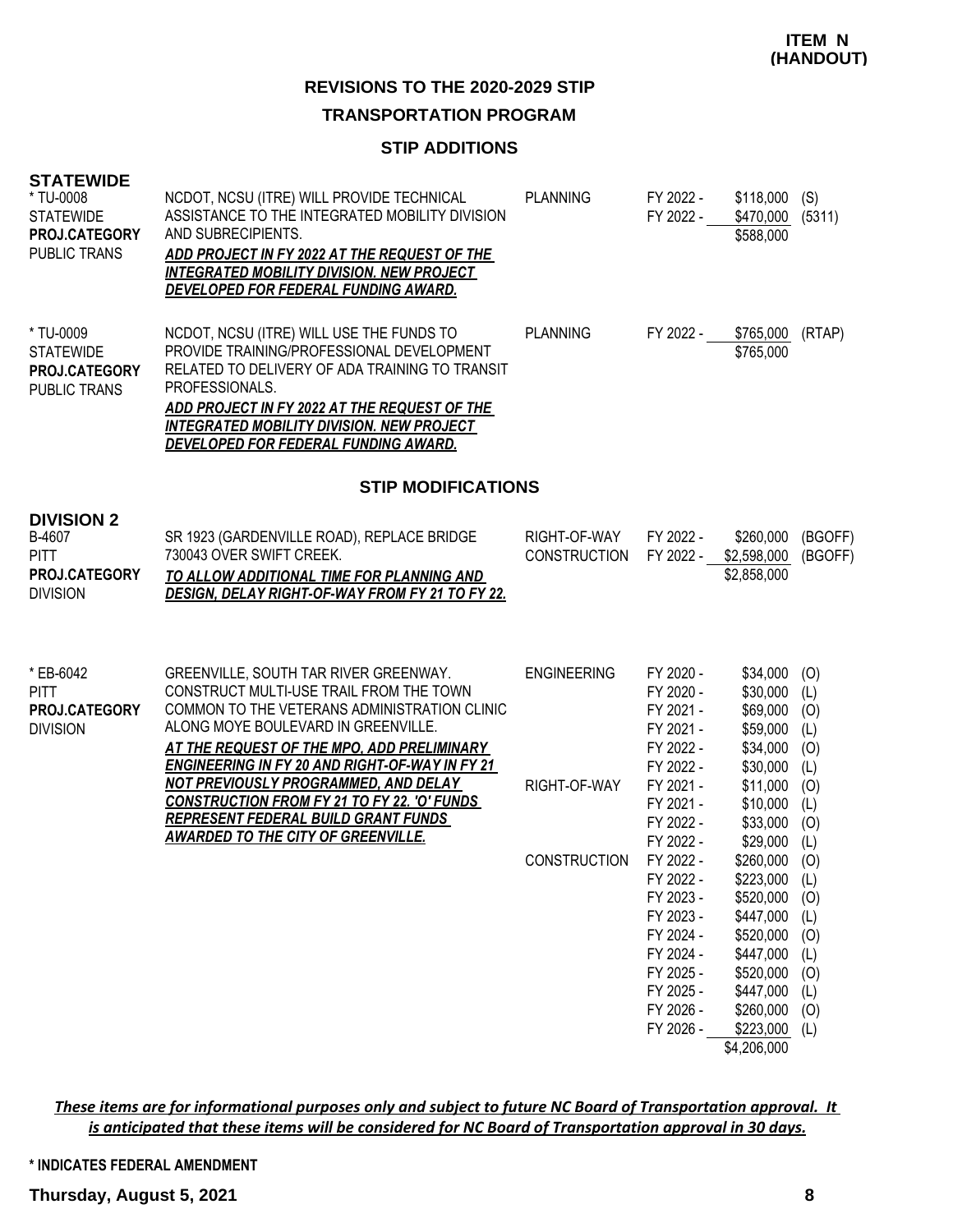### **TRANSPORTATION PROGRAM**

# **STIP MODIFICATIONS**

| <b>DIVISION 2</b> |                                                     |                     |           |                |     |
|-------------------|-----------------------------------------------------|---------------------|-----------|----------------|-----|
| * EB-6043         | GREENVILLE, TOWN COMMON CONNECTOR.                  | <b>ENGINEERING</b>  | FY 2020 - | \$75,000       | (O) |
| <b>PITT</b>       | CONSTRUCT A MULTI-USE PATH FROM TOWN                |                     | FY 2020 - | \$64,000       | (L) |
| PROJ.CATEGORY     | COMMON TO EAST 5TH STREET.                          |                     | FY 2021 - | \$150,000      | (0) |
| <b>DIVISION</b>   | AT THE REQUEST OF THE MPO, ADD RIGHT-OF-WAY         |                     | FY 2021 - | \$129,000      | (L) |
|                   | IN FY 21 NOT PREVIOUSLY PROGRAMMED AND              |                     | FY 2022 - | \$75,000       | (0) |
|                   | <b>ACCELERATE CONSTRUCTION FROM FY 23 TO FY 22.</b> |                     | FY 2022 - | \$64,000       | (L) |
|                   | <u>'O' FUNDS REPRESENT FEDERAL BUILD GRANT</u>      | RIGHT-OF-WAY        | FY 2021 - | \$1,000        | (0) |
|                   | <b>FUNDS AWARDED TO THE CITY OF GREENVILLE.</b>     |                     | FY 2021 - | \$1,000        | (L) |
|                   |                                                     |                     | FY 2022 - | \$3,000        | (0) |
|                   |                                                     |                     | FY 2022 - | \$3,000        | (L) |
|                   |                                                     | <b>CONSTRUCTION</b> | FY 2022 - | \$114,000      | (O) |
|                   |                                                     |                     | FY 2022 - | \$98,000       | (L) |
|                   |                                                     |                     | FY 2023 - | $$228,000$ (O) |     |
|                   |                                                     |                     | FY 2023 - | \$196,000      | (L) |
|                   |                                                     |                     | FY 2024 - | \$228,000      | (O) |
|                   |                                                     |                     | FY 2024 - | \$196,000      | (L) |
|                   |                                                     |                     | FY 2025 - | \$228,000      | (0) |
|                   |                                                     |                     | FY 2025 - | \$196,000      | (L) |
|                   |                                                     |                     | FY 2026 - | \$114,000      | (O) |
|                   |                                                     |                     | FY 2026 - | $$98,000$ (L)  |     |
|                   |                                                     |                     |           | \$2,261,000    |     |
| * EB-6044         | GREENVILLE, MILLENNIAL CONNECTOR PATH.              | <b>ENGINEERING</b>  | FY 2020 - | \$71,000       | (0) |
| <b>PITT</b>       | CONSTRUCT A 0.3 MILE MULTI-USE PATH FROM            |                     | FY 2020 - | $$61,000$ (L)  |     |
| PROJ.CATEGORY     | DICKINSON AVENUE TO 10TH STREET AND A 0.1 MILE      |                     | FY 2021 - | \$141,000      | (0) |
| <b>DIVISION</b>   | MULTI-USE PATH FROM DICKINSON AVENUE TO             |                     | FY 2021 - | \$121,000      | (L) |
|                   | FICKLEN STREET.                                     |                     | FY 2022 - | \$71,000       | (0) |
|                   | AT THE REQUEST OF THE MPO, ADD RIGHT-OF-WAY         |                     | FY 2022 - | $$61,000$ (L)  |     |
|                   | IN FY 21 NOT PREVIOUSLY PROGRAMMED AND              | RIGHT-OF-WAY        | FY 2021 - | \$67,000 (O)   |     |
|                   | DELAY CONSTRUCTION FROM FY 21 TO FY 22. 'O'         |                     | FY 2021 - | \$58,000       | (L) |
|                   | <b>FUNDS REPRESENT FEDERAL BUILD GRANT FUNDS</b>    |                     | FY 2022 - | \$202,000      | (0) |
|                   | <b>AWARDED TO THE CITY OF GREENVILLE.</b>           |                     | FY 2022 - | \$173,000      | (L) |
|                   |                                                     | <b>CONSTRUCTION</b> | FY 2022 - | $$19,000$ (O)  |     |
|                   |                                                     |                     | FY 2022 - | \$16,000       | (L) |
|                   |                                                     |                     | FY 2023 - | \$38,000       | (O) |
|                   |                                                     |                     | FY 2023 - | \$32,000       | (L) |
|                   |                                                     |                     | FY 2024 - | $$38,000$ (O)  |     |
|                   |                                                     |                     | FY 2024 - | \$32,000       | (L) |
|                   |                                                     |                     | FY 2025 - | \$38,000       | (0) |
|                   |                                                     |                     | FY 2025 - | \$32,000       | (L) |
|                   |                                                     |                     | FY 2026 - | \$19,000       | (0) |
|                   |                                                     |                     | FY 2026 - | $$16,000$ (L)  |     |
|                   |                                                     |                     |           |                |     |

\$1,306,000

*These items are for informational purposes only and subject to future NC Board of Transportation approval. It is anticipated that these items will be considered for NC Board of Transportation approval in 30 days.*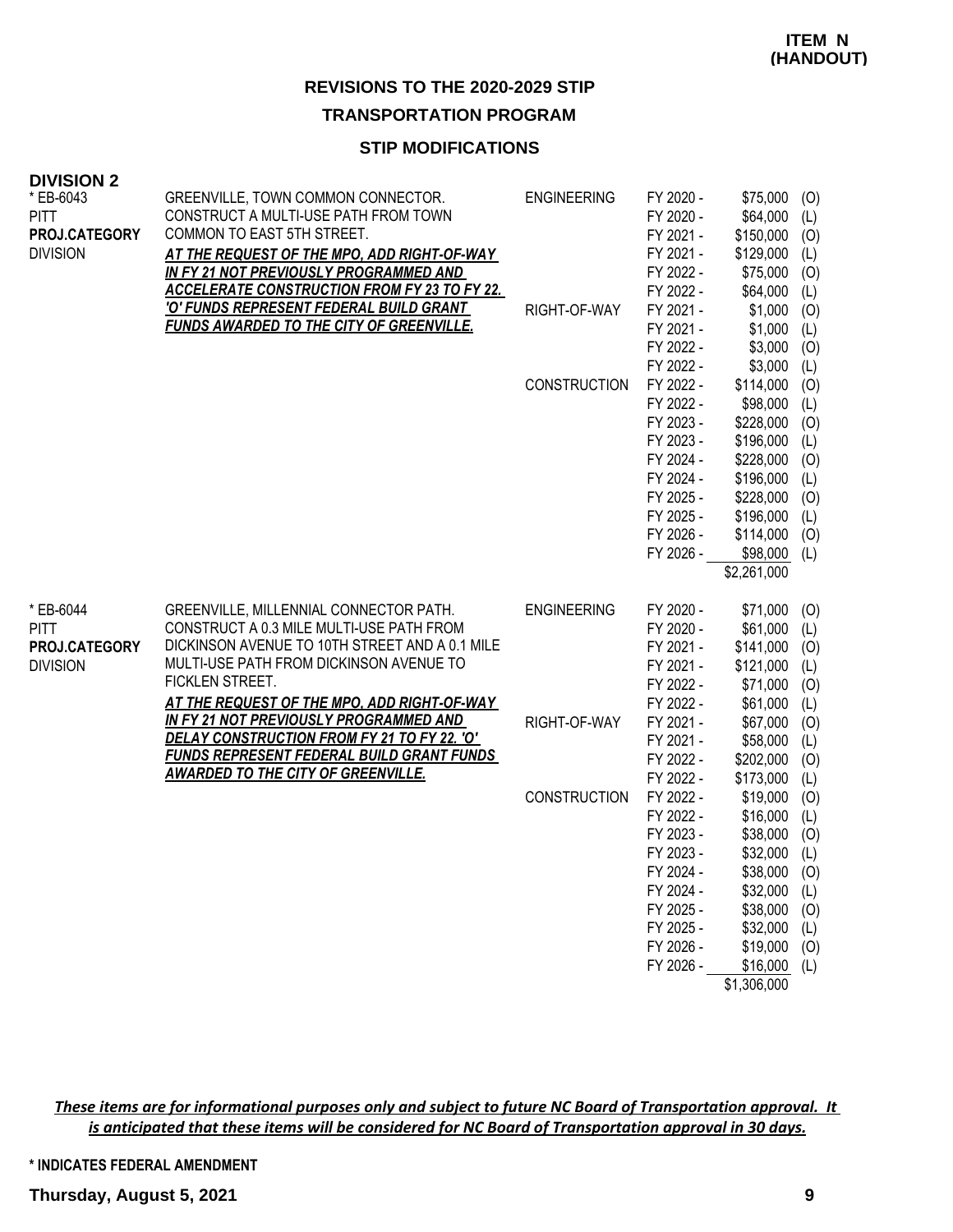### **TRANSPORTATION PROGRAM**

# **STIP MODIFICATIONS**

#### **DIVISION 2**

| * EB-6045<br><b>PITT</b>         | GREENVILLE, MOYE BOULEVARD SIDEWALK<br>EXTENSION. CONSTRUCT A MULTI-USE PATH TO | <b>ENGINEERING</b>  | FY 2020 -<br>FY 2020 - | \$64,000<br>\$55,000   | (O)<br>(L) |
|----------------------------------|---------------------------------------------------------------------------------|---------------------|------------------------|------------------------|------------|
| PROJ.CATEGORY<br><b>DIVISION</b> | REPLACE THE EXISTING SIDEWALK ALONG MOYE<br><b>BOULEVARD IN GREENVILLE.</b>     |                     | FY 2021 -<br>FY 2021 - | \$128,000<br>\$110,000 | (O)<br>(L) |
|                                  | AT THE REQUEST OF THE MPO, ADD RIGHT-OF-WAY                                     |                     | FY 2022 -              | \$64,000               | (O)        |
|                                  | IN FY 21 NOT PREVIOUSLY PROGRAMMED AND                                          |                     | FY 2022 -              | \$55,000               | (L)        |
|                                  | DELAY CONSTRUCTION FROM FY 20 TO FY 22. 'O'                                     | RIGHT-OF-WAY        | FY 2021 -              | \$34,000               | (O)        |
|                                  | <b>FUNDS REPRESENT FEDERAL BUILD GRANT FUNDS</b>                                |                     | FY 2021 -              | \$30,000               | (L)        |
|                                  | <b>AWARDED TO THE CITY OF GREENVILLE.</b>                                       |                     | FY 2022 -              | \$103,000              | (O)        |
|                                  |                                                                                 |                     | FY 2022 -              | \$89,000               | (L)        |
|                                  |                                                                                 | <b>CONSTRUCTION</b> | FY 2022 -              | \$25,000               | (O)        |
|                                  |                                                                                 |                     | FY 2022 -              | \$21,000               | (L)        |
|                                  |                                                                                 |                     | FY 2023 -              | \$50,000               | (O)        |
|                                  |                                                                                 |                     | FY 2023 -              | \$43,000               | (L)        |
|                                  |                                                                                 |                     | FY 2024 -              | \$50,000               | (O)        |
|                                  |                                                                                 |                     | FY 2024 -              | \$43,000               | (L)        |
|                                  |                                                                                 |                     | FY 2025 -              | \$50,000               | (O)        |
|                                  |                                                                                 |                     | FY 2025 -              | \$43,000               | (L)        |
|                                  |                                                                                 |                     | FY 2026 -              | \$25,000               | (O)        |
|                                  |                                                                                 |                     | FY 2026 -              | \$21,000               | (L)        |
|                                  |                                                                                 |                     |                        | \$1,103,000            |            |
| * HS-2002C                       | US 70, INSTALL RESTRICTED CROSSING                                              | RIGHT-OF-WAY        | FY 2021 -              | \$20,000               | (HSIP)     |
| <b>LENOIR</b>                    | INTERSECTIONS AT US 70 AND SR 1324 (KENNEDY                                     | <b>CONSTRUCTION</b> | FY 2022 -              | \$250,000              | (HSIP)     |
| <b>PROJ.CATEGORY</b>             | HOME ROAD) / SR 1519 (EASON ROAD) AND AT                                        |                     |                        | \$270,000              |            |
| <b>REGIONAL</b>                  | ADJACENT CROSSOVER TO THE WEST.                                                 |                     |                        |                        |            |
|                                  | ADD PROJECT BREAK AT THE REQUEST OF THE                                         |                     |                        |                        |            |
|                                  | <b>TRANSPORTATION MOBILITY AND SAFETY DIVISION.</b>                             |                     |                        |                        |            |
| * HS-2002D                       | US 264, CONSTRUCT A SUPERSTREET AT                                              | RIGHT-OF-WAY        | FY 2022 -              | \$15,000               | (HSIP)     |
| <b>BEAUFORT</b>                  | INTERSECTION OF US 264 AND SR 1410 (VOA ROAD).                                  | <b>CONSTRUCTION</b> | FY 2022 -              | \$577,000              | (HSIP)     |
| PROJ.CATEGORY                    | ADD PROJECT BREAK AT THE REQUEST OF THE                                         |                     |                        | \$592,000              |            |
| <b>REGIONAL</b>                  | <b>TRANSPORTATION MOBILITY AND SAFETY DIVISION.</b>                             |                     |                        |                        |            |

*These items are for informational purposes only and subject to future NC Board of Transportation approval. It is anticipated that these items will be considered for NC Board of Transportation approval in 30 days.*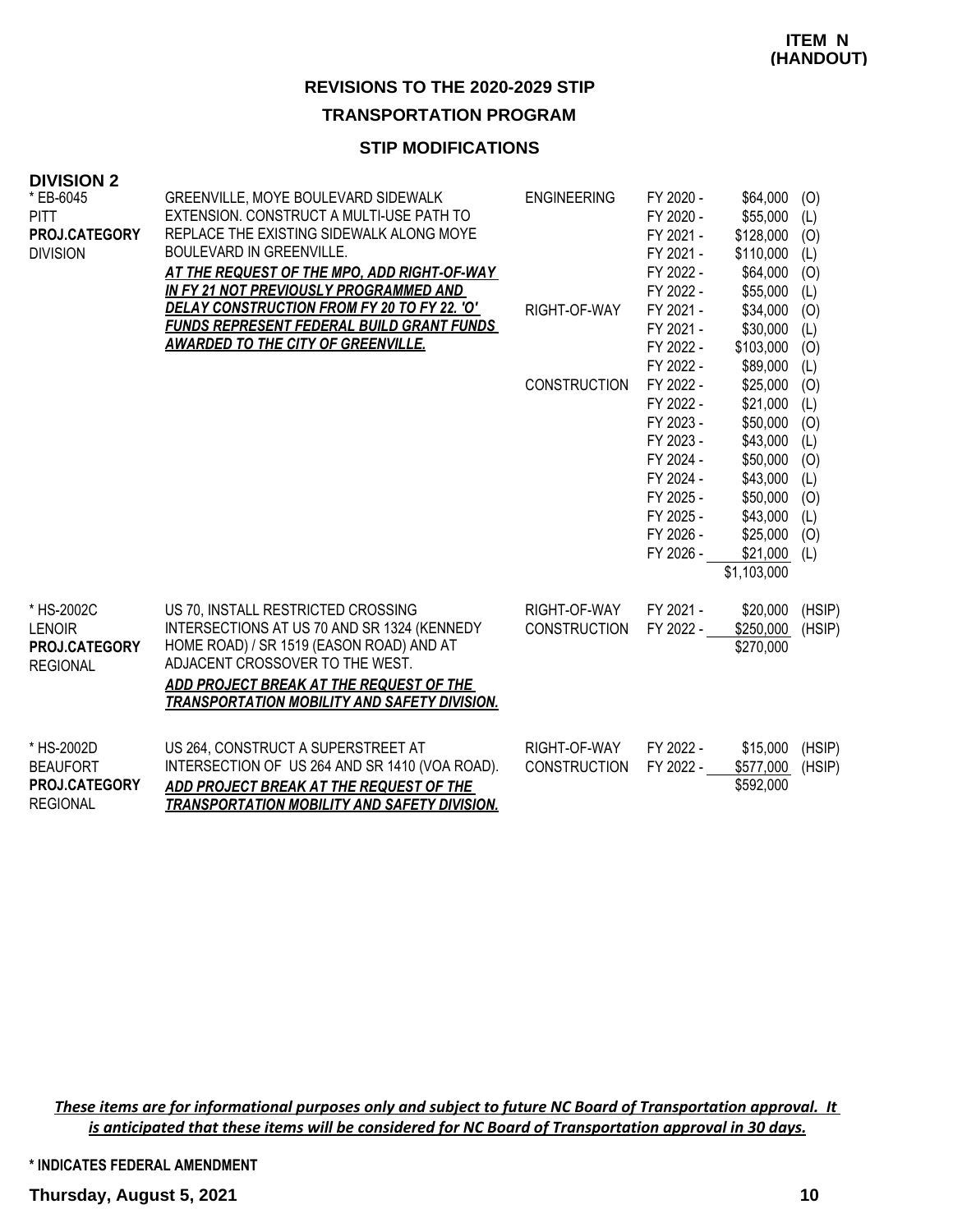### **TRANSPORTATION PROGRAM**

### **STIP MODIFICATIONS**

| <b>DIVISION 2</b>                                                          |                                                                                                                                                                                                                                                                                          |                                     |                                                                                                                                |                                                                                                                                                                |                                                                    |
|----------------------------------------------------------------------------|------------------------------------------------------------------------------------------------------------------------------------------------------------------------------------------------------------------------------------------------------------------------------------------|-------------------------------------|--------------------------------------------------------------------------------------------------------------------------------|----------------------------------------------------------------------------------------------------------------------------------------------------------------|--------------------------------------------------------------------|
| * U-6240<br><b>PITT</b><br>PROJ.CATEGORY<br><b>DIVISION</b>                | SR 1571 (WEST 5TH STREET), REHABILITATION AND<br>REALIGNMENT OF SR 1571 (WEST 5TH STREET) FROM<br>CADILLAC STREET TO READE CIRCLE IN GREENVILLE.<br>AT THE REQUEST OF THE MPO, ADD RIGHT-OF-WAY<br>IN FY 21 NOT PREVIOUSLY PROGRAMMED AND<br>DELAY CONSTRUCTION FROM FY 21 TO FY 22. 'O' | <b>ENGINEERING</b>                  | FY 2020 -<br>FY 2020 -<br>FY 2021 -<br>FY 2021 -<br>FY 2022 -<br>FY 2022 -                                                     | \$332,000<br>\$285,000<br>\$664,000<br>\$570,000<br>\$332,000<br>\$285,000                                                                                     | (O)<br>(L)<br>(O)<br>(L)<br>(O)<br>(L)                             |
|                                                                            | <b>FUNDS REPRESENT FEDERAL BUILD GRANT FUNDS</b><br>AWARDED TO THE CITY OF GREENVILLE.                                                                                                                                                                                                   | RIGHT-OF-WAY                        | FY 2021 -<br>FY 2021 -<br>FY 2022 -<br>FY 2022 -                                                                               | \$34,000<br>\$29,000<br>\$102,000<br>\$88,000                                                                                                                  | (O)<br>(L)<br>(O)<br>(L)                                           |
|                                                                            |                                                                                                                                                                                                                                                                                          | <b>CONSTRUCTION</b>                 | FY 2022 -<br>FY 2022 -<br>FY 2023 -<br>FY 2023 -<br>FY 2024 -<br>FY 2024 -<br>FY 2025 -<br>FY 2025 -<br>FY 2026 -<br>FY 2026 - | \$1,095,000<br>\$941,000<br>\$2,191,000<br>\$1,882,000<br>\$2,191,000<br>\$1,882,000<br>\$2,191,000<br>\$1,882,000<br>\$1,095,000<br>\$941,000<br>\$19,012,000 | (O)<br>(L)<br>(O)<br>(L)<br>(0)<br>(L)<br>(O)<br>(L)<br>(O)<br>(L) |
| <b>DIVISION 3</b><br>AV-5733<br>ONSLOW<br>PROJ.CATEGORY<br><b>REGIONAL</b> | ALBERT J. ELLIS AIRPORT (OAJ), DESIGN AND<br>CONSTRUCT RUNWAY 23 HOLDING APRON.<br>AT THE REQUEST OF THE DIVISION OF AVIATION.<br><b>ACCELERATE CONSTRUCTION FROM FY 25 TO FY 22.</b>                                                                                                    | <b>CONSTRUCTION</b>                 | FY 2022 -                                                                                                                      | \$750,000<br>\$750,000                                                                                                                                         | (T)                                                                |
| AV-5744<br><b>PENDER</b><br>PROJ.CATEGORY<br><b>DIVISION</b>               | HENDERSON FIELD (ACZ), EXTEND RUNWAY TO 5500<br>FEET.<br>TO ALLOW ADDITIONAL TIME FOR PLANNING AND<br><b>DESIGN, DELAY RIGHT-OF-WAY FROM FY 21 TO FY 22</b><br>AND DELAY CONSTRUCTION FROM FY 22 TO FY 23.                                                                               | RIGHT-OF-WAY<br><b>CONSTRUCTION</b> | FY 2022 -<br>FY 2023 -<br>FY 2024 -                                                                                            | \$600,000<br>\$7,200,000<br>\$7,200,000<br>\$15,000,000                                                                                                        | (T)<br>(T)<br>(T)                                                  |
| B-4439<br><b>BRUNSWICK</b><br>PROJ.CATEGORY<br><b>DIVISION</b>             | SR 1342 (MAKATOKA ROAD NORTHWEST), REPLACE<br>BRIDGE 090100 OVER MUDDY BRANCH.<br>TO ALLOW ADDITIONAL TIME FOR PLANNING AND<br><b>DESIGN, DELAY RIGHT-OF-WAY FROM FY 21 TO FY 22.</b>                                                                                                    | RIGHT-OF-WAY<br><b>CONSTRUCTION</b> | FY 2022 -<br>FY 2022 -<br>FY 2023 -                                                                                            | \$125,000<br>\$625,000<br>\$625,000<br>\$1,375,000                                                                                                             | (BGOFF)<br>(BGOFF)<br>(BGOFF)                                      |

*These items are for informational purposes only and subject to future NC Board of Transportation approval. It is anticipated that these items will be considered for NC Board of Transportation approval in 30 days.*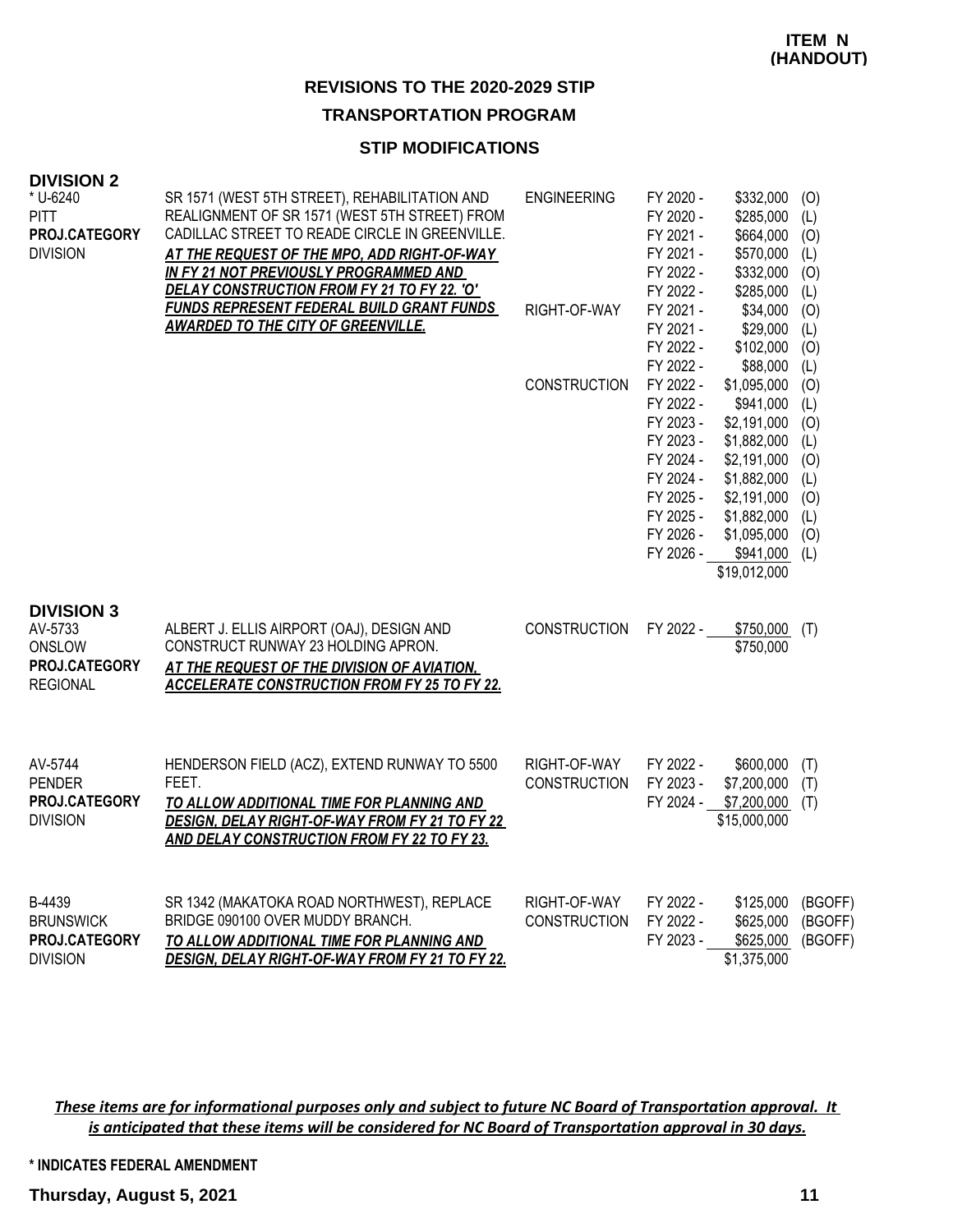### **TRANSPORTATION PROGRAM**

### **STIP MODIFICATIONS**

| <b>DIVISION 3</b><br>* B-5647<br><b>DUPLIN</b><br>PROJ.CATEGORY<br><b>DIVISION</b> | SR 1135 (PROVIDENCE CHURCH ROAD), REPLACE<br>BRIDGE 300052 OVER ROCKFISH CREEK.<br>TO ALLOW ADDITIONAL TIME FOR PLANNING AND<br><b>DESIGN, DELAY RIGHT-OF-WAY FROM FY 22 TO FY 23</b><br><b>AND CONSTRUCTION FROM FY 23 TO FY 24.</b>                                                      | RIGHT-OF-WAY<br><b>CONSTRUCTION</b>       | FY 2023 -<br>FY 2024 -                           | \$150,000<br>\$1,500,000<br>\$1,650,000                        | (BGOFF)<br>(BGOFF)             |
|------------------------------------------------------------------------------------|--------------------------------------------------------------------------------------------------------------------------------------------------------------------------------------------------------------------------------------------------------------------------------------------|-------------------------------------------|--------------------------------------------------|----------------------------------------------------------------|--------------------------------|
| * EB-6012<br>ONSLOW<br>PROJ.CATEGORY<br><b>DIVISION</b>                            | DOWNTOWN GREENWAY, CHANEY AVENUE TO<br>WARDOLA DRIVE IN JACKSONVILLE. CONSTRUCT<br>MULTI-USE PATH.<br>AT THE REQUEST OF THE MPO, DELETE RIGHT-OF-<br><b>WAY PREVIOUSLY PROGRAMMED IN FY 21 AND</b><br><b>DELAY CONSTRUCTION FROM FY 21 TO FY 22.</b>                                       | <b>CONSTRUCTION</b>                       | FY 2022 -<br>FY 2022 -                           | \$639,000<br>\$160,000<br>\$799,000                            | (TA5200)<br>(L)                |
| EB-6028<br><b>NEW HANOVER</b><br>PROJ.CATEGORY<br><b>DIVISION</b>                  | WILMINGTON, CONSTRUCT SIGNALIZED PEDESTRIAN<br>CROSSING AT US 17 BUSINESS (MARKET STREET)<br>AND 21ST STREET.<br>AT THE REQUEST OF THE MPO, DELAY<br><b>CONSTRUCTION FROM FY 21 TO FY 22.</b>                                                                                              | <b>CONSTRUCTION</b>                       | FY 2022 -<br>FY 2022 -                           | \$100,000<br>\$25,000<br>\$125,000                             | (TADA)<br>(L)                  |
| EB-6029<br><b>NEW HANOVER</b><br>PROJ.CATEGORY<br><b>DIVISION</b>                  | CLARENDON AVENUE, CONSTRUCT MULTI-USE PATH<br>ALONG CLARENDON AVENUE FROM 4TH STREET TO<br>SR 1573 (DOW ROAD).<br><b>AT THE REQUEST OF THE MPO, DELAY</b><br><b>CONSTRUCTION FROM FY 21 TO FY 22.</b>                                                                                      | <b>CONSTRUCTION</b>                       | FY 2022 -<br>FY 2022 -                           | \$516,000<br>\$129,000<br>\$645,000                            | (TADA)<br>(L)                  |
| * EB-6035<br><b>BRUNSWICK</b><br>PROJ.CATEGORY<br><b>DIVISION</b>                  | SR 1349, SIDEWALK EXTENSION FROM INTERSECTION<br>OF SMITH AVENUE AND MAIN STREET CONNECTING<br>COMMERCIAL DEVELOPMENT AT HOLDEN BEACH<br>ROAD IN SHALLOTE.<br>AT THE REQUEST OF THE MPO, DELAY RIGHT-OF-<br><b>WAY FROM FY 21 TO FY 22 AND CONSTRUCTION</b><br><b>FROM FY 22 TO FY 23.</b> | RIGHT-OF-WAY<br><b>CONSTRUCTION</b>       | FY 2022 -<br>FY 2022 -<br>FY 2023 -<br>FY 2023 - | \$36,000<br>\$24,000<br>\$123,000<br>\$82,000<br>\$265,000     | (BGDA)<br>(L)<br>(BGDA)<br>(L) |
| $U - 6235$<br><b>NEW HANOVER</b><br>PROJ.CATEGORY<br><b>DIVISION</b>               | WILMINGTON, TRAFFIC SIGNAL PRE-EMPTION FOR<br><b>EMERGENCY VEHICLES PROJECT.</b><br>TO MATCH THE LATEST SCHEDULE PROVIDED BY<br>THE MUNICIPALITY, DELAY CONSTRUCTION FROM FY<br>21 TO FY 22.                                                                                               | <b>ENGINEERING</b><br><b>CONSTRUCTION</b> | FY 2020 -<br>FY 2020 -<br>FY 2022 -<br>FY 2022 - | \$390,000<br>\$97,000<br>\$627,000<br>\$157,000<br>\$1,271,000 | (BGDA)<br>(L)<br>(BGDA)<br>(L) |

*These items are for informational purposes only and subject to future NC Board of Transportation approval. It is anticipated that these items will be considered for NC Board of Transportation approval in 30 days.*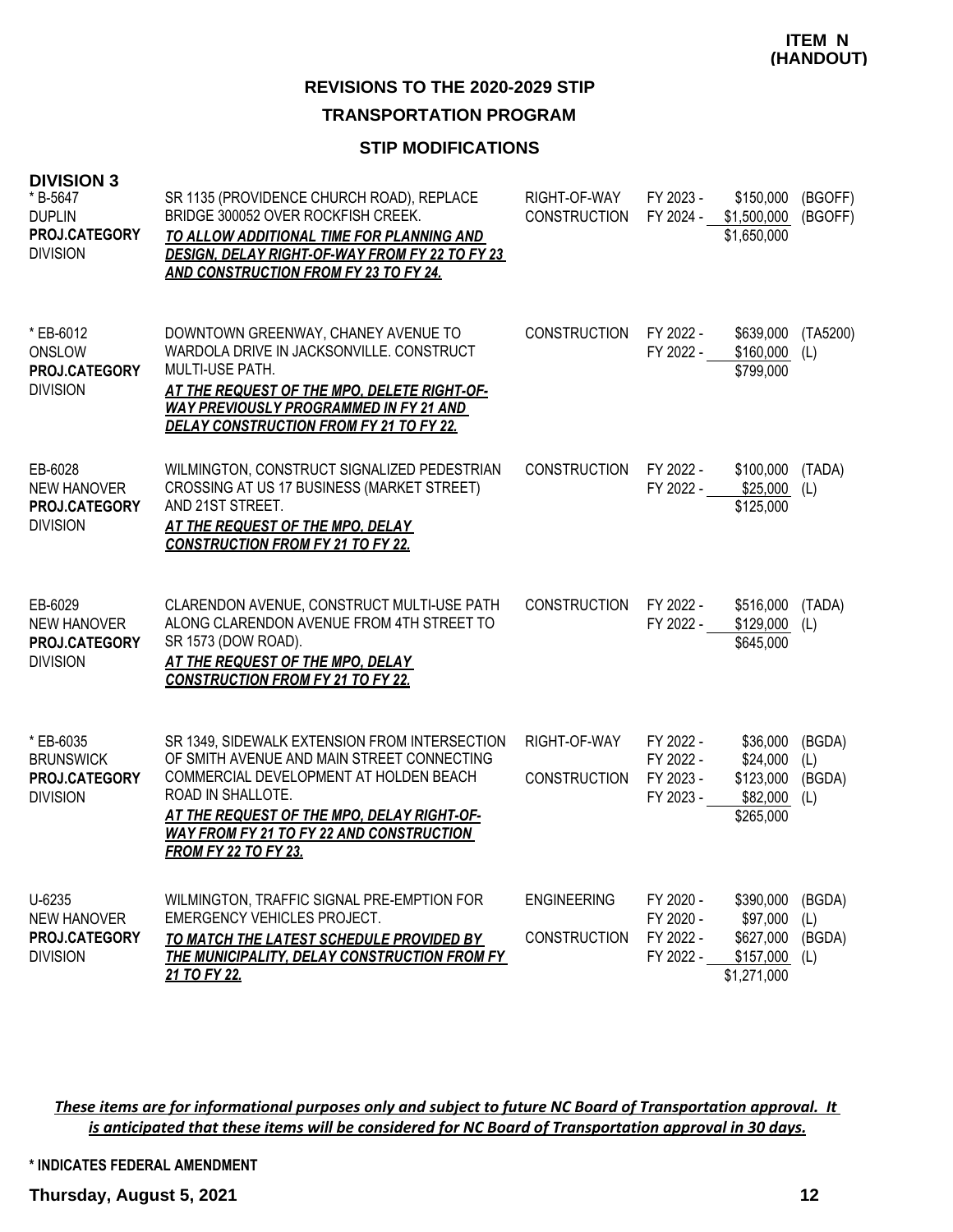**ITEM N (HANDOUT)**

**REVISIONS TO THE 2020-2029 STIP**

**TRANSPORTATION PROGRAM**

# **STIP MODIFICATIONS**

| <b>DIVISION 4</b><br>AV-5745<br><b>JOHNSTON</b><br>PROJ.CATEGORY<br><b>DIVISION</b>                    | JOHNSTON COUNTY AIRPORT (JNX), LAND<br>ACQUISITION & CLEARING PROJECT.<br>TO ALLOW ADDITIONAL TIME FOR PLANNING AND<br><b>DESIGN, DELAY CONSTRUCTION FROM FY 21 TO FY</b><br>22.                                                                                                               | <b>CONSTRUCTION</b>                                     | FY 2022 -                           | \$335,000<br>\$335,000                                                             | (T)                      |
|--------------------------------------------------------------------------------------------------------|------------------------------------------------------------------------------------------------------------------------------------------------------------------------------------------------------------------------------------------------------------------------------------------------|---------------------------------------------------------|-------------------------------------|------------------------------------------------------------------------------------|--------------------------|
| R-5795<br><b>JOHNSTON</b><br>PROJ.CATEGORY<br><b>REGIONAL</b>                                          | US 70, US 301 TO I-95. ACCESS MANAGEMENT.<br>TO ALLOW ADDITIONAL TIME FOR PLANNING AND<br>DESIGN, DELAY RIGHT-OF-WAY FROM FY 25 TO FY 28.                                                                                                                                                      | RIGHT-OF-WAY<br><b>UTILITIES</b><br><b>CONSTRUCTION</b> | FY 2028 -<br>FY 2028 -<br>FY 2030 - | \$4,630,000<br>\$4,400,000<br>\$5,850,000<br>FY 2031 - \$5,850,000<br>\$20,730,000 | (T)<br>(T)<br>(T)<br>(T) |
| <b>DIVISION 5</b><br>HI-0001<br><b>DURHAM</b><br><b>GRANVILLE</b><br>PROJ.CATEGORY<br><b>STATEWIDE</b> | I-85 / US 15, NORTH OF SR 1637 (REDWOOD ROAD) IN<br>DURHAM COUNTY TO SOUTH OF US 15 / SR 1100<br>(GATE ONE ROAD) IN GRANVILLE COUNTY. PAVEMENT<br>REHABILITATION.<br>TO ALLOW ADDITIONAL TIME FOR CAMPO TIP<br><b>AMENDMENT APPROVAL, DELAY CONSTRUCTION</b><br><b>FROM FY 21 TO FY 22.</b>    | <b>CONSTRUCTION</b>                                     | FY 2022 -                           | \$2,600,000<br>\$2,600,000                                                         | (NHPIM)                  |
| W-5805C<br><b>WAKE</b><br>PROJ.CATEGORY<br><b>DIVISION</b>                                             | SR 1820 (LEAD MINE ROAD), SR 1827 (LYNN ROAD)<br>INTERSECTION IN RALEIGH, CONSTRUCT<br>PEDESTRIAN REFUGE ISLANDS, AND REVISE CURB<br>RAMPS, CROSSWALKS, AND OTHER PAVEMENT<br><b>MARKINGS.</b><br><b>ACCELERATE CONSTRUCTION FROM FY 23 TO FY 21</b><br><b>AT THE REQUEST OF THE DIVISION.</b> | <b>CONSTRUCTION</b>                                     | FY 2021 -                           | \$85,000<br>\$85,000                                                               | (HSIP)                   |
| W-5805D<br><b>WAKE</b><br>PROJ.CATEGORY<br><b>REGIONAL</b>                                             | NC 42, BRIDGE 910023 OVER MIDDLE CREEK. INSTALL<br>GUARDRAIL.<br><b>ACCELERATE CONSTRUCTION FROM FY 23 TO FY 21</b><br><u>AT THE REQUEST OF THE DIVISION.</u>                                                                                                                                  | <b>CONSTRUCTION</b>                                     | FY 2021 -                           | \$60,000<br>\$60,000                                                               | (HSIP)                   |

*These items are for informational purposes only and subject to future NC Board of Transportation approval. It is anticipated that these items will be considered for NC Board of Transportation approval in 30 days.*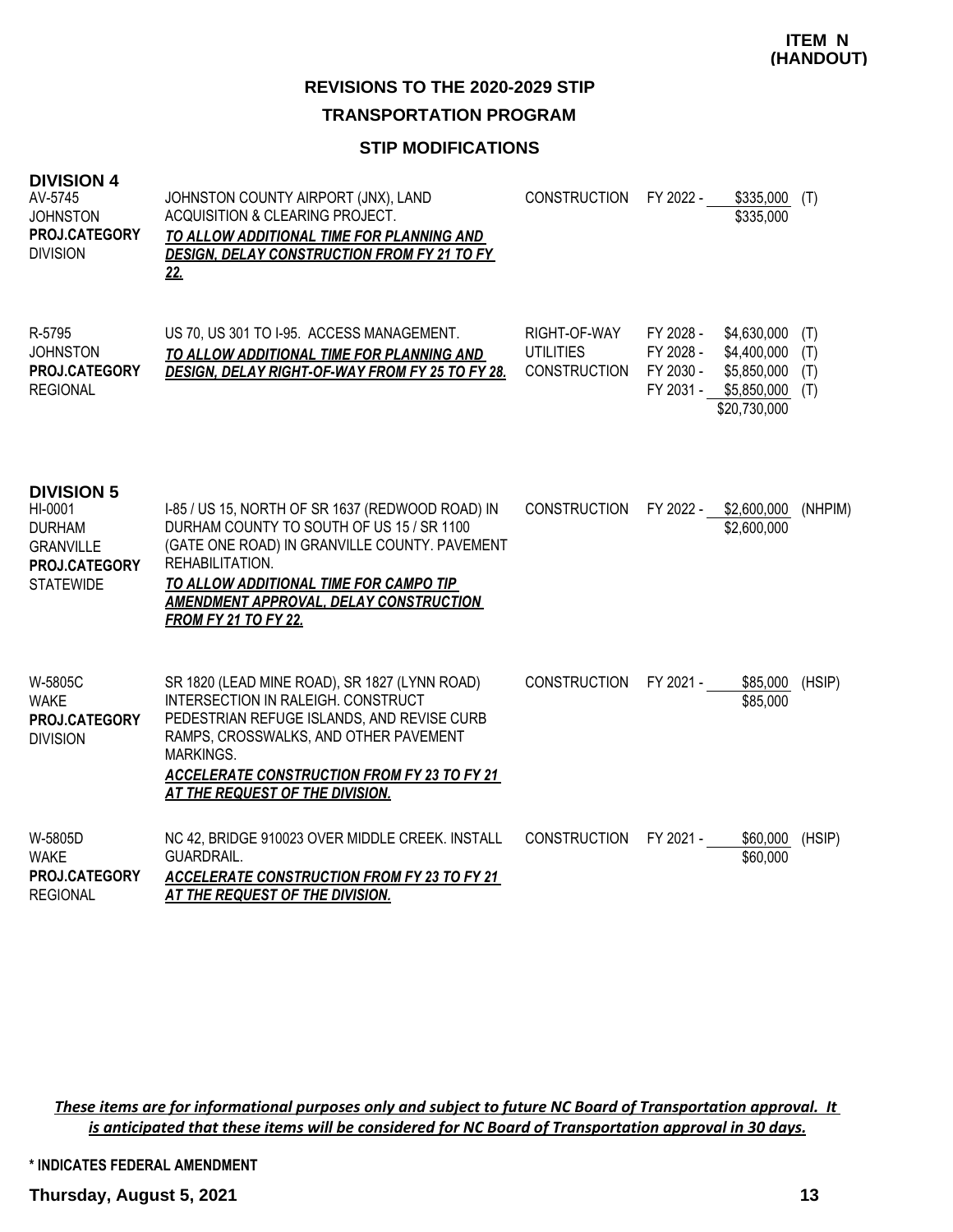**ITEM N (HANDOUT)**

**REVISIONS TO THE 2020-2029 STIP**

**TRANSPORTATION PROGRAM**

# **STIP MODIFICATIONS**

| <b>DIVISION 6</b><br>AV-5747<br><b>ROBESON</b><br>PROJ.CATEGORY<br><b>DIVISION</b>   | LUMBERTON REGIONAL AIRPORT (LBT), PARTIAL<br>PARALLEL TAXIWAY RUNWAY 5.<br>TO ALLOW ADDITIONAL TIME FOR PLANNING AND<br><b>DESIGN, DELAY CONSTRUCTION FROM FY 22 TO FY</b><br>23.                                                                                                                                                                                                                                                                 | CONSTRUCTION                                            | FY 2023 -                                        | \$2,125,000<br>\$2,125,000                                                                          | (T)                             |
|--------------------------------------------------------------------------------------|---------------------------------------------------------------------------------------------------------------------------------------------------------------------------------------------------------------------------------------------------------------------------------------------------------------------------------------------------------------------------------------------------------------------------------------------------|---------------------------------------------------------|--------------------------------------------------|-----------------------------------------------------------------------------------------------------|---------------------------------|
| EB-6030<br>CUMBERLAND<br>PROJ.CATEGORY<br><b>DIVISION</b>                            | US 401 BYPASS (SKIBO ROAD), CONSTRUCT<br>SIDEWALK FROM RICHWOOD COURT TO NC 24<br>(BRAGG BOULEVARD).<br>TO ALLOW ADDITIONAL TIME FOR PLANNING AND<br><b>DESIGN, DELAY RIGHT-OF-WAY FROM FY 21 TO FY 22</b><br><b>AND CONSTRUCTION FROM FY 22 TO FY 23.</b>                                                                                                                                                                                        | RIGHT-OF-WAY<br><b>CONSTRUCTION</b>                     | FY 2022 -<br>FY 2022 -<br>FY 2023 -<br>FY 2023 - | \$60,000<br>\$15,000<br>\$360,000<br>\$90,000<br>\$525,000                                          | (TADA)<br>(L)<br>(TADA)<br>(L)  |
| U-5802<br><b>CUMBERLAND</b><br>PROJ.CATEGORY<br><b>DIVISION</b>                      | NC 24 / NC 87, NC 24 / NC 87 FROM SR 1451<br>(MANCHESTER ROAD) TO NC 210 (LILLINGTON<br>HIGHWAY). IMPROVE EXISTING MULTI-LANE FACILITY<br>BY ADDING ACCESS MANAGEMENT AND OTHER<br>IMPROVEMENTS.<br>ADD RIGHT-OF-WAY IN FY 26, UTILITIES IN FY 26, AND<br><b>CONSTRUCTION IN POST YEAR PREVIOUSLY</b><br>PROGRAMMED ON U-5802A AND U-5802B. (PROJECT<br><b>BREAKS BEING REMOVED). MODIFY PROJECT</b><br><b>DESCRIPTION TO BETTER MATCH SCOPE.</b> | RIGHT-OF-WAY<br><b>UTILITIES</b><br><b>CONSTRUCTION</b> | FY 2026 -<br>FY 2027 -<br>FY 2028 -<br>FY 2026 - | \$11,066,000<br>\$11,067,000<br>\$11,067,000<br>\$4,800,000<br>POST YR-\$25,100,000<br>\$63,100,000 | (T)<br>(T)<br>(T)<br>(T)<br>(T) |
| U-6229<br><b>CUMBERLAND</b><br>PROJ.CATEGORY<br><b>DIVISION</b>                      | NC 24 (BRAGG BOULEVARD), US 401 (SKIBO ROAD) TO<br><b>GLENVILLE AVENUE, MEDIAN AND GUARDRAIL</b><br>REPLACEMENT, ADD PEDESTRIAN SIGNALS,<br><b>RESURFACE PAVEMENT.</b><br><b>REMOVE RIGHT-OF-WAY PREVIOUSLY PROGRAMMED</b><br>IN FY 22. RIGHT-OF-WAY IS NO LONGER REQUIRED.                                                                                                                                                                       | <b>UTILITIES</b><br><b>CONSTRUCTION</b>                 | FY 2022 -                                        | FY 2022 - \$10,131,000<br>\$2,400,000<br>FY 2022 - \$4,800,000<br>\$17,331,000                      | (T)<br>(HSIP)<br>(T)            |
| <b>DIVISION 7</b><br>B-5716<br><b>ROCKINGHAM</b><br>PROJ.CATEGORY<br><b>DIVISION</b> | SR 1138 (LINDSEY BRIDGE ROAD), REPLACE BRIDGE<br>780140 OVER DAN RIVER<br>TO ALLOW ADDITIONAL TIME FOR PLANNING, DELAY<br><b>CONSTRUCTION FROM FY 22 TO FY 23.</b>                                                                                                                                                                                                                                                                                | RIGHT-OF-WAY<br><b>CONSTRUCTION</b>                     | FY 2022 -<br>FY 2023 -                           | \$610,000<br>\$6,100,000<br>\$6,710,000                                                             | (BGOFF)<br>(BGOFF)              |

*These items are for informational purposes only and subject to future NC Board of Transportation approval. It is anticipated that these items will be considered for NC Board of Transportation approval in 30 days.*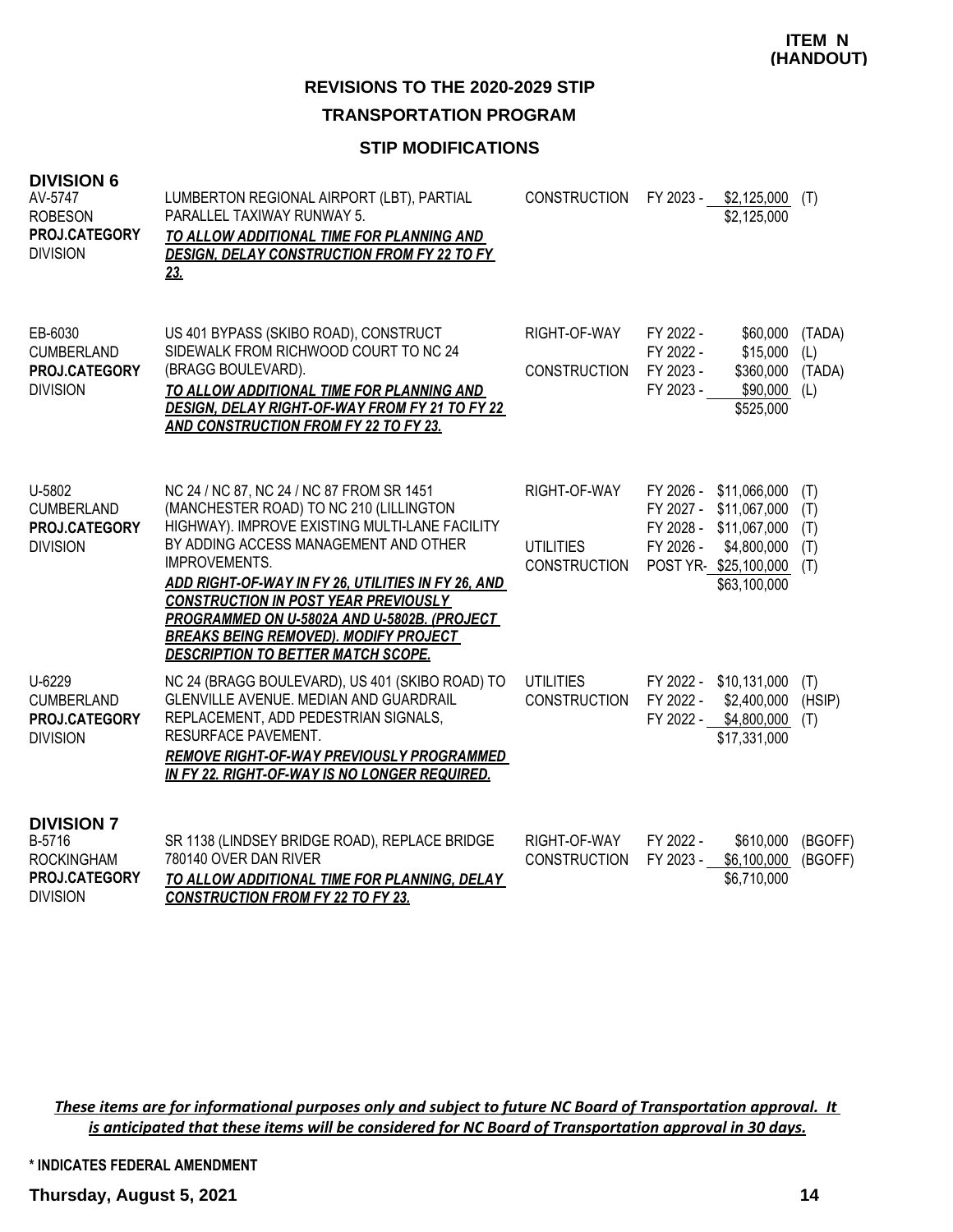# **TRANSPORTATION PROGRAM**

### **STIP MODIFICATIONS**

| * B-5723<br><b>GUILFORD</b><br>PROJ.CATEGORY<br><b>DIVISION</b> | SR 1158 (JACKSON LAKE ROAD), REPLACE BRIDGE<br>400054 OVER RICHLAND CREEK IN HIGH POINT.<br>TO ASSIST IN BALANCING FUNDS, DELAY RIGHT-OF-<br><b>WAY FROM FY 22 TO 23 AND CONSTRUCTION FROM</b><br>FY 23 TO FY 24.                                                                                                                                          | RIGHT-OF-WAY<br><b>CONSTRUCTION</b>                     | FY 2023 -<br>FY 2024 -                           | \$280,000<br>\$2,800,000<br>\$3,080,000                    | (BGOFF)<br>(BGOFF)               |
|-----------------------------------------------------------------|------------------------------------------------------------------------------------------------------------------------------------------------------------------------------------------------------------------------------------------------------------------------------------------------------------------------------------------------------------|---------------------------------------------------------|--------------------------------------------------|------------------------------------------------------------|----------------------------------|
| B-6038<br><b>ROCKINGHAM</b><br>PROJ.CATEGORY<br><b>REGIONAL</b> | NC 14 / NC 87, REPLACE BRIDGE 780155 OVER<br>NORFOLK SOUTHERN RAILROAD.<br>TO ASSIST IN BALANCING FUNDS, DELAY RIGHT-OF-<br>WAY FROM FY 21 TO FY 22.                                                                                                                                                                                                       | RIGHT-OF-WAY<br><b>UTILITIES</b><br><b>CONSTRUCTION</b> | FY 2022 -<br>FY 2022 -<br>FY 2023 -              | \$390,000<br>\$163,000<br>\$3,900,000<br>\$4,453,000       | (NHPB)<br>(NHPB)<br>(NHPB)       |
| $C-5181$<br><b>ORANGE</b><br>PROJ.CATEGORY<br><b>EXEMPT</b>     | JONES CREEK GREENWAY, CONSTRUCT A 100 FOOT<br>BRIDGE AND 650 FOOT PAVED TRAIL IN CARRBORO<br>TO FILL GAP BETWEEN THE UPPER BOLIN TRAIL AND<br>TWIN CREEKS GREENWAY AND IMPLEMENT<br>PROGRAM TO SUPPORT NON-VEHICLE TRIPS TO<br>MORRIS GROVE ELEMENTARY SCHOOL.<br>TO ALLOW ADDITIONAL TIME FOR PLANNING, DELAY<br><b>CONSTRUCTION FROM FY 21 TO FY 22.</b> | <b>CONSTRUCTION</b><br>IMPLEMENTATION FY 2022 -         | FY 2022 -<br>FY 2022 -<br>FY 2022 -              | \$523,000<br>\$131,000<br>\$10,000<br>\$2,000<br>\$666,000 | (CMAQ)<br>(L)<br>(CMAQ)<br>(L)   |
| C-5700<br><b>GUILFORD</b><br>PROJ.CATEGORY<br><b>EXEMPT</b>     | OAKDALE ROAD, EXISTING SIDEWALK EAST OF EAST<br>MAIN STREET TO CHIMNEY COURT IN JAMESTOWN.<br><b>EXTEND SIDEWALK.</b><br>TO ALLOW ADDITIONAL TIME FOR PLANNING AND<br>DESIGN, DELAY CONSTRUCTION FROM FY 21 TO FY<br><u>22.</u>                                                                                                                            | <b>CONSTRUCTION</b>                                     | FY 2022 -<br>FY 2022 -                           | \$136,000<br>\$34,000<br>\$170,000                         | (CMAQ)<br>(L)                    |
| EB-5877<br><b>GUILFORD</b><br>PROJ.CATEGORY<br><b>DIVISION</b>  | FARMINGTON DRIVE, HOLDEN ROAD TO SR 4121<br>(WEST GATE CITY BOULEVARD) IN GREENSBORO.<br>CONSTRUCT SIDEWALKS.<br>TO ALLOW ADDITIONAL TIME FOR PLANNING AND<br><b>DESIGN, DELAY CONSTRUCTION FROM FY 21 TO FY</b><br>22.                                                                                                                                    | RIGHT-OF-WAY<br><b>CONSTRUCTION</b>                     | FY 2021 -<br>FY 2021 -<br>FY 2022 -<br>FY 2022 - | \$48,000<br>\$12,000<br>\$240,000<br>\$60,000<br>\$360,000 | (TAANY)<br>(L)<br>(TAANY)<br>(L) |

*These items are for informational purposes only and subject to future NC Board of Transportation approval. It is anticipated that these items will be considered for NC Board of Transportation approval in 30 days.*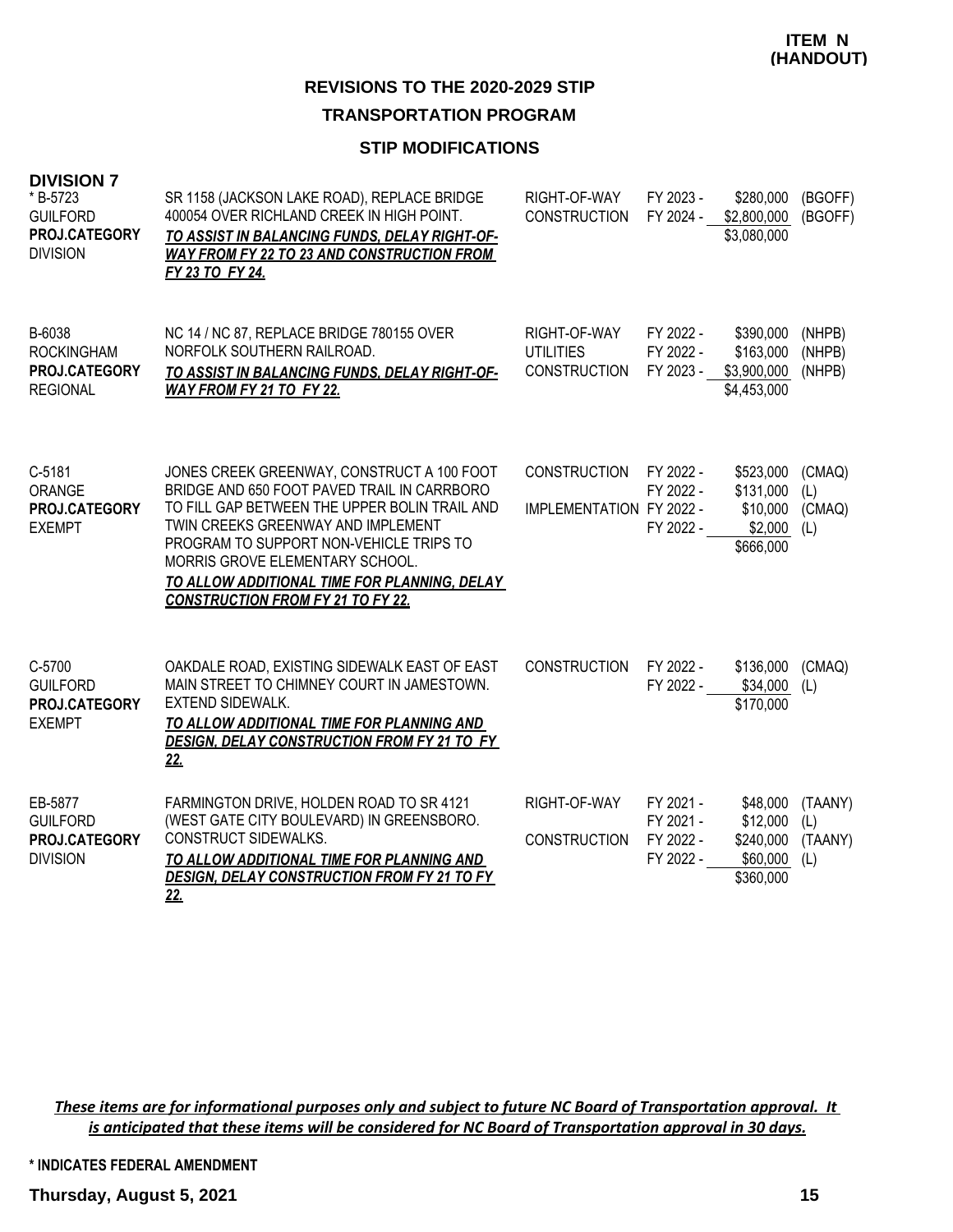### **TRANSPORTATION PROGRAM**

### **STIP MODIFICATIONS**

| <b>DIVISION 7</b><br>EB-5878<br><b>GUILFORD</b><br>PROJ.CATEGORY<br><b>DIVISION</b> | WEST MEADOWVIEW ROAD, SR 1007 (RANDLEMAN<br>ROAD) TO SOUTH ELM-EUGENE STREET IN<br>GREENSBORO. CONSTRUCT SIDEWALKS.<br>TO ALLOW ADDITIONAL TIME FOR PLANNING AND<br><b>DESIGN, DELAY CONSTRUCTION FROM FY 21 TO FY</b><br>22.                                                                                                             | RIGHT-OF-WAY<br><b>CONSTRUCTION</b>                       | FY 2021 -<br>\$41,000<br>FY 2021 -<br>\$10,000<br>FY 2022 -<br>\$207,000<br>FY 2022 -<br>\$52,000<br>\$310,000                                                    | (TAANY)<br>(L)<br>(TAANY)<br>(L)                   |
|-------------------------------------------------------------------------------------|-------------------------------------------------------------------------------------------------------------------------------------------------------------------------------------------------------------------------------------------------------------------------------------------------------------------------------------------|-----------------------------------------------------------|-------------------------------------------------------------------------------------------------------------------------------------------------------------------|----------------------------------------------------|
| EB-5879<br><b>ALAMANCE</b><br>PROJ.CATEGORY<br><b>DIVISION</b>                      | US 70 (NORTH CHURCH STREET), SR 1716 (GRAHAM-<br>HOPEDALE ROAD) TO SR 1719 (SELLARS MILL ROAD)<br>IN BURLINGTON. CONSTRUCT SIDEWALK.<br>TO ALLOW ADDITIONAL TIME FOR PLANNING AND<br><b>DESIGN, DELAY RIGHT-OF-WAY FROM FY 21 TO FY 22</b><br><b>AND CONSTRUCTION FROM FY 21 TO FY 22.</b>                                                | RIGHT-OF-WAY<br><b>CONSTRUCTION</b>                       | FY 2022 -<br>\$22,000<br>FY 2022 -<br>\$6,000<br>FY 2022 -<br>\$53,000<br>FY 2022 -<br>\$13,000<br>\$94,000                                                       | (TA5200)<br>(L)<br>(TA5200)<br>(L)                 |
| EB-5883<br><b>GUILFORD</b><br>PROJ.CATEGORY<br><b>DIVISION</b>                      | US 220 (WENDOVER AVENUE), GRECADE STREET TO<br>SR 1001 (NORTH CHURCH STREET) AND SR 2526<br>(SUMMIT AVENUE) TO US 29 (NORTH O'HENRY<br>BOULEVARD) IN GREENSBORO. CONSTRUCT<br>SIDEWALKS.<br>TO ALLOW ADDITIONAL TIME FOR PLANNING AND<br>DESIGN, DELAY RIGHT-OF-WAY FROM FY 21 TO FY 22.                                                  | RIGHT-OF-WAY<br><b>CONSTRUCTION</b>                       | FY 2022 -<br>\$237,000<br>FY 2022 -<br>\$59,000<br>FY 2022 -<br>\$2,249,000<br>FY 2022 -<br>\$562,000<br>\$3,107,000                                              | (TAANY)<br>(L)<br>(TAANY)<br>(L)                   |
| EB-5888<br><b>ROCKINGHAM</b><br>PROJ.CATEGORY<br><b>DIVISION</b>                    | SR 1747 (EAST STADIUM DRIVE), SR 1962 (NORTH<br>PIERCE STREET) TO FREEDOM PARK IN EDEN.<br>CONSTRUCT SIDEWALK.<br>TO ALLOW ADDITIONAL TIME FOR PLANNING AND<br>DESIGN, DELAY CONSTRUCTION FROM FY 21 TO FY<br>22.                                                                                                                         | <b>CONSTRUCTION</b>                                       | FY 2022 -<br>\$354,000<br>\$89,000<br>FY 2022 -<br>\$443,000                                                                                                      | (TA5200)<br>(L)                                    |
| * EB-5985<br><b>GUILFORD</b><br>PROJ.CATEGORY<br><b>DIVISION</b>                    | CONE BOULEVARD, US 29 (O'HENRY BOULEVARD) TO<br>ST. REGIS ROAD IN GREENSBORO. CONSTRUCT<br>SIDEWALK.<br>ADD PRELIMINARY ENGINEERING IN FY 22 NOT<br>PREVIOUSLY PROGRAMMED, AT THE REQUEST THE<br><b>GREENSBORO URBAN AREA MPO. TO ALLOW</b><br><b>ADDITIONAL TIME FOR PLANNING AND DESIGN,</b><br>DELAY RIGHT-OF-WAY FROM FY 21 TO FY 22. | <b>ENGINEERING</b><br>RIGHT-OF-WAY<br><b>CONSTRUCTION</b> | FY 2022 -<br>\$120,000<br>FY 2022 -<br>\$30,000<br>FY 2022 -<br>\$62,000<br>FY 2022 -<br>\$16,000<br>FY 2022 -<br>\$377,000<br>FY 2022 -<br>\$94,000<br>\$699,000 | (TAANY)<br>(L)<br>(TAANY)<br>(L)<br>(TAANY)<br>(L) |

*These items are for informational purposes only and subject to future NC Board of Transportation approval. It is anticipated that these items will be considered for NC Board of Transportation approval in 30 days.*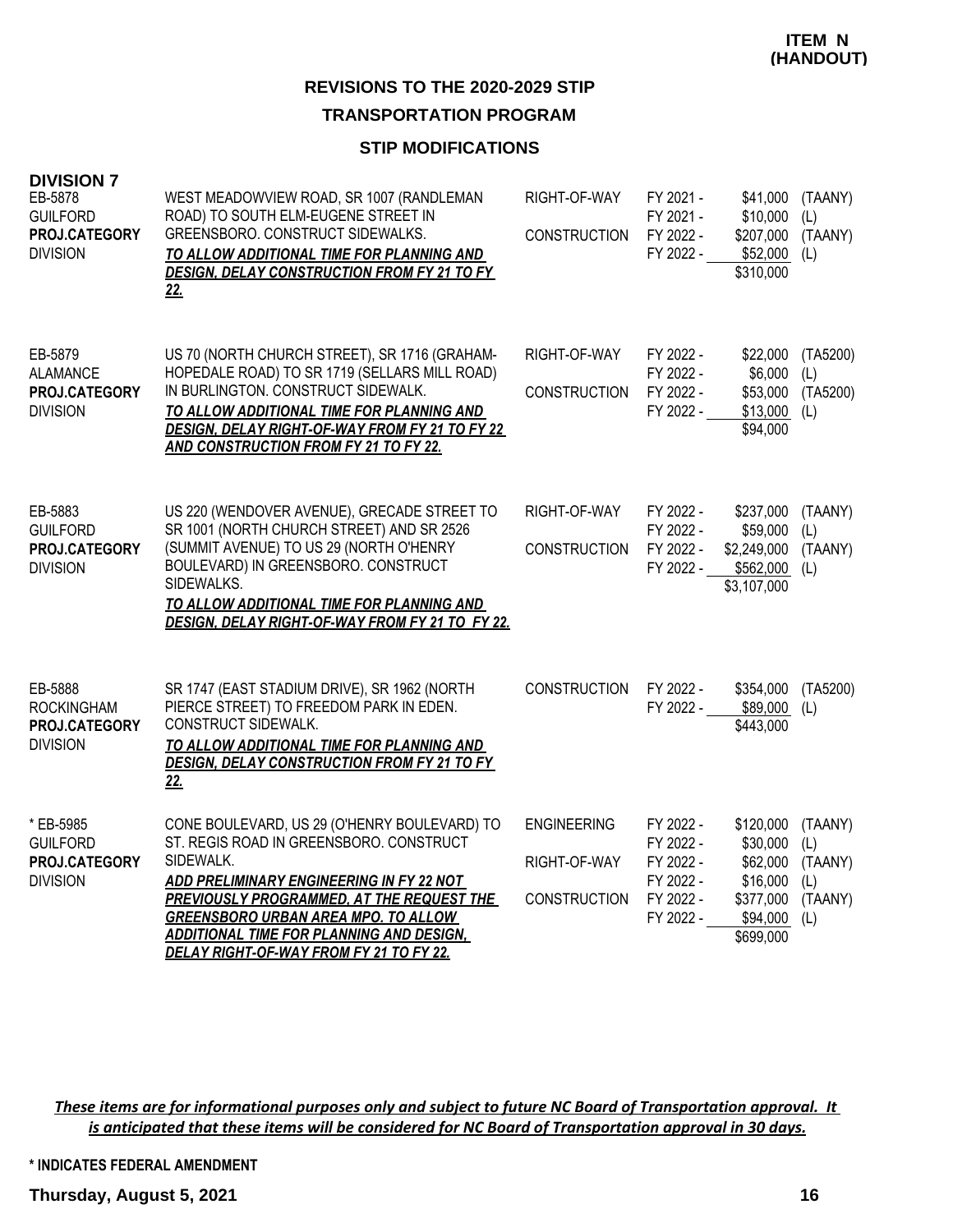# **STIP MODIFICATIONS**

| <b>DIVISION 7</b><br>* TA-4767<br><b>GUILFORD</b><br>PROJ.CATEGORY<br><b>PUBLIC TRANS</b> | GTA, REPLACEMENT PARATRANSIT BUSES<br>MODIFY FUNDING IN FY 21, 22, 23, 24, 25, AND 26 AT<br><u>THE REQUEST OF THE MPO.</u>                                    | CAPITAL        | FY 2021 -<br>FY 2021 -<br>FY 2022 -<br>FY 2022 -<br>FY 2023 -<br>FY 2023 -<br>FY 2024 -<br>FY 2024 -<br>FY 2025 -<br>FY 2025 -<br>FY 2026 -<br>FY 2026 -                                                     | \$85,000<br>\$482,000<br>\$85,000<br>\$482,000<br>\$85,000<br>\$482,000<br>\$85,000<br>\$482,000<br>\$85,000<br>\$482,000<br>\$85,000<br>\$482,000<br>\$3,402,000                        | (L)<br>(5309)<br>(L)<br>(5309)<br>(L)<br>(5309)<br>(L)<br>(5309)<br>(L)<br>(5309)<br>(L)<br>(5309)                                   |
|-------------------------------------------------------------------------------------------|---------------------------------------------------------------------------------------------------------------------------------------------------------------|----------------|--------------------------------------------------------------------------------------------------------------------------------------------------------------------------------------------------------------|------------------------------------------------------------------------------------------------------------------------------------------------------------------------------------------|--------------------------------------------------------------------------------------------------------------------------------------|
| * TA-6690<br><b>GUILFORD</b><br>PROJ.CATEGORY<br>PUBLIC TRANS                             | PIEDMONT AUTHORITY FOR REGIONAL<br>TRANSPORTATION, REPLACEMENT VEHICLES<br>MODIFY FUNDING IN FY 22, 23, 24, 25, AND 26 AT THE<br><b>REQUEST OF THE MPO.</b>   | <b>CAPITAL</b> | FY 2020 -<br>FY 2020 -<br>FY 2021 -<br>FY 2021 -<br>FY 2022 -<br>FY 2022 -<br>FY 2023 -<br>FY 2023 -<br>FY 2024 -<br>FY 2024 -<br>FY 2025 -<br>FY 2025 -<br>FY 2026 -<br>FY 2026 -<br>FY 2027 -<br>FY 2027 - | \$7,000<br>\$38,000<br>\$0<br>\$0<br>\$7,000<br>\$38,000<br>\$7,000<br>\$38,000<br>\$7,000<br>\$38,000<br>\$7,000<br>\$38,000<br>\$7,000<br>\$38,000<br>\$7,000<br>\$38,000<br>\$315,000 | (L)<br>(5339)<br>(L)<br>(5339)<br>(L)<br>(5339)<br>(L)<br>(5339)<br>(L)<br>(5339)<br>(L)<br>(5339)<br>(L)<br>(5339)<br>(L)<br>(5339) |
| * TG-4759<br><b>GUILFORD</b><br>PROJ.CATEGORY<br><b>PUBLIC TRANS</b>                      | GREENSBORO TRANSIT AUTHORITY, PREVENTIVE<br><b>MAINTENANCE</b><br><b>MODIFY FUNDING IN FY 21, 22, 23, 24, 25, AND 26 AT</b><br><u>THE REQUEST OF THE MPO.</u> | CAPITAL        | FY 2021 -<br>FY 2021 -<br>FY 2022 -<br>FY 2022 -<br>FY 2023 -<br>FY 2023 -<br>FY 2024 -<br>FY 2024 -<br>FY 2025 -<br>FY 2025 -<br>FY 2026 -<br>FY 2026 -                                                     | \$566,000<br>\$2,262,000<br>\$566,000<br>\$2,262,000<br>\$566,000<br>\$2,262,000<br>\$566,000<br>\$2,262,000<br>\$566,000<br>\$2,262,000<br>\$566,000<br>\$2,262,000<br>\$16,968,000     | (L)<br>(5307)<br>(L)<br>(5307)<br>(L)<br>(5307)<br>(L)<br>(5307)<br>(L)<br>(5307)<br>(L)<br>(5307)                                   |

*These items are for informational purposes only and subject to future NC Board of Transportation approval. It is anticipated that these items will be considered for NC Board of Transportation approval in 30 days.*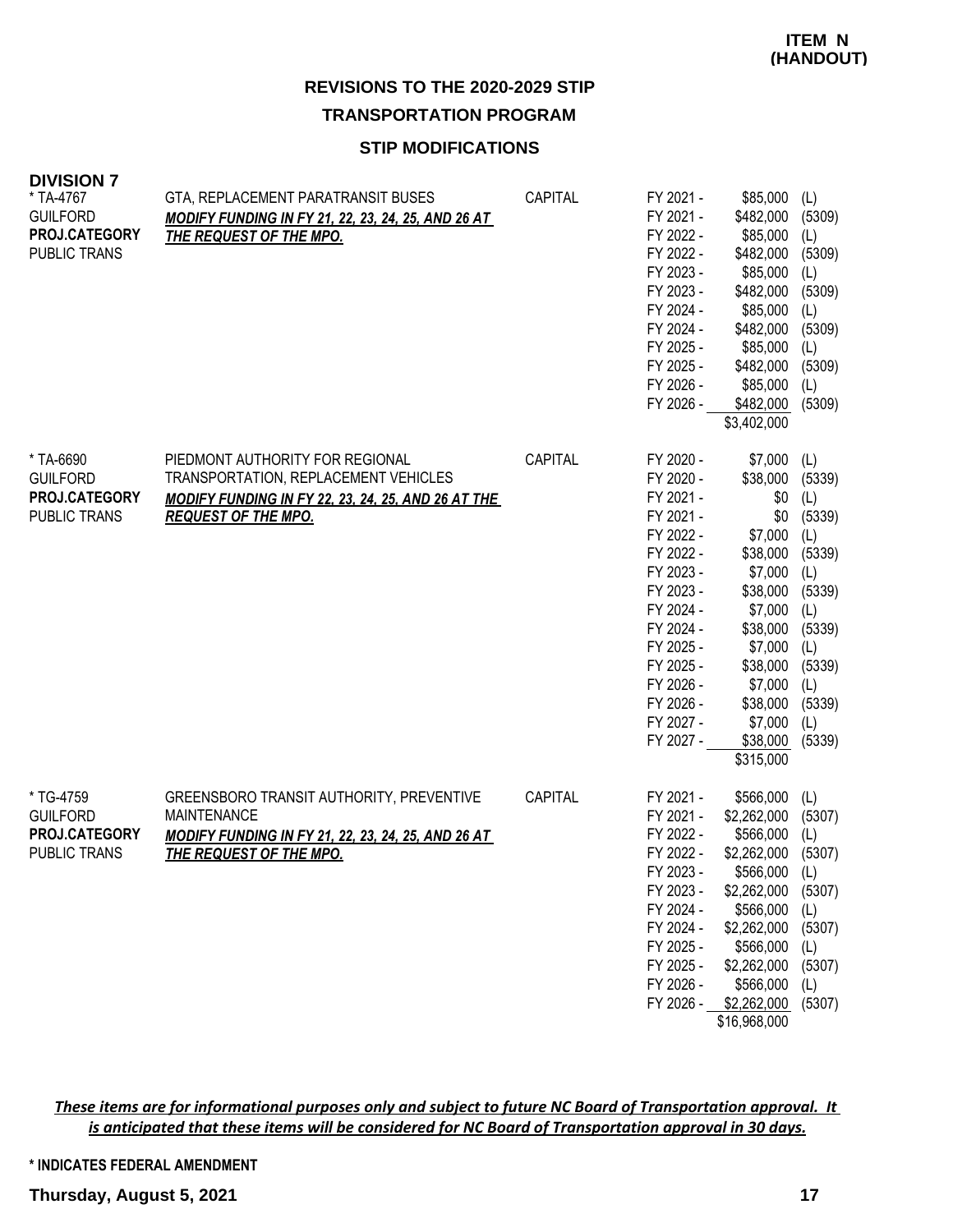### **STIP MODIFICATIONS**

| <b>DIVISION 7</b><br>* TG-4957<br>Guilford<br><b>PROJ.CATEGORY</b> | GREENSBORO TRANSIT AUTHORITY, OPERATING-ADA<br>PARATRANSIT SERVICE<br><b>MODIFY FUNDING IN FY 21, 22, 23, 24, 25, AND 26 AT</b>                 | <b>OPERATIONS</b> | FY 2021 -<br>FY 2021 -<br>FY 2022 -                                                                                                                                                                                       | \$124,000<br>\$495,000<br>\$124,000                                                                                                                                                                                       | (L)<br>(5307)<br>(L)                                                                                                                           |
|--------------------------------------------------------------------|-------------------------------------------------------------------------------------------------------------------------------------------------|-------------------|---------------------------------------------------------------------------------------------------------------------------------------------------------------------------------------------------------------------------|---------------------------------------------------------------------------------------------------------------------------------------------------------------------------------------------------------------------------|------------------------------------------------------------------------------------------------------------------------------------------------|
| PUBLIC TRANS                                                       | <b>THE REQUEST OF THE MPO.</b>                                                                                                                  |                   | FY 2022 -<br>FY 2023 -<br>FY 2023 -<br>FY 2024 -<br>FY 2024 -<br>FY 2025 -<br>FY 2025 -<br>FY 2026 -<br>FY 2026 -<br>FY 2027 -<br>FY 2027 -                                                                               | \$495,000<br>\$124,000<br>\$495,000<br>\$124,000<br>\$495,000<br>\$124,000<br>\$495,000<br>\$124,000<br>\$495,000<br>\$110,000<br>\$439,000<br>\$4,263,000                                                                | (5307)<br>(L)<br>(5307)<br>(L)<br>(5307)<br>(L)<br>(5307)<br>(L)<br>(5307)<br>(L)<br>(5307)                                                    |
| * TG-5105<br><b>GUILFORD</b><br>PROJ.CATEGORY<br>PUBLIC TRANS      | GREENSBORO TRANSIT AUTHORITY, ROUTINE<br>CAPITAL<br><b>MODIFY FUNDING IN FY 21, 22, 23, 24, 25, AND 26 AT</b><br><b>THE REQUEST OF THE MPO.</b> | CAPITAL           | FY 2020 -<br>FY 2020 -<br>FY 2021 -<br>FY 2021 -<br>FY 2021 -<br>FY 2022 -<br>FY 2022 -<br>FY 2023 -<br>FY 2023 -<br>FY 2024 -<br>FY 2024 -<br>FY 2025 -<br>FY 2025 -<br>FY 2026 -<br>FY 2026 -<br>FY 2027 -<br>FY 2027 - | \$20,000<br>\$80,000<br>\$260,000<br>\$948,000<br>\$90,000<br>\$17,000<br>\$68,000<br>\$17,000<br>\$68,000<br>\$17,000<br>\$68,000<br>\$17,000<br>\$68,000<br>\$17,000<br>\$68,000<br>\$20,000<br>\$80,000<br>\$1,923,000 | (L)<br>(5307)<br>(L)<br>(5307)<br>(5339)<br>(L)<br>(5307)<br>(L)<br>(5307)<br>(L)<br>(5307)<br>(L)<br>(5307)<br>(L)<br>(5307)<br>(L)<br>(5307) |

*These items are for informational purposes only and subject to future NC Board of Transportation approval. It is anticipated that these items will be considered for NC Board of Transportation approval in 30 days.*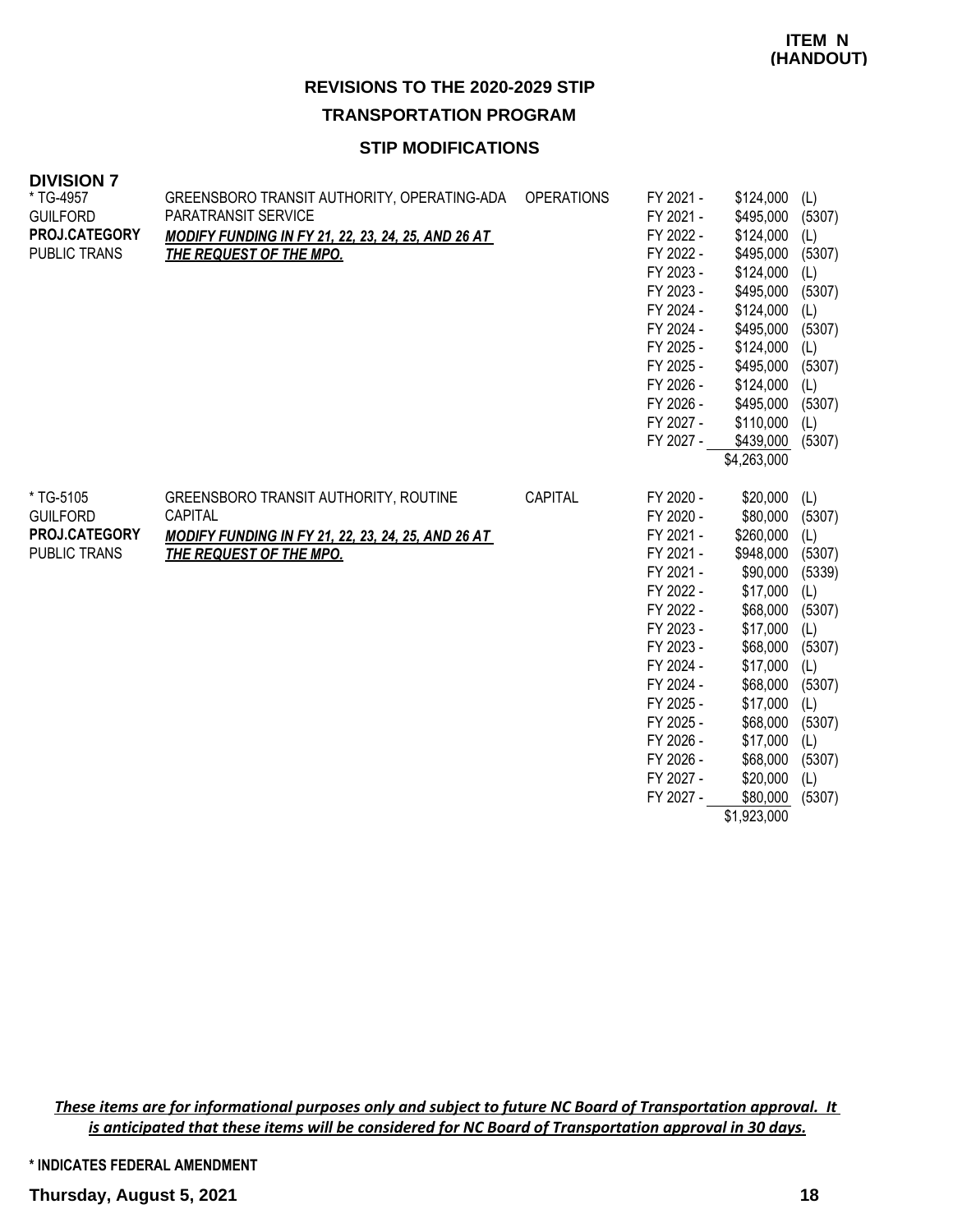# **STIP MODIFICATIONS**

| <b>DIVISION 7</b>    |                                                           |                   |           |           |        |
|----------------------|-----------------------------------------------------------|-------------------|-----------|-----------|--------|
| * TG-6185            | PIEDMONT AUTHORITY FOR REGIONAL                           | CAPITAL           | FY 2021 - | \$23,000  | (L)    |
| <b>GUILFORD</b>      | TRANSPORTATION, ROUTINE CAPITAL                           |                   | FY 2021 - | \$92,000  | (5307) |
| <b>PROJ.CATEGORY</b> | <b>MODIFY FUNDING IN FY 21, 22, 23, 24, 25, AND 26 AT</b> |                   | FY 2022 - | \$19,000  | (L)    |
| <b>PUBLIC TRANS</b>  | <b>THE REQUEST OF THE MPO.</b>                            |                   | FY 2022 - | \$74,000  | (5307) |
|                      |                                                           |                   | FY 2023 - | \$19,000  | (L)    |
|                      |                                                           |                   | FY 2023 - | \$74,000  | (5307) |
|                      |                                                           |                   | FY 2024 - | \$19,000  | (L)    |
|                      |                                                           |                   | FY 2024 - | \$74,000  | (5307) |
|                      |                                                           |                   | FY 2025 - | \$19,000  | (L)    |
|                      |                                                           |                   | FY 2025 - | \$74,000  | (5307) |
|                      |                                                           |                   | FY 2026 - | \$19,000  | (L)    |
|                      |                                                           |                   | FY 2026 - | \$74,000  | (5307) |
|                      |                                                           |                   | FY 2027 - | \$19,000  | (L)    |
|                      |                                                           |                   | FY 2027 - | \$74,000  | (5307) |
|                      |                                                           |                   |           | \$673,000 |        |
| * TO-5209            | PIEDMONT AUTHORITY FOR REGIONAL                           | <b>OPERATIONS</b> | FY 2021 - | \$214,000 | (L)    |
| <b>GUILFORD</b>      | TRANSPORTATION, OPERATING- FIXED ROUTE                    |                   | FY 2021 - | \$214,000 | (5307) |
| <b>PROJ.CATEGORY</b> | <b>MODIFY FUNDING IN FY 21, 22, 23, 24, 25, AND 26 AT</b> |                   | FY 2022 - | \$294,000 | (L)    |
| <b>PUBLIC TRANS</b>  | <b>THE REQUEST OF THE MPO.</b>                            |                   | FY 2022 - | \$294,000 | (5307) |
|                      |                                                           |                   | FY 2023 - | \$294,000 | (L)    |
|                      |                                                           |                   | FY 2023 - | \$294,000 | (5307) |
|                      |                                                           |                   | FY 2024 - | \$227,000 | (L)    |
|                      |                                                           |                   | FY 2024 - | \$227,000 | (5307) |
|                      |                                                           |                   | FY 2025 - | \$227,000 | (L)    |
|                      |                                                           |                   | FY 2025 - | \$227,000 | (5307) |
|                      |                                                           |                   | FY 2026 - | \$227,000 | (L)    |
|                      |                                                           |                   | FY 2026 - | \$227,000 | (5307) |
|                      |                                                           |                   | FY 2027 - | \$227,000 | (L)    |
|                      |                                                           |                   | FY 2027 - | \$227,000 | (5307) |

\$3,420,000

*These items are for informational purposes only and subject to future NC Board of Transportation approval. It is anticipated that these items will be considered for NC Board of Transportation approval in 30 days.*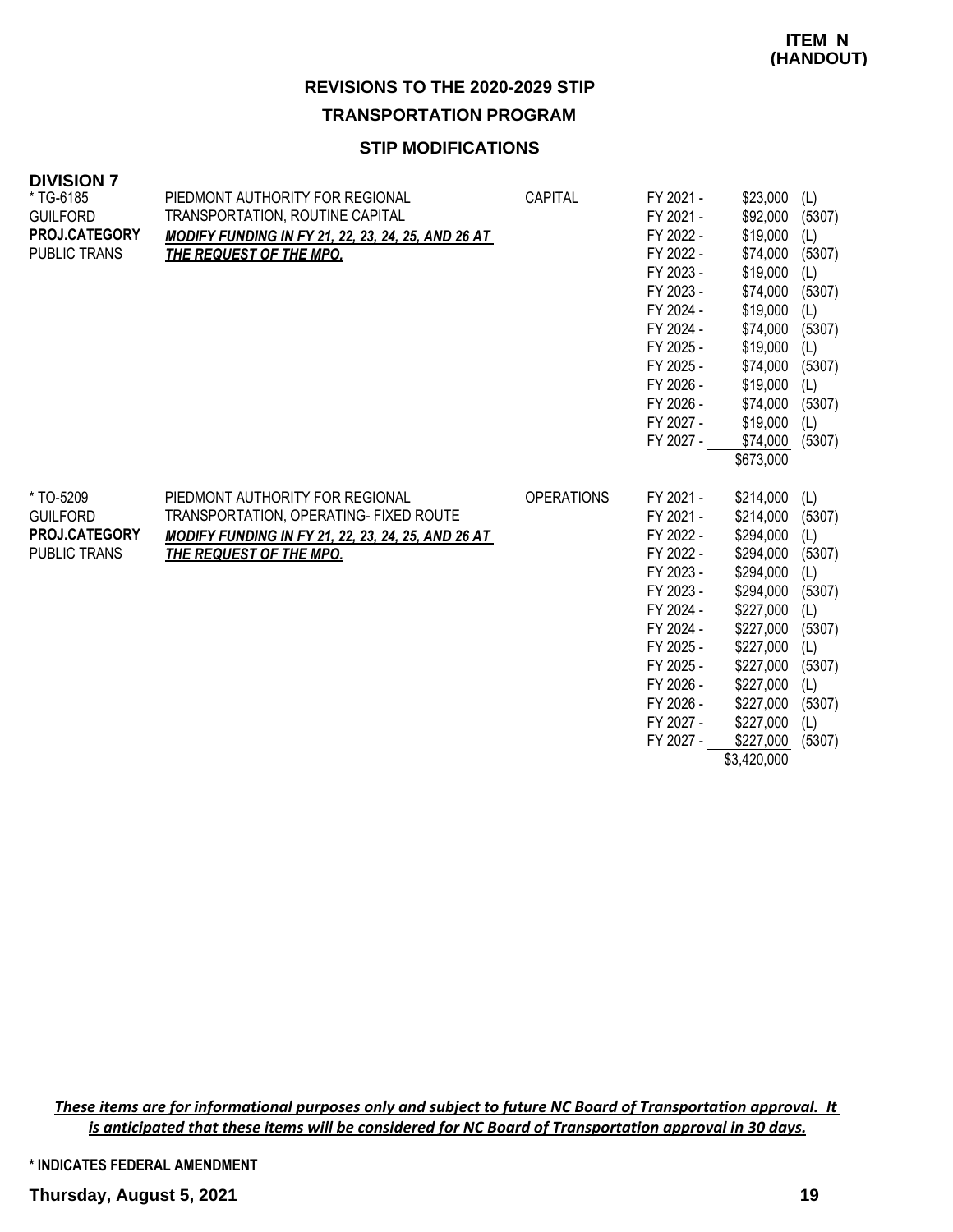#### **STIP MODIFICATIONS**

| <b>DIVISION 7</b><br>* TP-5101<br><b>GUILFORD</b><br>PROJ.CATEGORY<br>PUBLIC TRANS              | GREENSBORO TRANSIT AUTHORITY, PLANNING<br>ASSISTANCE-5303<br><b>MODIFY FUNDING IN FY 21, 22, 23, 24, 25, AND 26 AT</b><br><b>THE REQUEST OF THE MPO.</b>                                                                                    | <b>PLANNING</b>                                         | FY 2021 -<br>FY 2021 -<br>FY 2021 -<br>FY 2022 -<br>FY 2022 -<br>FY 2022 -<br>FY 2023 -<br>FY 2023 -<br>FY 2023 -<br>FY 2024 -<br>FY 2024 -<br>FY 2024 -<br>FY 2025 -<br>FY 2025 -<br>FY 2025 -<br>FY 2026 -<br>FY 2026 -<br>FY 2026 - | \$24,000<br>\$24,000<br>\$195,000<br>\$24,000<br>\$24,000<br>\$195,000<br>\$24,000<br>\$24,000<br>\$195,000<br>\$24,000<br>\$24,000<br>\$195,000<br>\$24,000<br>\$24,000<br>\$195,000<br>\$24,000<br>\$24,000<br>\$195,000<br>\$1,458,000 | (SMAP)<br>(L)<br>(5303)<br>(SMAP)<br>(L)<br>(5303)<br>(SMAP)<br>(L)<br>(5303)<br>(SMAP)<br>(L)<br>(5303)<br>(SMAP)<br>(L)<br>(5303)<br>(SMAP)<br>(L)<br>(5303) |
|-------------------------------------------------------------------------------------------------|---------------------------------------------------------------------------------------------------------------------------------------------------------------------------------------------------------------------------------------------|---------------------------------------------------------|----------------------------------------------------------------------------------------------------------------------------------------------------------------------------------------------------------------------------------------|-------------------------------------------------------------------------------------------------------------------------------------------------------------------------------------------------------------------------------------------|----------------------------------------------------------------------------------------------------------------------------------------------------------------|
| <b>DIVISION 8</b><br>* EB-5742<br>LEE<br><b>PROJ.CATEGORY</b><br><b>DIVISION</b>                | NC 42 (WICKER STREET), WEST LEE MIDDLE SCHOOL<br>ENTRANCE TO KIWANIS FAMILY PARK GREENWAY IN<br>SANFORD. CONSTRUCT MULTIUSE PATH.<br>TO ALLOW ADDITIONAL TIME FOR PLANNING AND<br><b>DESIGN, DELAY CONSTRUCTION FROM FY 21 TO FY</b><br>24. | <b>CONSTRUCTION</b>                                     | FY 2024 -<br>FY 2024 -                                                                                                                                                                                                                 | \$310,000<br>\$77,000<br>\$387,000                                                                                                                                                                                                        | (TA5200)<br>(L)                                                                                                                                                |
| * HS-2008C<br><b>CHATHAM</b><br><b>HOKE</b><br><b>LEE</b><br><b>RANDOLPH</b><br><b>SCOTLAND</b> | VARIOUS, VARIOUS SECONDARY ROUTES IN<br>CHATHAM, LEE, HOKE, RANDOLPH AND SCOTLAND<br>COUNTIES. INSTALL LONG LIFE PAVEMENT<br>MARKINGS.<br>PROJECT BREAK ADDED AT THE REQUEST OF<br><b>TRANSPORTATION MOBILITY AND SAFETY DIVISION.</b>      | <b>CONSTRUCTION</b>                                     |                                                                                                                                                                                                                                        | FY 2022 - \$1,580,000<br>\$1,580,000                                                                                                                                                                                                      | (HSIP)                                                                                                                                                         |
| R-5958<br><b>RANDOLPH</b><br>PROJ.CATEGORY                                                      | NC 159 (ZOO PARKWAY), RIDGE STREET IN<br>ASHEBORO. IMPROVE INTERSECTION.<br>TO ALLOW ADDITIONAL TIME FOR PLANNING AND                                                                                                                       | RIGHT-OF-WAY<br><b>UTILITIES</b><br><b>CONSTRUCTION</b> | FY 2022 -<br>FY 2022 -<br>FY 2024 -                                                                                                                                                                                                    | \$320,000<br>\$265,000<br>\$1,450,000                                                                                                                                                                                                     | (T)<br>(T)<br>(T)                                                                                                                                              |

*These items are for informational purposes only and subject to future NC Board of Transportation approval. It is anticipated that these items will be considered for NC Board of Transportation approval in 30 days.*

*DESIGN, DELAY CONSTRUCTION FROM FY 23 TO FY 24*

**\* INDICATES FEDERAL AMENDMENT**

DIVISION

\$2,035,000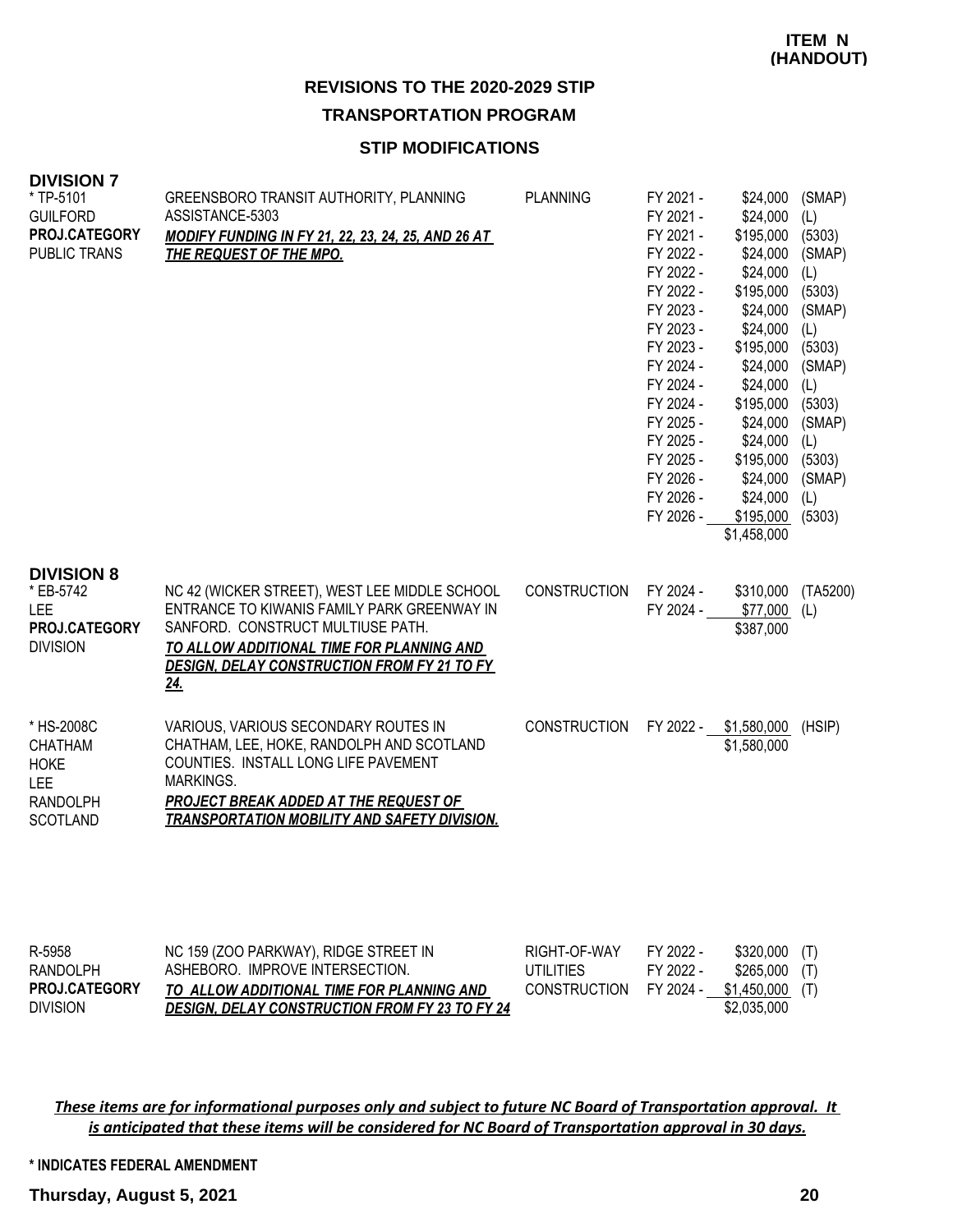# **TRANSPORTATION PROGRAM**

## **STIP MODIFICATIONS**

| <b>DIVISION 8</b><br>U-5743<br><b>RANDOLPH</b><br>PROJ.CATEGORY<br><b>REGIONAL</b>       | NC 42, SR 2237 (EAST SALISBURY STREET) TO NORTH<br>OF US 64 / NC 49 (DIXIE DRIVE) IN ASHEBORO. WIDEN<br>TO THREE LANES.<br>TO ALLOW ADDITIONAL TIME FOR PLANNING AND<br><b>DESIGN, DELAY CONSTRUCTION FROM FY 23 TO FY</b><br><u>24.</u>                               | RIGHT-OF-WAY<br><b>UTILITIES</b><br><b>CONSTRUCTION</b> | FY 2022 -<br>FY 2022 -<br>FY 2024 -<br>FY 2025 -                                                                                                                                                             | \$1,083,000<br>\$500,000<br>\$3,398,500<br>\$3,398,500<br>\$8,380,000                                                                                                                                               | (T)<br>(T)<br>(T)<br>(T)                                                                                                             |
|------------------------------------------------------------------------------------------|------------------------------------------------------------------------------------------------------------------------------------------------------------------------------------------------------------------------------------------------------------------------|---------------------------------------------------------|--------------------------------------------------------------------------------------------------------------------------------------------------------------------------------------------------------------|---------------------------------------------------------------------------------------------------------------------------------------------------------------------------------------------------------------------|--------------------------------------------------------------------------------------------------------------------------------------|
| <b>DIVISION 9</b><br>* TQ-6782<br><b>FORSYTH</b><br>PROJ.CATEGORY<br><b>PUBLIC TRANS</b> | WINSTON SALEM TRANSIT, FTA SECTION 5310<br>WINSTON-SALEM ALLOCATION SET ASIDE FOR<br>COMPETE GRANT TO ELIGIBLE AGENCIES TO ASSIST<br>IN MEETING THE NEEDS OF LOW INCOME, DISABLED,<br>AND ELDERLY POPULATIONS<br><b>MODIFY FUNDING IN FY 21 AT THE REQUEST OF MPO.</b> | <b>OPERATIONS</b>                                       | FY 2020 -<br>FY 2020 -<br>FY 2021 -<br>FY 2021 -<br>FY 2022 -<br>FY 2022 -<br>FY 2023 -<br>FY 2023 -<br>FY 2024 -<br>FY 2024 -<br>FY 2025 -<br>FY 2025 -<br>FY 2026 -<br>FY 2026 -<br>FY 2027 -<br>FY 2027 - | \$90,000<br>\$358,000<br>\$92,000<br>\$366,000<br>\$90,000<br>\$358,000<br>\$90,000<br>\$358,000<br>\$90,000<br>\$358,000<br>\$90,000<br>\$358,000<br>\$90,000<br>\$358,000<br>\$90,000<br>\$358,000<br>\$3,594,000 | (L)<br>(5310)<br>(L)<br>(5310)<br>(L)<br>(5310)<br>(L)<br>(5310)<br>(L)<br>(5310)<br>(L)<br>(5310)<br>(L)<br>(5310)<br>(L)<br>(5310) |
| <b>DIVISION 10</b>                                                                       |                                                                                                                                                                                                                                                                        |                                                         |                                                                                                                                                                                                              |                                                                                                                                                                                                                     |                                                                                                                                      |

| B-5931               | MORRIS FIELD DRIVE, REPLACE BRIDGE 590443 OVER     | CONSTRUCTION | FY 2023 - | \$2,200,000 | (BGOFF) |
|----------------------|----------------------------------------------------|--------------|-----------|-------------|---------|
| MECKLENBURG          | SOUTHERN RAILROAD.                                 |              | FY 2023 - | \$550.000   | (L)     |
| <b>PROJ.CATEGORY</b> | TO ALLOW ADDITIONAL TIME FOR PLANNING AND          |              |           | \$2,750,000 |         |
| <b>DIVISION</b>      | <b>DESIGN, DELAY CONSTRUCTION FROM FY 21 TO FY</b> |              |           |             |         |
|                      | <u>23.</u>                                         |              |           |             |         |

*These items are for informational purposes only and subject to future NC Board of Transportation approval. It is anticipated that these items will be considered for NC Board of Transportation approval in 30 days.*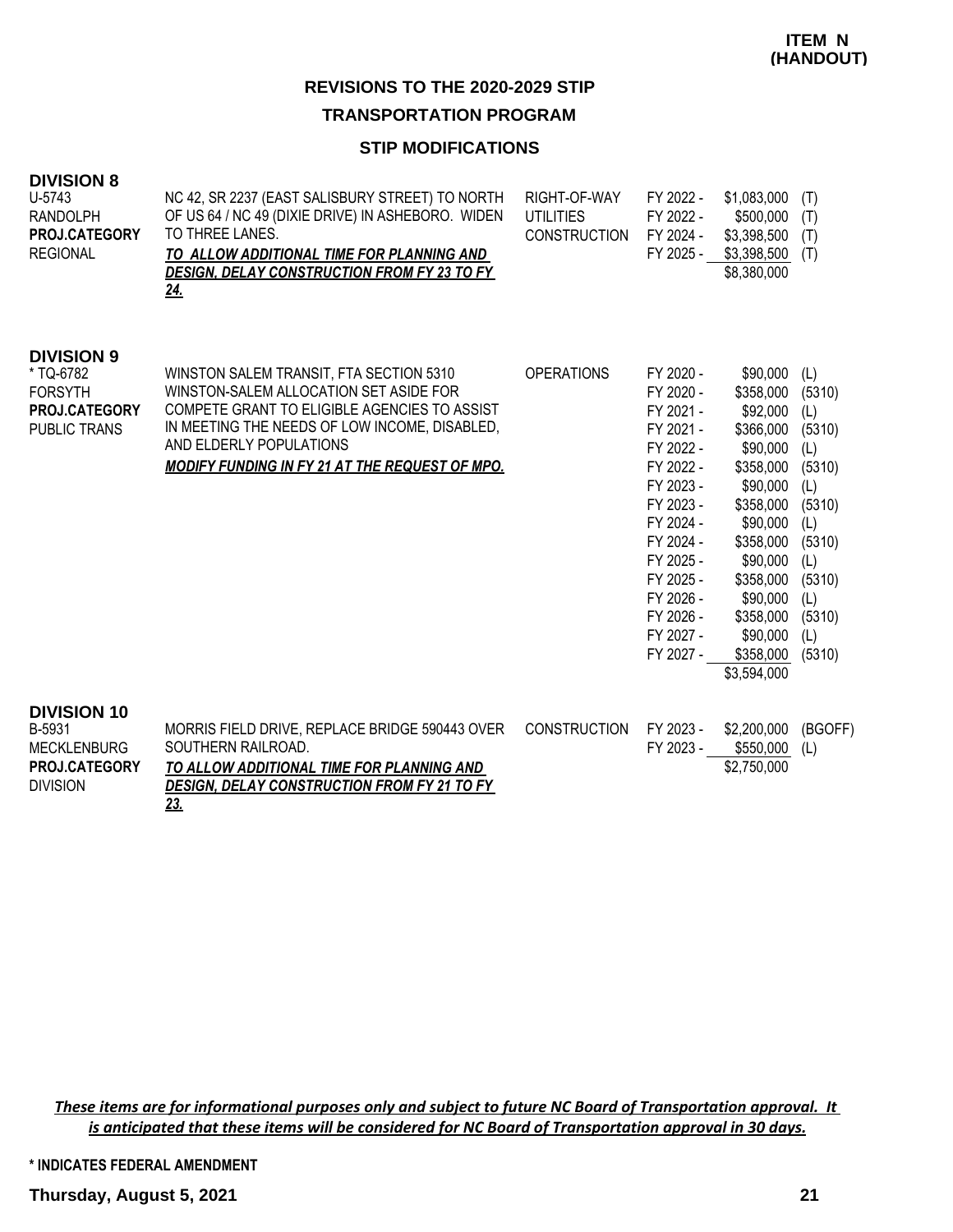### **ITEM N (HANDOUT)**

### **REVISIONS TO THE 2020-2029 STIP**

### **TRANSPORTATION PROGRAM**

# **STIP MODIFICATIONS**

#### **DIVISION 10**

| * C-4903<br><b>CABARRUS</b><br><b>CATAWBA</b><br><b>CHATHAM</b><br><b>DAVIDSON</b><br><b>DAVIE</b><br><b>DURHAM</b><br><b>EDGECOMBE</b><br><b>FORSYTH</b><br><b>FRANKLIN</b><br><b>GASTON</b><br><b>GRANVILLE</b><br><b>GUILFORD</b><br><b>HAYWOOD</b><br><b>IREDELL</b><br><b>JOHNSTON</b><br><b>LINCOLN</b><br><b>MECKLENBURG</b><br><b>NASH</b><br>ORANGE<br><b>PERSON</b><br><b>ROWAN</b><br><b>SWAIN</b><br><b>UNION</b><br><b>WAKE</b><br><b>PROJ.CATEGORY</b><br><b>EXEMPT</b> | NORTH CAROLINA DEPARTMENT OF ENVIRONMENT<br>AND NATURAL RESOURCES, NORTH CAROLINA AIR<br>AWARENESS OUTREACH PROGRAM TO PROVIDE<br>EDUCATION AND PRODUCE DAILY AIR QUALITY<br>FORECAST.<br>ADD IMPLEMENTATION IN FY 22 NOT PREVIOUSLY<br><b>PROGRAMMED, AT THE REQUEST OF THE</b><br><b>TRANSPORTATION PLANNING DIVISION.</b> | IMPLEMENTATION FY 2022 - | FY 2022 - | \$578,000 (CMAQ)<br>\$282,000<br>\$860,000 | (S) |
|---------------------------------------------------------------------------------------------------------------------------------------------------------------------------------------------------------------------------------------------------------------------------------------------------------------------------------------------------------------------------------------------------------------------------------------------------------------------------------------|------------------------------------------------------------------------------------------------------------------------------------------------------------------------------------------------------------------------------------------------------------------------------------------------------------------------------|--------------------------|-----------|--------------------------------------------|-----|
|---------------------------------------------------------------------------------------------------------------------------------------------------------------------------------------------------------------------------------------------------------------------------------------------------------------------------------------------------------------------------------------------------------------------------------------------------------------------------------------|------------------------------------------------------------------------------------------------------------------------------------------------------------------------------------------------------------------------------------------------------------------------------------------------------------------------------|--------------------------|-----------|--------------------------------------------|-----|

| EB-5782<br>MECKLENBURG | CHARLOTTE, MCALPINE CREEK GREENWAY, GREEN<br>REA ROAD TO FOUR MILE CREEK GREENWAY. | CONSTRUCTION FY 2022 - | FY 2022 - | \$3,926,000<br>\$1,848,000 | (CMAQ)<br>(TAANY) |
|------------------------|------------------------------------------------------------------------------------|------------------------|-----------|----------------------------|-------------------|
| <b>PROJ.CATEGORY</b>   | CONSTRUCT GREENWAY.                                                                |                        | FY 2022 - | \$2,102,000                | (L)               |
| <b>DIVISION</b>        | TO ALLOW ADDITIONAL TIME FOR PLANNING AND                                          |                        |           | \$7,876,000                |                   |
|                        | <b>DESIGN. DELAY CONSTRUCTION FROM FY 21 TO FY</b>                                 |                        |           |                            |                   |
|                        | <u>22.</u>                                                                         |                        |           |                            |                   |

*These items are for informational purposes only and subject to future NC Board of Transportation approval. It is anticipated that these items will be considered for NC Board of Transportation approval in 30 days.*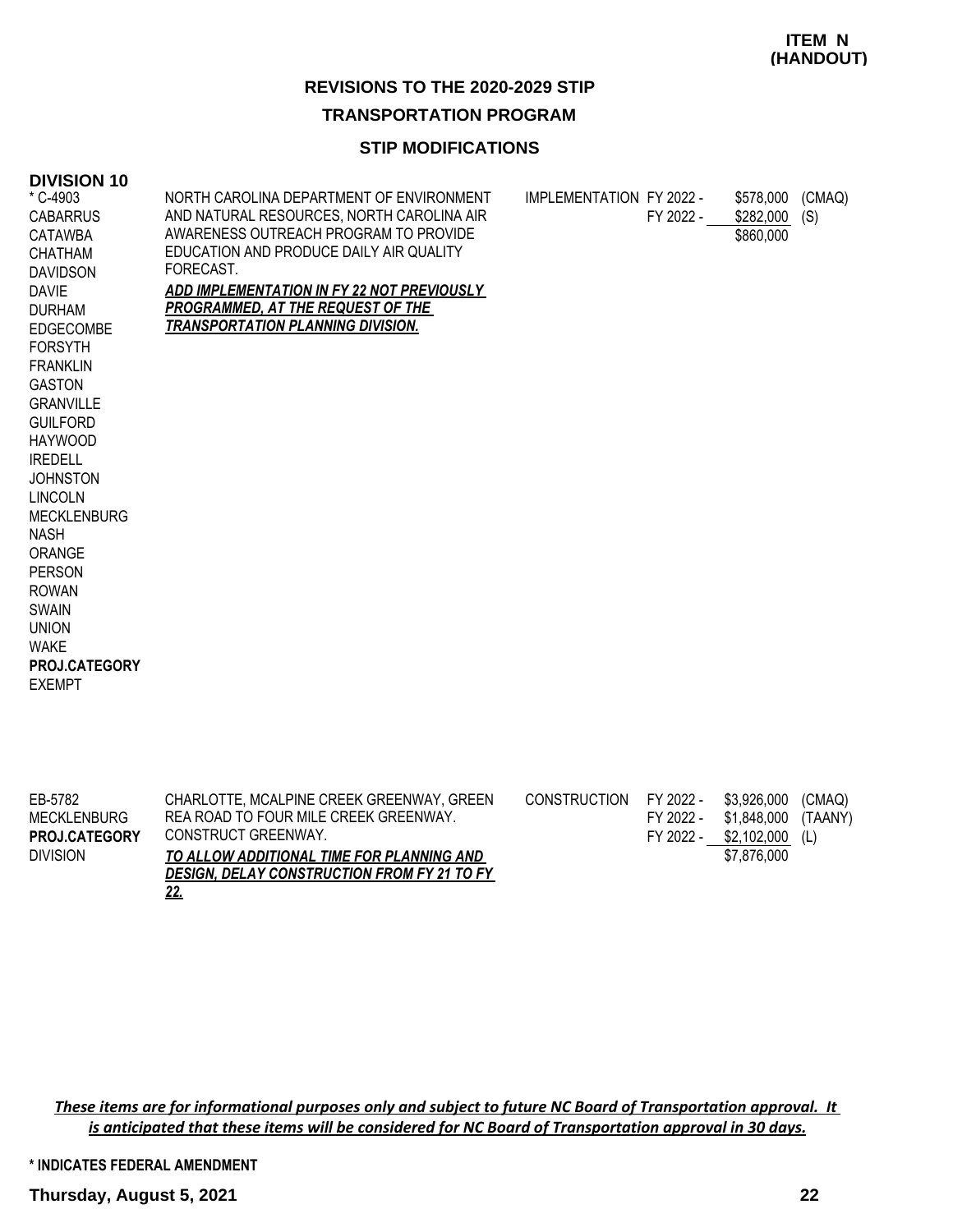# **TRANSPORTATION PROGRAM**

### **STIP MODIFICATIONS**

| <b>DIVISION 10</b><br>* EB-6051<br><b>MECKLENBURG</b><br>PROJ.CATEGORY<br><b>DIVISION</b>                                                                                                                             | LAWYERS ROAD, WILGROVE-MINT HILL ROAD,<br><b>EXTEND EXISTING SIDEWALKS.</b><br>TO ALLOW ADDITIONAL TIME FOR PLANNING AND<br><b>DESIGN, DELAY CONSTRUCTION FROM FY 23 TO FY</b><br>24.                      | <b>ENGINEERING</b><br>RIGHT-OF-WAY<br><b>CONSTRUCTION</b> | FY 2021 -<br>\$188,000<br>\$188,000<br>FY 2021 -<br>FY 2022 -<br>\$30,000<br>FY 2022 -<br>\$30,000<br>FY 2024 -<br>\$1,287,000<br>FY 2024 -<br>\$1,287,000<br>\$3,010,000 | (TADA)<br>(L)<br>(TADA)<br>(L)<br>(TADA)<br>(L) |
|-----------------------------------------------------------------------------------------------------------------------------------------------------------------------------------------------------------------------|------------------------------------------------------------------------------------------------------------------------------------------------------------------------------------------------------------|-----------------------------------------------------------|---------------------------------------------------------------------------------------------------------------------------------------------------------------------------|-------------------------------------------------|
| $I-6052$<br><b>MECKLENBURG</b><br><b>PROJ.CATEGORY</b><br><b>STATEWIDE</b>                                                                                                                                            | I-277 (BROOKSHIRE FREEWAY), WEST OF I-77 TO EAST CONSTRUCTION<br>OF 1-77. BRIDGE REHABILITATION.<br>TO ALLOW ADDITIONAL TIME TO AVOID CONFLICT<br>WITH I-5746C, DELAY CONSTRUCTION FROM FY 22 TO<br>FY 23. |                                                           | FY 2023 -<br>\$4,000,000<br>FY 2024 -<br>\$4,000,000<br>\$8,000,000                                                                                                       | (NHPIM)<br>(NHPIM)                              |
| P-5719C<br><b>ALAMANCE</b><br><b>CABARRUS</b><br><b>DAVIDSON</b><br><b>DURHAM</b><br><b>GUILFORD</b><br><b>MECKLENBURG</b><br><b>ORANGE</b><br><b>ROWAN</b><br><b>WAKE</b><br><b>PROJ.CATEGORY</b><br><b>REGIONAL</b> | NCRR, ACQUIRE AND REFURBISH 8 RAIL CARS.<br>TO ALLOW ADDITIONAL TIME FOR PLANNING AND<br><b>DESIGN, DELAY CONSTRUCTION FROM FY 21 TO FY</b><br><u>22.</u>                                                  | <b>CONSTRUCTION</b>                                       | FY 2022 - \$156,888,000<br>FY 2024 - \$27,820,000<br>FY 2025 - \$27,820,000<br>\$212,528,000                                                                              | (O)<br>(T)<br>(T)                               |

*These items are for informational purposes only and subject to future NC Board of Transportation approval. It is anticipated that these items will be considered for NC Board of Transportation approval in 30 days.*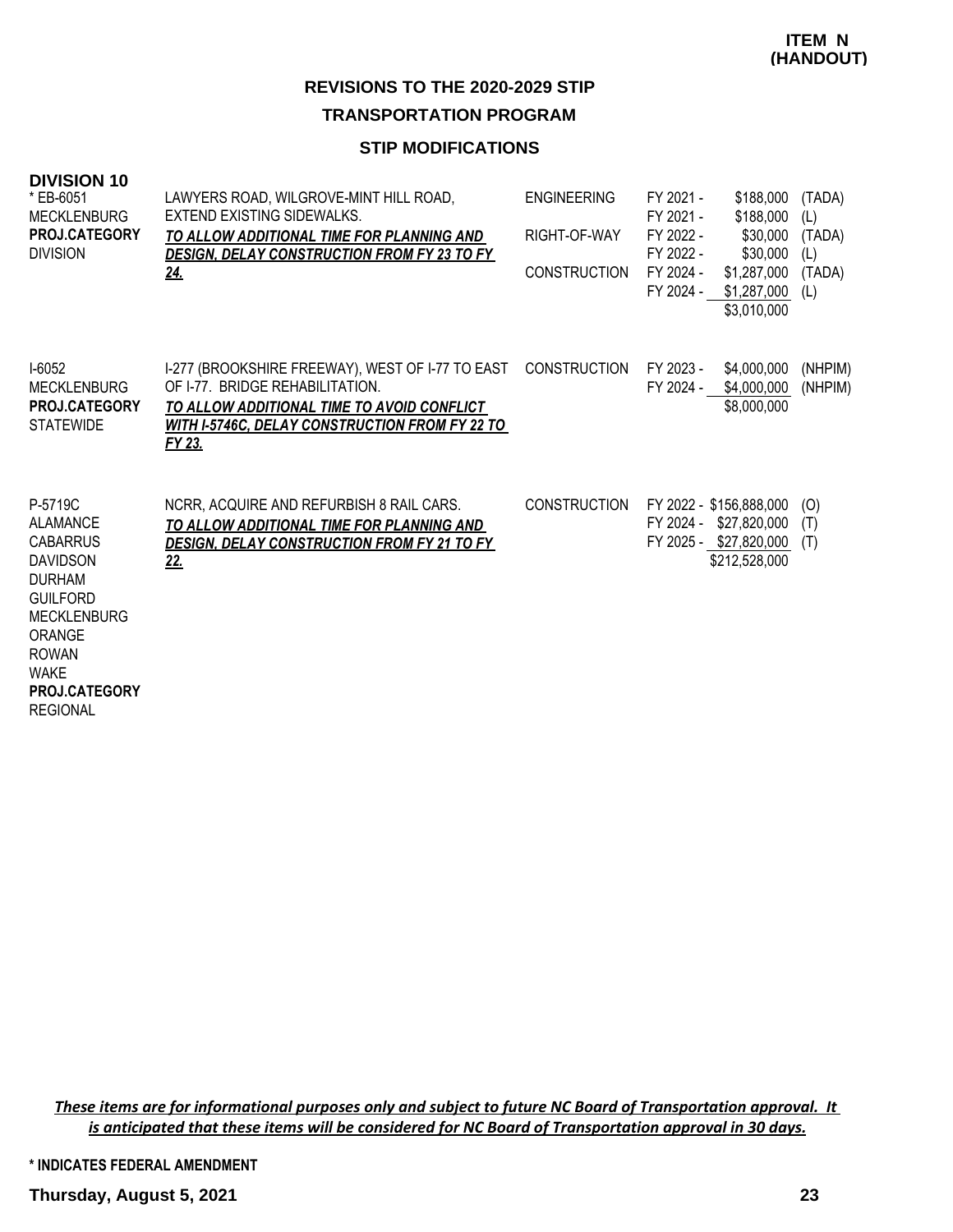### **TRANSPORTATION PROGRAM**

# **STIP MODIFICATIONS**

| טו ויטוטוע         |                                                       |                     |                     |                                                                                         |                                                                                                               |
|--------------------|-------------------------------------------------------|---------------------|---------------------|-----------------------------------------------------------------------------------------|---------------------------------------------------------------------------------------------------------------|
| U-4913             | IDLEWILD ROAD, SR 3175 (STALLINGS ROAD) TO SR         | RIGHT-OF-WAY        | FY 2026 -           | \$4,000,000                                                                             | (T)                                                                                                           |
| <b>MECKLENBURG</b> | 1524 (STEVENS MILL ROAD). WIDEN EXISTING              |                     | FY 2027 -           | \$4,000,000                                                                             | (T)                                                                                                           |
| <b>UNION</b>       | ROADWAY.                                              | <b>UTILITIES</b>    | FY 2026 -           | \$1,950,000                                                                             | (T)                                                                                                           |
| PROJ.CATEGORY      | TO ALLOW ADDITIONAL TIME FOR PLANNING AND             |                     | FY 2027 -           | \$1,950,000                                                                             | (T)                                                                                                           |
| <b>DIVISION</b>    | <b>DESIGN, DELAY RIGHT-OF-WAY FROM FY 25 TO FY 26</b> | <b>BUILD NC CON</b> | FY 2028 -           | \$257,000                                                                               | (T)                                                                                                           |
|                    | <b>AND CONSTRUCTION FROM FY 27 TO FY 28.</b>          |                     | FY 2029 -           | \$257,000                                                                               | (T)                                                                                                           |
|                    |                                                       |                     | FY 2030 -           | \$257,000                                                                               | (T)                                                                                                           |
|                    |                                                       |                     | FY 2031 -           | \$257,000                                                                               | (T)                                                                                                           |
|                    |                                                       |                     | FY 2032 -           | \$257,000                                                                               | (T)                                                                                                           |
|                    |                                                       |                     | FY 2033 -           | \$257,000                                                                               | (T)                                                                                                           |
|                    |                                                       |                     | FY 2034 -           | \$257,000                                                                               | (T)                                                                                                           |
|                    |                                                       |                     | FY 2035 -           | \$257,000                                                                               | (T)                                                                                                           |
|                    |                                                       |                     | FY 2036 -           | \$257,000                                                                               | (T)                                                                                                           |
|                    |                                                       |                     | FY 2037 -           | \$257,000                                                                               | (T)                                                                                                           |
|                    |                                                       |                     |                     |                                                                                         | (T)                                                                                                           |
|                    |                                                       |                     |                     |                                                                                         | (T)                                                                                                           |
|                    |                                                       |                     |                     | \$257,000                                                                               | (T)                                                                                                           |
|                    |                                                       |                     | FY 2041 -           | \$257,000                                                                               | (T)                                                                                                           |
|                    |                                                       |                     |                     |                                                                                         | (T)                                                                                                           |
|                    |                                                       |                     |                     |                                                                                         | (T)                                                                                                           |
|                    |                                                       |                     |                     |                                                                                         | (T)                                                                                                           |
|                    |                                                       |                     |                     |                                                                                         | (T)                                                                                                           |
|                    |                                                       |                     |                     |                                                                                         |                                                                                                               |
| * U-5112           | STALLINGS, SR 1364 (PLEASANT PLAINS ROAD) AT SR       | RIGHT-OF-WAY        | FY 2021 -           | \$541,000                                                                               | (BGDA)                                                                                                        |
| <b>UNION</b>       | 1357 (POTTERS ROAD) IN STALLINGS. CONSTRUCT           |                     | FY 2021 -           |                                                                                         | (L)                                                                                                           |
| PROJ.CATEGORY      | INTERSECTION IMPROVEMENTS INCLUDING LEFT              | <b>CONSTRUCTION</b> | FY 2021 -           | \$1,600,000                                                                             | (CMAQ)                                                                                                        |
| <b>TRANSITION</b>  | TURN LANES AND MODIFICATION OF TRAFFIC SIGNAL.        |                     | FY 2021 -           | \$500,000                                                                               | (HSIP)                                                                                                        |
|                    | ADD RIGHT-OF-WAY IN FY 21 NOT PREVIOUSLY              |                     | FY 2021 -           | \$1,657,000                                                                             | (BGDA)                                                                                                        |
|                    | PROGRAMMED AT THE REQUEST OF THE MPO.                 |                     | FY 2021 -           | \$814,000                                                                               | (L)                                                                                                           |
|                    |                                                       |                     |                     | \$5,247,000                                                                             |                                                                                                               |
|                    |                                                       |                     | <b>CONSTRUCTION</b> | FY 2038 -<br>FY 2039 -<br>FY 2040 -<br>FY 2042 -<br>FY 2028 -<br>FY 2029 -<br>FY 2030 - | \$257,000<br>\$257,000<br>\$257,000<br>\$8,333,000<br>\$8,334,000<br>\$8,333,000<br>\$40,755,000<br>\$135,000 |

*These items are for informational purposes only and subject to future NC Board of Transportation approval. It is anticipated that these items will be considered for NC Board of Transportation approval in 30 days.*

**DIVISION 10**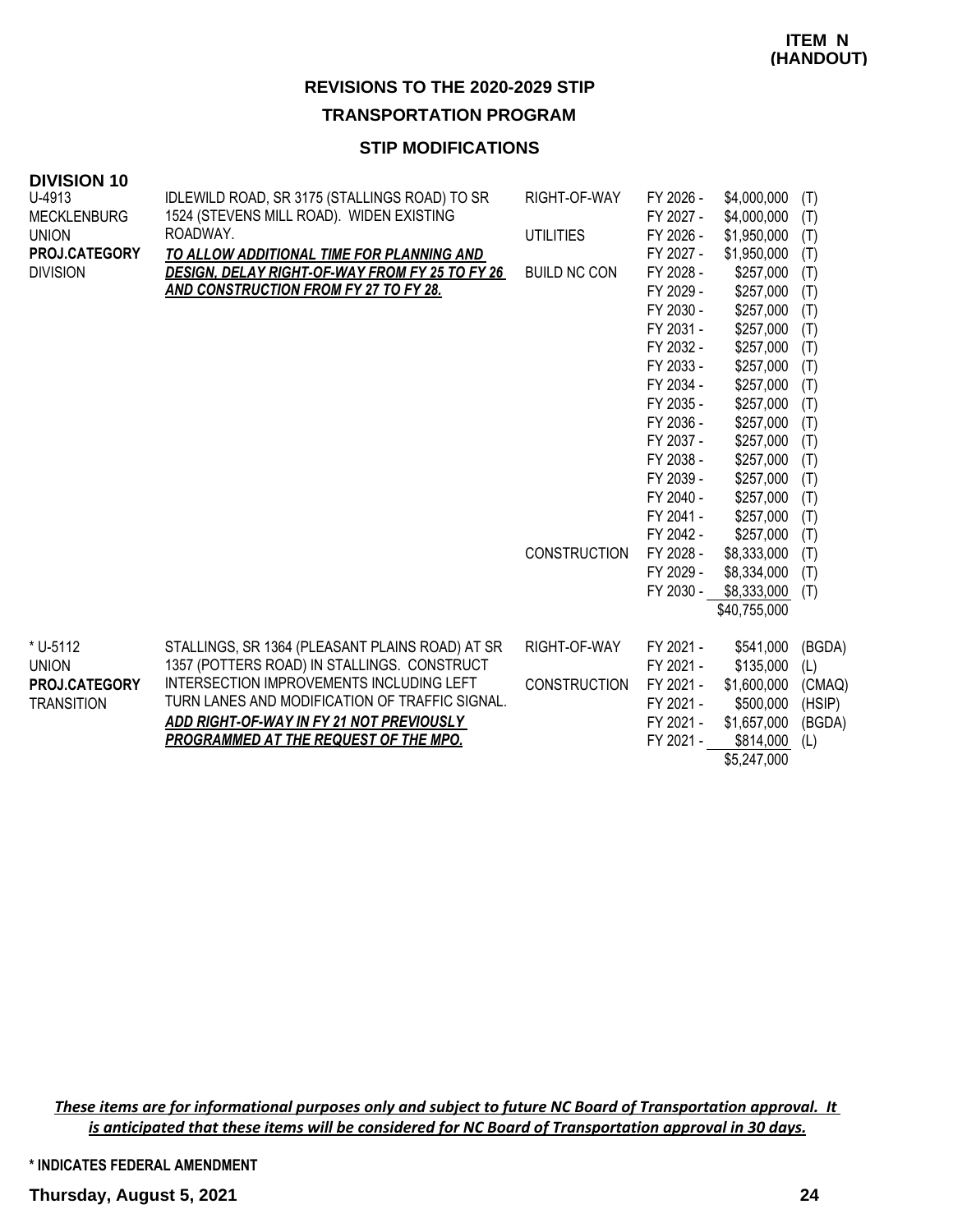# **TRANSPORTATION PROGRAM**

# **STIP MODIFICATIONS**

| <b>DIVISION 11</b><br>R-5759<br><b>WILKES</b><br>PROJ.CATEGORY<br><b>DIVISION</b> | NC 115, US 421 TO 2ND STREET. WIDEN ROADWAY.<br>TO ALLOW ADDITIONAL TIME FOR RIGHT-OF-WAY<br><b>ACQUISITION, DELAY RIGHT-OF-WAY FROM FY 20 TO</b><br>FY 22.                                         | <b>ENGINEERING</b>  | FY 2020 -<br>FY 2021 -<br>FY 2022 -<br>FY 2023 -                           | \$91,000<br>\$91,000<br>\$91,000<br>\$91,000                         | (T)<br>(T)<br>(T)<br>(T)               |
|-----------------------------------------------------------------------------------|-----------------------------------------------------------------------------------------------------------------------------------------------------------------------------------------------------|---------------------|----------------------------------------------------------------------------|----------------------------------------------------------------------|----------------------------------------|
|                                                                                   |                                                                                                                                                                                                     |                     | FY 2024 -<br>FY 2025 -<br>FY 2026 -<br>FY 2027 -<br>FY 2028 -<br>FY 2029 - | \$91,000<br>\$91,000<br>\$91,000<br>\$91,000<br>\$91,000<br>\$91,000 | (T)<br>(T)<br>(T)<br>(T)<br>(T)<br>(T) |
|                                                                                   |                                                                                                                                                                                                     |                     | FY 2030 -<br>FY 2031 -<br>FY 2032 -<br>FY 2033 -<br>FY 2034 -              | \$91,000<br>\$91,000<br>\$91,000<br>\$91,000<br>\$91,000             | (T)<br>(T)<br>(T)<br>(T)<br>(T)        |
|                                                                                   |                                                                                                                                                                                                     | <b>BUILD NC ROW</b> | FY 2022 -<br>FY 2023 -<br>FY 2024 -<br>FY 2025 -<br>FY 2026 -              | \$1,000<br>\$1,000<br>\$1,000<br>\$1,000<br>\$1,000                  | (T)<br>(T)<br>(T)<br>(T)<br>(T)        |
|                                                                                   |                                                                                                                                                                                                     |                     | FY 2027 -<br>FY 2028 -<br>FY 2029 -<br>FY 2030 -<br>FY 2031 -              | \$1,000<br>\$1,000<br>\$1,000<br>\$1,000<br>\$1,000                  | (T)<br>(T)<br>(T)<br>(T)<br>(T)        |
|                                                                                   |                                                                                                                                                                                                     |                     | FY 2032 -<br>FY 2033 -<br>FY 2034 -<br>FY 2035 -                           | \$1,000<br>\$1,000<br>\$1,000<br>\$1,000                             | (T)<br>(T)<br>(T)<br>(T)               |
|                                                                                   |                                                                                                                                                                                                     | RIGHT-OF-WAY        | FY 2036 -<br>FY 2022 -<br>FY 2023 -                                        | \$1,000<br>\$6,300,000<br>\$6,300,000                                | (T)<br>(T)<br>(T)                      |
|                                                                                   |                                                                                                                                                                                                     | <b>UTILITIES</b>    | FY 2022 -<br>FY 2023 -                                                     | \$450,000<br>\$450,000                                               | (T)<br>(T)                             |
|                                                                                   |                                                                                                                                                                                                     | <b>CONSTRUCTION</b> | FY 2024 -<br>FY 2025 -                                                     | \$9,100,000<br>\$9,100,000<br>FY 2026 - \$9,100,000<br>\$42,180,000  | (T)<br>(T)<br>(T)                      |
| R-5831<br><b>YADKIN</b><br>PROJ.CATEGORY<br><b>DIVISION</b>                       | US 601, US 601 (CAROLINA AVENUE) AND NC 67 (MAIN<br>STREET). UPGRADE INTERSECTION.<br>TO ALLOW ADDITIONAL TIME FOR PLANNING AND<br><b>DESIGN, DELAY CONSTRUCTION FROM FY 22 TO FY</b><br><u>23.</u> | <b>CONSTRUCTION</b> | FY 2023 -<br>FY 2024 -                                                     | \$1,375,000<br>\$1,375,000<br>\$2,750,000                            | (T)<br>(T)                             |

*These items are for informational purposes only and subject to future NC Board of Transportation approval. It is anticipated that these items will be considered for NC Board of Transportation approval in 30 days.*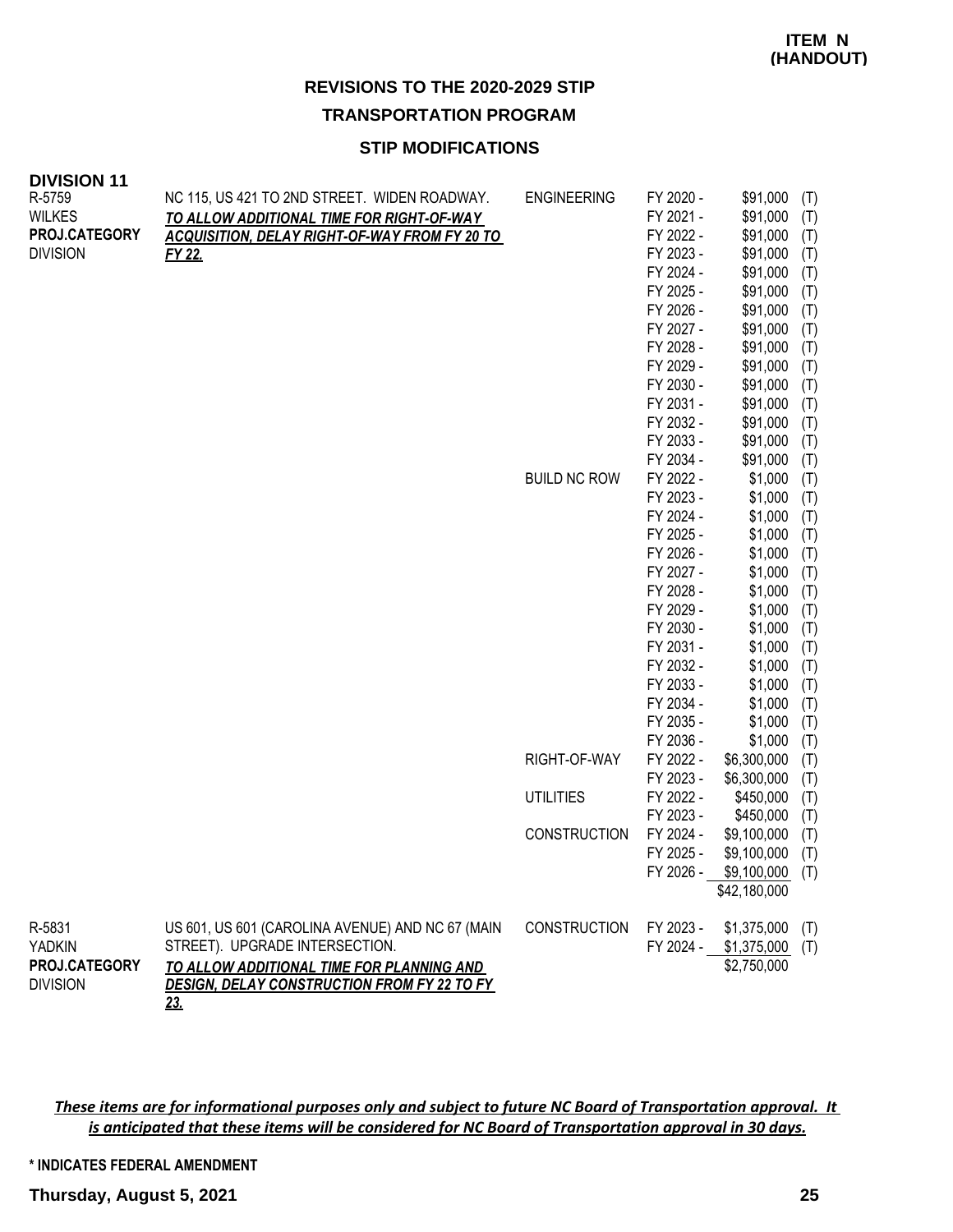### **TRANSPORTATION PROGRAM**

### **STIP MODIFICATIONS**

| <b>DIVISION 11</b><br>R-5913B<br><b>SURRY</b><br><b>YADKIN</b><br>PROJ.CATEGORY<br><b>HWY FUNDS</b> | US 21 BUSINESS, BRIDGE #850021 OVER YADKIN<br>RIVER. REHABILITATE STRUCTURE AND WIDEN<br>SIDEWALKS.<br>TO ALLOW ADDITIONAL TIME FOR PLANNING AND<br><b>DESIGN, DELAY CONSTRUCTION FROM FY 21 TO FY</b><br>23. | <b>CONSTRUCTION</b> | FY 2023 -                           | \$1,400,000<br>\$1,400,000                             | (HFB)             |
|-----------------------------------------------------------------------------------------------------|---------------------------------------------------------------------------------------------------------------------------------------------------------------------------------------------------------------|---------------------|-------------------------------------|--------------------------------------------------------|-------------------|
| U-4700AA<br><b>BURKE</b><br><b>CALDWELL</b><br>PROJ.CATEGORY<br><b>STATEWIDE</b>                    | US 321, INTERIM STRUCTURE IMPROVEMENTS ON US<br>321 SOUTHBOUND BRIDGE OVER LAKE HICKORY.<br>TO ALLOW ADDITIONAL TIME FOR PLANNING AND<br><b>DESIGN, DELAY CONSTRUCTION FROM FY 21 TO FY</b><br>22.            | <b>CONSTRUCTION</b> |                                     | FY 2022 - \$2,000,000<br>\$2,000,000                   | (NHP)             |
| * U-5809<br><b>YADKIN</b><br>PROJ.CATEGORY<br><b>DIVISION</b>                                       | US 601 (STATE STREET), US 421 TO SR 1146 (LEE<br>AVENUE). CONSTRUCT MEDIAN AND ROUNDABOUTS.<br>TO ALLOW ADDITIONAL TIME FOR RIGHT-OF-WAY<br><b>ACQUISITION, DELAY CONSTRUCTION FROM FY 22 TO</b><br>FY 24.    | <b>CONSTRUCTION</b> | FY 2024 -<br>FY 2025 -              | \$5,700,000<br>\$5,700,000<br>\$11,400,000             | (T)<br>(T)        |
| U-6033<br>CALDWELL<br>PROJ.CATEGORY<br><b>DIVISION</b>                                              | US 64/NC 18, SR 1142 (CALLICO ROAD)<br>INTERSECTION. CONSTRUCT INTERSECTION<br>IMPROVEMENTS.<br>TO ALLOW ADDITIONAL TIME FOR PLANNING AND<br>DESIGN, DELAY CONSTRUCTION FROM FY 22 TO FY<br><u>23.</u>        | <b>CONSTRUCTION</b> | FY 2023 -                           | \$2,250,000<br>\$2,250,000                             | (T)               |
| <b>DIVISION 12</b><br>AV-5741<br><b>CATAWBA</b><br>PROJ.CATEGORY<br><b>DIVISION</b>                 | HICKORY REGIONAL AIRPORT (HKY), 600 FEET<br>EXTENSION OF RUNWAY 6 - PHASE I AND II.<br>TO ALLOW ADDITIONAL TIME FOR PLANNING AND<br><b>DESIGN, DELAY CONSTRUCTION FROM FY 22 TO FY</b><br><u>24.</u>          | <b>CONSTRUCTION</b> | FY 2024 -<br>FY 2024 -<br>FY 2025 - | \$1,538,000<br>\$384,000<br>\$1,922,000<br>\$3,844,000 | (T)<br>(O)<br>(T) |

*These items are for informational purposes only and subject to future NC Board of Transportation approval. It is anticipated that these items will be considered for NC Board of Transportation approval in 30 days.*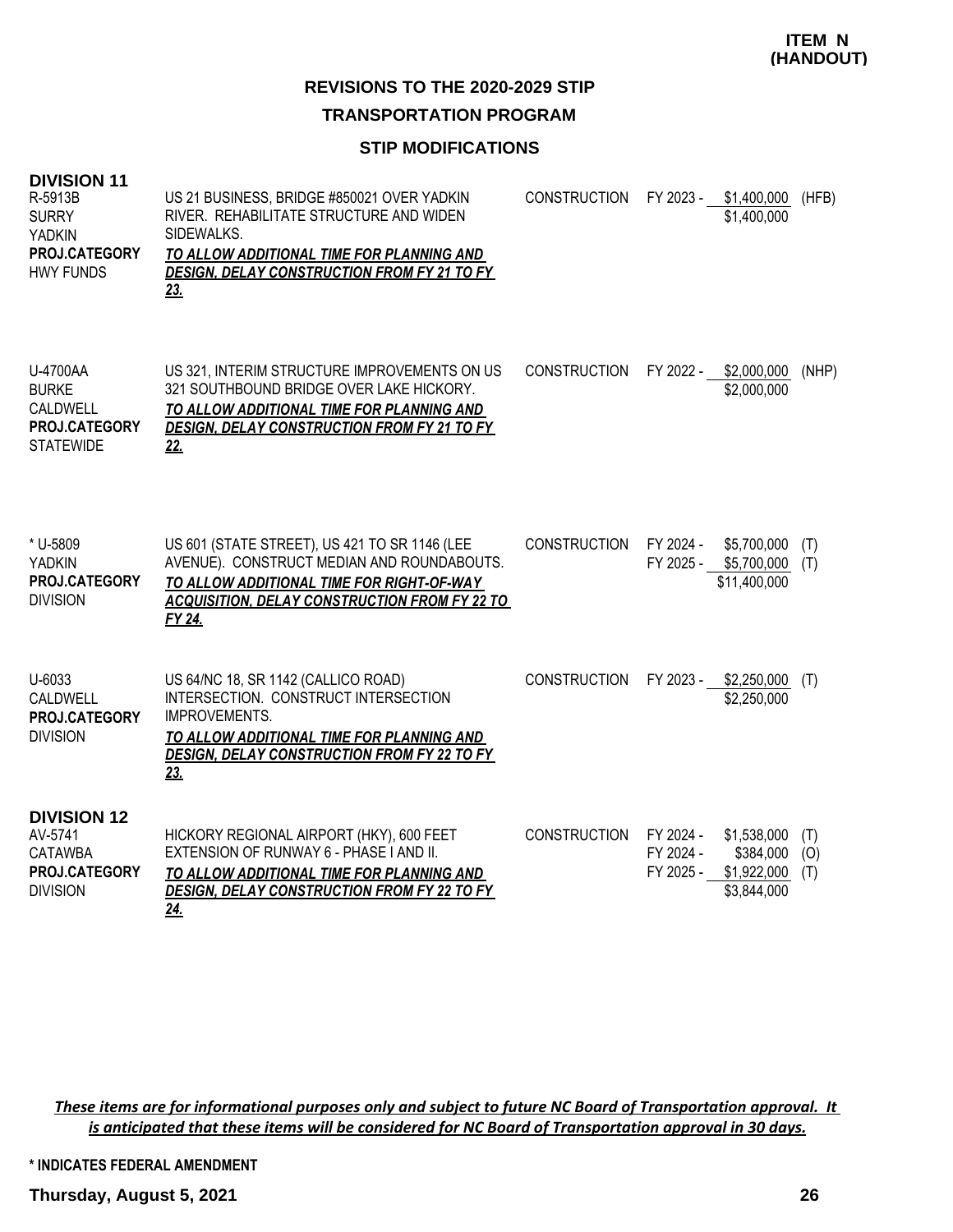**TRANSPORTATION PROGRAM**

### **STIP MODIFICATIONS**

| <b>DIVISION 12</b><br>AV-5752<br><b>CATAWBA</b><br><b>PROJ.CATEGORY</b><br><b>DIVISION</b> | HICKORY REGIONAL AIRPORT (HKY), LAND<br>ACQUISITION AND OBSTRUCTION REMOVAL.<br>TO ALLOW ADDITIONAL TIME FOR PLANNING AND<br><b>DESIGN, DELAY RIGHT-OF-WAY FROM FY 22 TO FY 26.</b>                                           | RIGHT-OF-WAY                        | FY 2026 -                                        | \$600,000<br>\$600,000                                          | (T)                                |
|--------------------------------------------------------------------------------------------|-------------------------------------------------------------------------------------------------------------------------------------------------------------------------------------------------------------------------------|-------------------------------------|--------------------------------------------------|-----------------------------------------------------------------|------------------------------------|
| AV-5753<br><b>LINCOLN</b><br><b>PROJ.CATEGORY</b><br><b>DIVISION</b>                       | LINCOLNTON-LINCOLN COUNTY AIRPORT (IPJ),<br>OBSTRUCTION REMOVAL IN RUNWAY 5 APPROACH.<br>TO ALLOW ADDITIONAL TIME FOR PLANNING AND<br><b>DESIGN, DELAY RIGHT-OF-WAY FROM FY 22 TO FY 23.</b>                                  | RIGHT-OF-WAY                        | FY 2023 -                                        | \$295,000<br>\$295,000                                          | (T)                                |
| AV-5896<br><b>IREDELL</b><br>PROJ.CATEGORY<br><b>DIVISION</b>                              | STATESVILLE REGIONAL AIRPORT (SVH), RELOCATE<br>EAST AVIATION DRIVE TO ALLOW FOR FUTURE<br>RUNWAY EXTENSION.<br><b>ACCELERATE CONSTRUCTION FROM FY 27 TO FY 26</b><br>AT THE REQUEST OF THE DIVISION OF AVIATION.             | RIGHT-OF-WAY<br><b>CONSTRUCTION</b> | FY 2025 -<br>FY 2026 -                           | \$5,610,000<br>\$3,725,000<br>\$9,335,000                       | (T)<br>(T)                         |
| * B-5542<br><b>CATAWBA</b><br><b>PROJ.CATEGORY</b><br><b>DIVISION</b>                      | CLAREMOUNT, PRESERVATION OF BUNKER HILL<br>COVERED BRIDGE.<br>ADD CONSTRUCTION IN FY 22 NOT PREVIOUSLY<br><b>PROGRAMMED. OTHER FUNDS ARE NATIONAL</b><br><u>HISTORIC BRIDGE PROGRAM FUNDS.</u>                                | <b>CONSTRUCTION</b>                 | 2022                                             | \$296,000<br>\$296,000                                          | (0)                                |
| EB-5701<br><b>GASTON</b><br><b>PROJ.CATEGORY</b><br><b>DIVISION</b>                        | US 29/74 (EAST FRANKLIN BOULEVARD), SR 2200 (COX<br>ROAD) TO CITY LIMITS. CONSTRUCT MISSING<br>SIDEWALK ON NORTH SIDE.<br>TO ALLOW ADDITIONAL TIME FOR PLANNING AND<br><b>DESIGN, DELAY RIGHT-OF-WAY FROM FY 21 TO FY 22.</b> | RIGHT-OF-WAY<br><b>CONSTRUCTION</b> | FY 2022 -<br>FY 2022 -<br>FY 2022 -<br>FY 2022 - | \$640,000<br>\$160,000<br>\$640,000<br>\$160,000<br>\$1,600,000 | (TA5200)<br>(L)<br>(TA5200)<br>(L) |
| EB-5787<br><b>IREDELL</b><br><b>PROJ.CATEGORY</b><br><b>DIVISION</b>                       | MOORESVILLE, BELLINGHAM PARK GREENWAY<br>EXTENSION TO JOHNSON DAIRY ROAD. CONSTRUCT<br>GREENWAY.<br>TO ALLOW ADDITIONAL TIME FOR PLANNING AND<br><b>DESIGN, DELAY CONSTRUCTION FROM FY 21 TO FY</b><br><u>22.</u>             | <b>CONSTRUCTION</b>                 | FY 2022 -<br>FY 2022 -                           | \$3,555,000<br>\$889,000<br>\$4,444,000                         | (BGDA)<br>(L)                      |

*These items are for informational purposes only and subject to future NC Board of Transportation approval. It is anticipated that these items will be considered for NC Board of Transportation approval in 30 days.*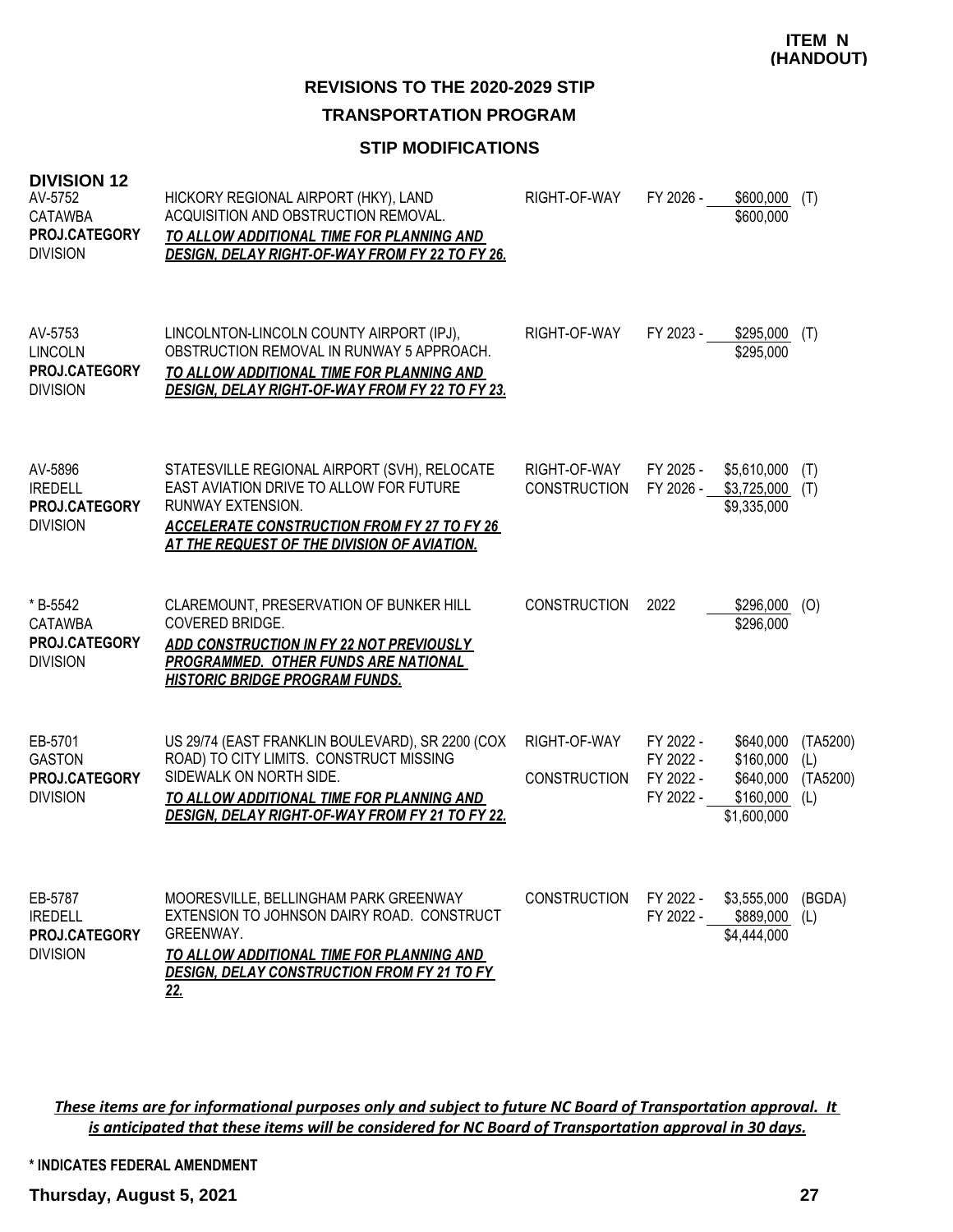### **TRANSPORTATION PROGRAM**

### **STIP MODIFICATIONS**

#### **DIVISION 12**

| EB-5808<br><b>BURKE</b><br>CALDWELL<br><b>CATAWBA</b><br>PROJ.CATEGORY<br><b>DIVISION</b> | HICKORY, UPGRADE CURRENT PEDESTRIAN SIGNALS<br>AND INSTALL NEW PEDESTRIAN SIGNALS.<br>TO ALLOW ADDITIONAL TIME FOR PLANNING AND<br><b>DESIGN, DELAY CONSTRUCTION FROM FY 21 TO FY</b><br>22.                                                                                                                                                    | <b>CONSTRUCTION</b>                                       | FY 2022 -<br>FY 2022 -                                                     | \$322,000<br>\$80,000<br>\$402,000                                                         | (BGDA)<br>(L)                                   |
|-------------------------------------------------------------------------------------------|-------------------------------------------------------------------------------------------------------------------------------------------------------------------------------------------------------------------------------------------------------------------------------------------------------------------------------------------------|-----------------------------------------------------------|----------------------------------------------------------------------------|--------------------------------------------------------------------------------------------|-------------------------------------------------|
| EB-5911<br>CATAWBA<br>PROJ.CATEGORY<br><b>DIVISION</b>                                    | OLD LENOIR ROAD MULTI-USE PATH, 9TH STREET NW<br>TO HICKORY WATER PLANT. CONSTRUCT MULTI-USE<br>PATH.<br>TO ALLOW ADDITIONAL TIME FOR RIGHT-OF-WAY<br>ACQUISITION. DELAY CONSTRUCTION FROM FY 21 TO<br>FY 22.                                                                                                                                   | RIGHT-OF-WAY<br><b>CONSTRUCTION</b>                       | FY 2021 -<br>FY 2021 -<br>FY 2022 -<br>FY 2022 -                           | \$964,000<br>\$241,000<br>\$6,498,000<br>\$1,625,000<br>\$9,328,000                        | (TAANY)<br>(L)<br>(TAANY)<br>(L)                |
| EB-5930<br><b>IREDELL</b><br>PROJ.CATEGORY<br><b>DIVISION</b>                             | TROUTMAN, DOWNTOWN SIDEWALK IMPROVEMENTS.<br>RUMPLE STREET FROM US 21/NC 115 TO THOMAS<br>STREET; WAGNER STREET FROM US 21/NC 115 TO<br>WEST AVENUE; TALLEY STREET FROM US 21/NC 115<br>TO WEST AVENUE.<br>TO ALLOW ADDITIONAL TIME FOR PLANNING AND<br>DESIGN, DELAY RIGHT-OF-WAY FROM FY 21 TO FY 22<br>AND CONSTRUCTION FROM FY 22 TO FY 23. | <b>ENGINEERING</b><br>RIGHT-OF-WAY<br><b>CONSTRUCTION</b> | FY 2021 -<br>FY 2021 -<br>FY 2022 -<br>FY 2022 -<br>FY 2023 -<br>FY 2023 - | \$203.000<br>\$109,000<br>\$129,000<br>\$70,000<br>\$1,055,000<br>\$568,000<br>\$2,134,000 | (TADA)<br>(L)<br>(TADA)<br>(L)<br>(TADA)<br>(L) |
| EB-5935<br><b>CATAWBA</b><br><b>PROJ.CATEGORY</b><br><b>DIVISION</b>                      | CLAREMONT, CONSTRUCT SIDEWALK ALONG<br>CENTENNIAL BOULEVARD FROM NORTH LOOKOUT<br>STREET TO MAIN STREET - (PHASE II).<br>TO ALLOW ADDITIONAL TIME FOR PLANNING AND<br><b>DESIGN, DELAY CONSTRUCTION FROM FY 21 TO FY</b><br>22.                                                                                                                 | <b>CONSTRUCTION</b>                                       | FY 2022 -<br>FY 2022 -                                                     | \$480,000<br>\$120,000<br>\$600,000                                                        | (BGDA)<br>(L)                                   |
| EB-5937<br><b>CATAWBA</b><br>PROJ.CATEGORY<br><b>DIVISION</b>                             | HICKORY, BOOK WALK. CONSTRUCT MULTI-USE PATH<br>FROM CITY WALK TO RIDGEVIEW LIBRARY.<br>TO ALLOW ADDITIONAL TIME FOR RIGHT-OF-WAY<br><b>ACQUISITION, DELAY CONSTRUCTION FROM FY 21 TO</b><br>FY 22.                                                                                                                                             | RIGHT-OF-WAY<br><b>CONSTRUCTION</b>                       | FY 2021 -<br>FY 2021 -<br>FY 2022 -<br>FY 2022 -<br>FY 2022 -              | \$180,000<br>\$45,000<br>\$1,500,000<br>\$45,000<br>\$386,000<br>\$2,156,000               | (TADA)<br>(L)<br>(BGANY)<br>(BGDA)<br>(L)       |

*These items are for informational purposes only and subject to future NC Board of Transportation approval. It is anticipated that these items will be considered for NC Board of Transportation approval in 30 days.*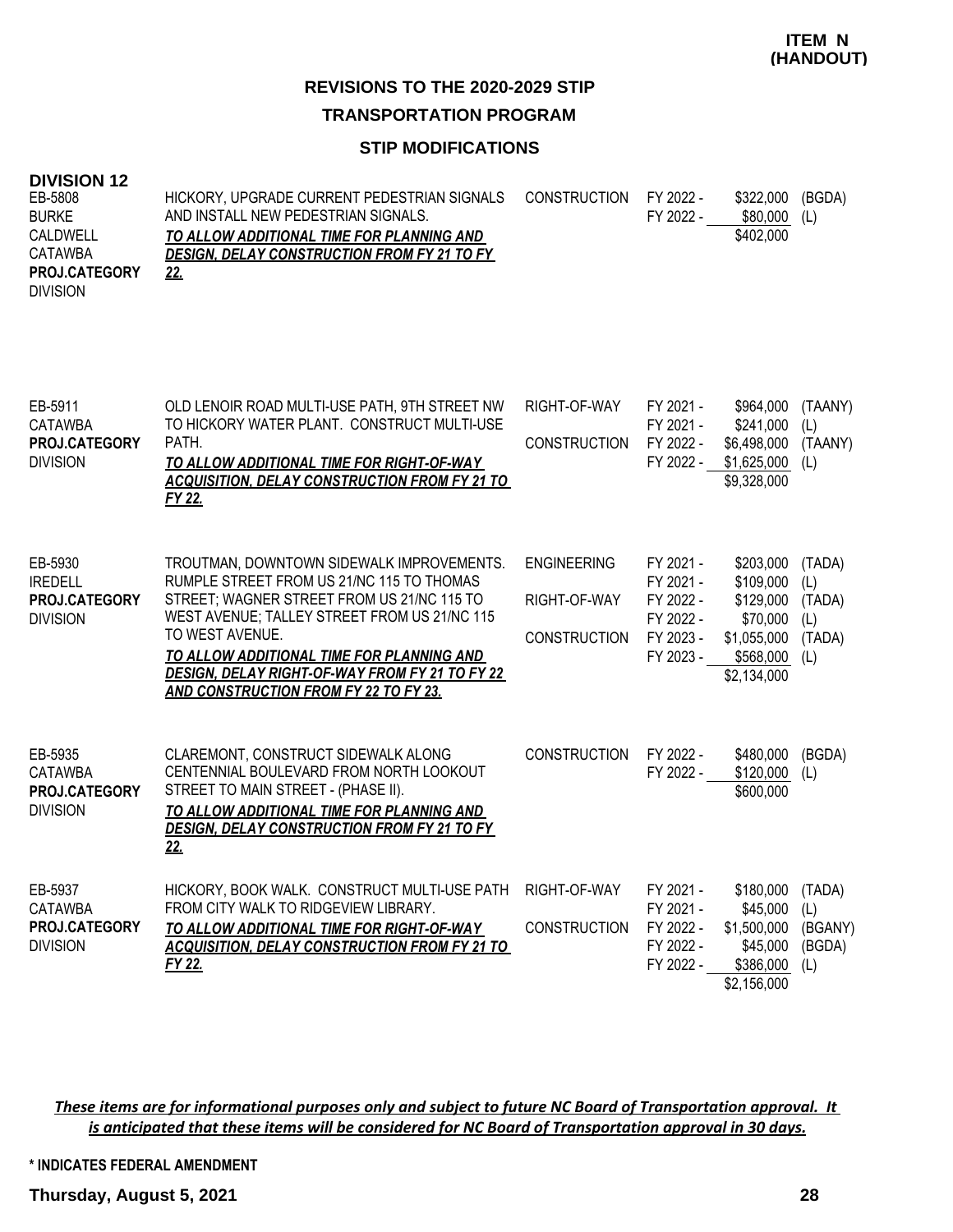## **TRANSPORTATION PROGRAM**

### **STIP MODIFICATIONS**

| <b>DIVISION 12</b><br>EB-5938<br><b>CATAWBA</b><br>PROJ.CATEGORY<br><b>DIVISION</b>     | HICKORY, BOOK WALK SOUTH. CONSTRUCT MULTI-<br>USE PATH FROM RIDGEVIEW LIBRARY TO WALMART.<br>TO ALLOW ADDITIONAL TIME FOR RIGHT-OF-WAY<br><b>ACQUISITION, DELAY CONSTRUCTION FROM FY 21 TO</b><br>FY 22.                                                       | RIGHT-OF-WAY<br><b>CONSTRUCTION</b>                       | FY 2021 -<br>FY 2021 -<br>FY 2022 -<br>FY 2022 -<br>FY 2022 -                           | \$84,000<br>\$21,000<br>\$2,400,000<br>\$116,000<br>\$629,000<br>\$3,250,000                      | (TADA)<br>(L)<br>(BGANY)<br>(TADA)<br>(L)                    |
|-----------------------------------------------------------------------------------------|----------------------------------------------------------------------------------------------------------------------------------------------------------------------------------------------------------------------------------------------------------------|-----------------------------------------------------------|-----------------------------------------------------------------------------------------|---------------------------------------------------------------------------------------------------|--------------------------------------------------------------|
| HL-0002<br><b>CATAWBA</b><br>PROJ.CATEGORY<br><b>EXEMPT</b>                             | US 70, SR 1358 (4TH STREET DRIVE SW)<br>INTERSECTION IN HICKORY. CONSTRUCT<br>INTERSECTION IMPROVEMENTS.<br>TO ALLOW ADDITIONAL TIME FOR PLANNING AND<br><b>DESIGN, DELAY RIGHT-OF-WAY FROM FY 21 TO FY 22</b><br><b>AND CONSTRUCTION FROM FY 21 TO FY 22.</b> | RIGHT-OF-WAY<br><b>CONSTRUCTION</b>                       | FY 2022 -<br>FY 2022 -<br>FY 2022 -<br>FY 2022 -                                        | \$80,000<br>\$20,000<br>\$320,000<br>\$80,000<br>\$500,000                                        | (BGDA)<br>(L)<br>(BGDA)<br>(L)                               |
| U-6238<br><b>CATAWBA</b><br>PROJ.CATEGORY<br><b>DIVISION</b>                            | TRIVIUM PARKWAY, NEW ROUTE, EXTEND TRIVIUM<br>PARKWAY AND CONSTRUCT NEW ROADWAY IN<br>TRIVIUM CORPORATE CENTER.<br>TO ALLOW ADDITIONAL TIME FOR PLANNING AND<br>DESIGN, DELAY CONSTRUCTION FROM FY 21 TO FY<br><u>22.</u>                                      | <b>CONSTRUCTION</b>                                       | FY 2022 -                                                                               | \$1,316,000<br>\$1,316,000                                                                        | (T)                                                          |
| <b>DIVISION 13</b><br>* EB-5547A<br><b>BUNCOMBE</b><br>PROJ.CATEGORY<br><b>DIVISION</b> | BLACK MOUNTAIN RIVERWALK GREENWAY,<br>CONSTRUCT MULTI-USE PATH FROM BLACK<br>MOUNTAIN AVENUE TO FLAT CREEK GREENWAY.<br>SEGMENT EB-5547 INTO SEGMENTS "A" AND "B" AT<br>THE REQUEST OF THE MPO.                                                                | <b>ENGINEERING</b><br>RIGHT-OF-WAY<br><b>CONSTRUCTION</b> | FY 2022 -<br>FY 2022 -<br>FY 2022 -<br>FY 2023 -<br>FY 2023 -<br>FY 2024 -<br>FY 2024 - | \$13,000<br>\$81,000<br>\$23,000<br>\$75,000<br>\$19,000<br>\$768,000<br>\$192,000<br>\$1,171,000 | (BGANY)<br>(BGDA)<br>(L)<br>(BGANY)<br>(L)<br>(BGANY)<br>(L) |
| * EB-5547B<br><b>BUNCOMBE</b><br>PROJ.CATEGORY<br><b>DIVISION</b>                       | BLACK MOUNTAIN RIVERWALK GREENWAY,<br>CONSTRUCT MULTI-USE PATH FROM BLACK<br>MOUNTAIN AVENUE TO THE INTO THE OAKS TRAIL.<br>SEGMENT EB-5547 INTO SEGMENTS "A" AND "B" AT<br><b>THE REQUEST OF THE MPO.</b>                                                     | <b>ENGINEERING</b><br>RIGHT-OF-WAY<br><b>CONSTRUCTION</b> | FY 2022 -<br>FY 2022 -<br>FY 2022 -<br>FY 2022 -<br>FY 2023 -<br>FY 2023 -              | \$160,000<br>\$40,000<br>\$120,000<br>\$30,000<br>\$2,098,000<br>\$525,000<br>\$2,973,000         | (BGANY)<br>(L)<br>(BGANY)<br>(L)<br>(BGANY)<br>(L)           |

*These items are for informational purposes only and subject to future NC Board of Transportation approval. It is anticipated that these items will be considered for NC Board of Transportation approval in 30 days.*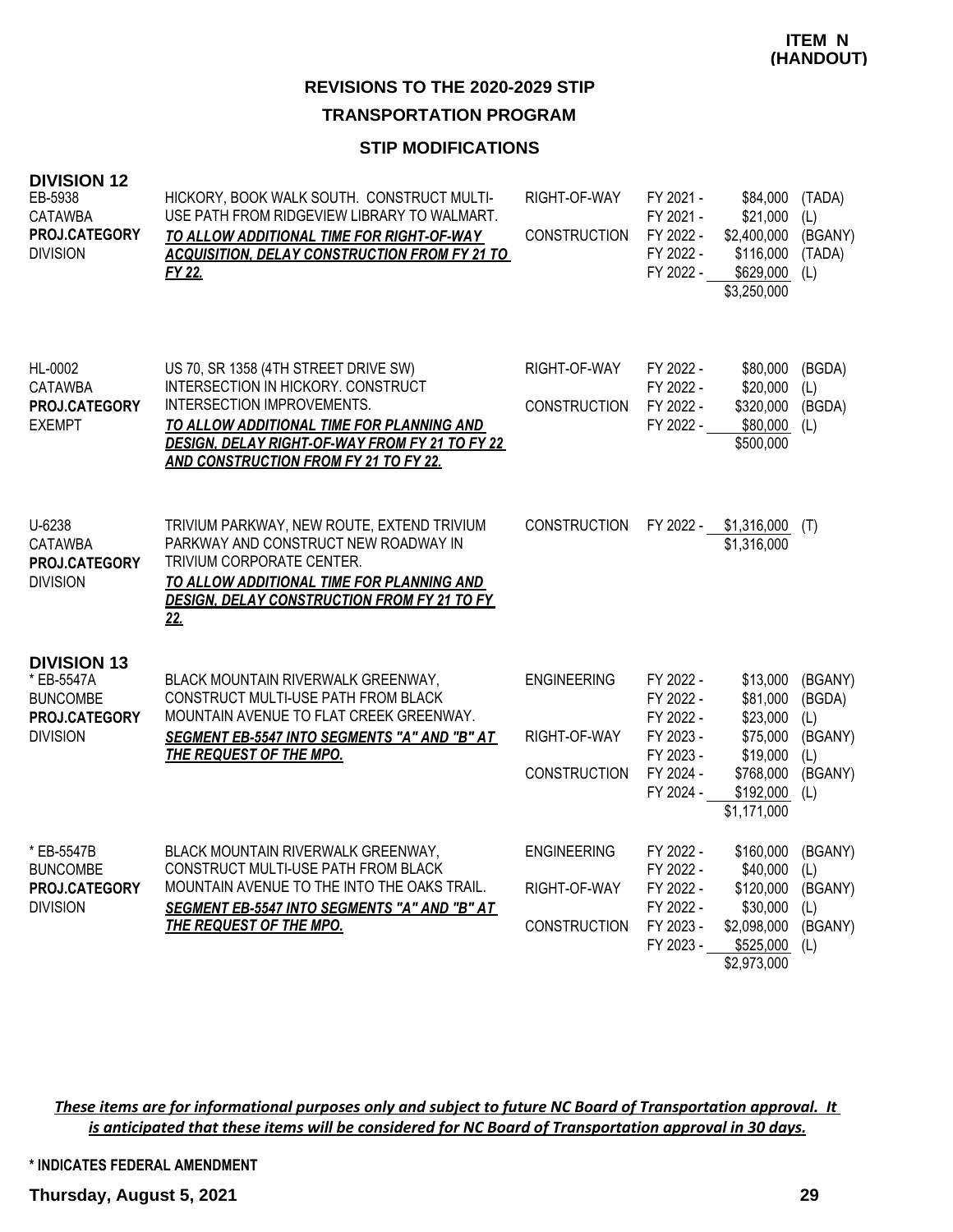### **TRANSPORTATION PROGRAM**

## **STIP MODIFICATIONS**

| <b>DIVISION 13</b><br>EB-5915<br><b>RUTHERFORD</b><br>PROJ.CATEGORY<br><b>DIVISION</b> | THERMAL BELT RAIL TRAIL, US 64/74A IN<br>RUTHERFORDTON TO FORREST HUNT DRIVE.<br>CONSTRUCT INTERSECTION IMPROVEMENTS AT<br>SELECTED LOCATIONS ALONG RAIL CORRIDOR.<br>TO ALLOW ADDITIONAL TIME FOR PLANNING AND<br><b>DESIGN, DELAY CONSTRUCTION FROM FY 21 TO FY</b><br>22. | <b>CONSTRUCTION</b>                 | FY 2022 -<br>FY 2022 - | \$267,000<br>\$67,000<br>\$334,000        | (TA5200)<br>(L) |
|----------------------------------------------------------------------------------------|------------------------------------------------------------------------------------------------------------------------------------------------------------------------------------------------------------------------------------------------------------------------------|-------------------------------------|------------------------|-------------------------------------------|-----------------|
| HA-0001<br><b>BURKE</b><br>PROJ.CATEGORY<br><b>EXEMPT</b>                              | NEW ROUTE, CONSTRUCT ACCESS ROAD INTO<br>BURKE COUNTY INDUSTRIAL PARK.<br>TO ALLOW ADDITIONAL TIME FOR PLANNING AND<br><b>DESIGN, DELAY CONSTRUCTION FROM FY 21 TO FY</b><br><u>22.</u>                                                                                      | <b>CONSTRUCTION</b>                 |                        | FY 2022 - \$1,300,000<br>\$1,300,000      | (APD)           |
| R-5967<br><b>BURKE</b><br>PROJ.CATEGORY<br><b>EXEMPT</b>                               | SR 1687 (GOAT FARM ROAD), IMPROVE EXISTING SR<br>1687 (GOAT FARM ROAD) ACCESS ROAD INTO THE<br>PROPOSED INDUSTRIAL PARK.<br>TO ALLOW ADDITIONAL TIME FOR PLANNING AND<br><b>DESIGN, DELAY CONSTRUCTION FROM FY 21 TO FY</b><br><u>22.</u>                                    | <b>CONSTRUCTION</b>                 | FY 2022 -<br>FY 2022 - | \$1,246,000<br>\$1,611,000<br>\$2,857,000 | (APD)<br>(L)    |
| U-4700AA<br><b>BURKE</b><br>CALDWELL<br><b>PROJ.CATEGORY</b><br><b>STATEWIDE</b>       | US 321, INTERIM STRUCTURE IMPROVEMENTS ON US<br>321 SOUTHBOUND BRIDGE OVER LAKE HICKORY.<br>TO ALLOW ADDITIONAL TIME FOR PLANNING AND<br><b>DESIGN, DELAY CONSTRUCTION FROM FY 21 TO FY</b><br>22.                                                                           | <b>CONSTRUCTION</b>                 |                        | FY 2022 - \$2,000,000<br>\$2,000,000      | (NHP)           |
| U-5971AA<br><b>BUNCOMBE</b><br>PROJ.CATEGORY<br><b>REGIONAL</b>                        | ASHEVILLE, US 19 (PATTON AVENUE) AND NC 63 (NEW<br>LEICESTER HIGHWAY). CONSTRUCT DRAINAGE<br><b>IMPROVEMENTS.</b><br>TO ALLOW ADDITIONAL TIME FOR PLANNING AND<br><b>DESIGN, DELAY CONSTRUCTION FROM FY 21 TO FY</b><br><u>22.</u>                                           | RIGHT-OF-WAY<br><b>CONSTRUCTION</b> | FY 2021 -<br>FY 2022 - | \$100,000<br>\$550,000<br>\$650,000       | (T)<br>(T)      |
| <b>DIVISION 14</b><br>AV-5850<br><b>MACON</b><br>PROJ.CATEGORY<br><b>DIVISION</b>      | MACON COUNTY AIRPORT, EXTEND RUNWAY.<br>TO ALLOW ADDITIONAL TIME FOR PLANNING AND<br>DESIGN, DELAY RIGHT-OF-WAY FROM FY 28 TO FY 29.                                                                                                                                         | RIGHT-OF-WAY<br><b>CONSTRUCTION</b> | FY 2029 -<br>FY 2029 - | \$166,000<br>\$4,834,000<br>\$5,000,000   | (T)<br>(T)      |

*These items are for informational purposes only and subject to future NC Board of Transportation approval. It is anticipated that these items will be considered for NC Board of Transportation approval in 30 days.*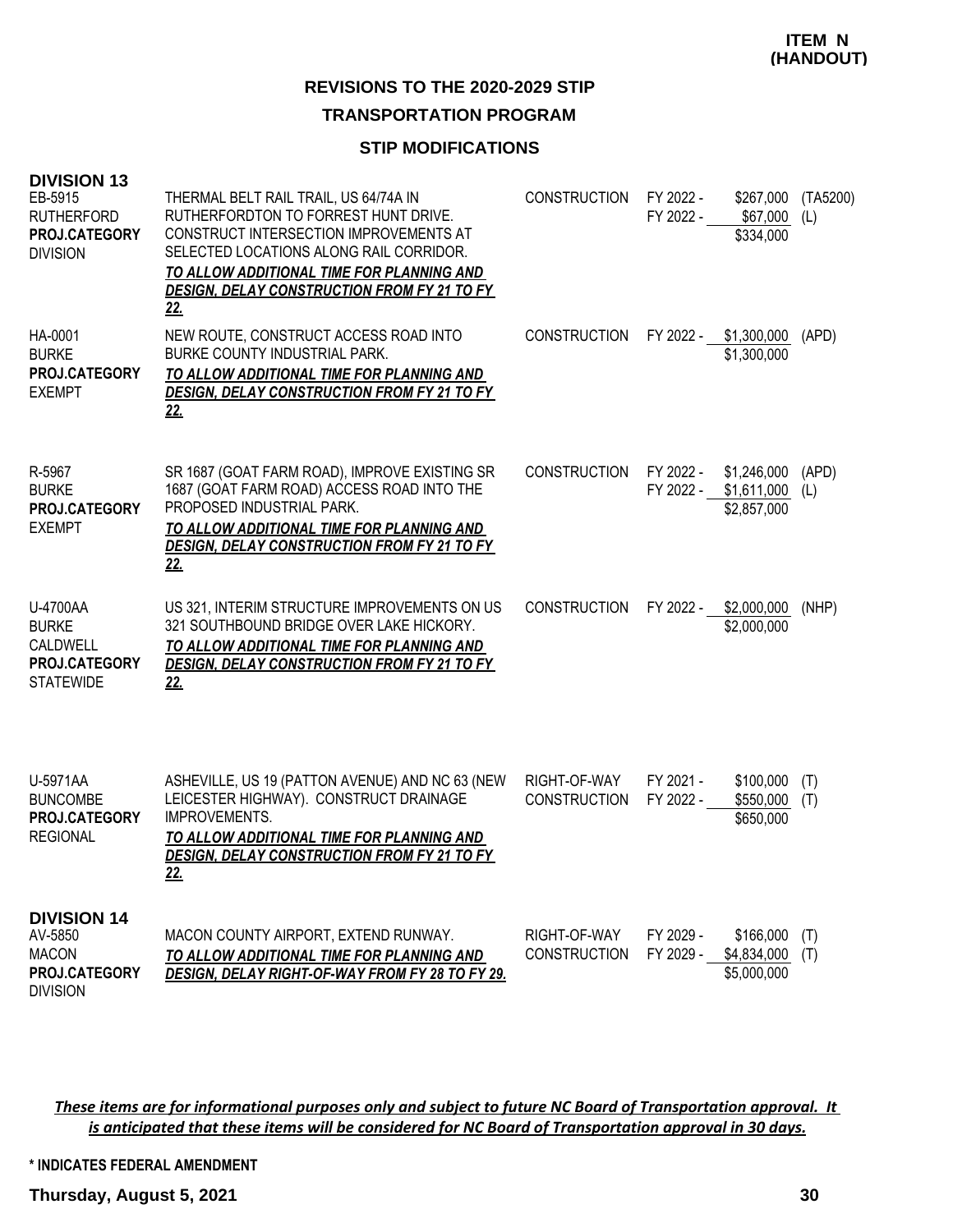# **TRANSPORTATION PROGRAM**

### **STIP MODIFICATIONS**

| <b>DIVISION 14</b><br>* B-6054A<br><b>HAYWOOD</b><br>PROJ.CATEGORY<br><b>STATEWIDE</b> | I-40, REPLACE BRIDGE 430057 OVER US FOREST<br>SERVICE ROAD/COLD SPRINGS CREEK AT HARMON'S<br>DEN.<br><b>CHANGE FROM FEDERAL FUNDS TO STATE HIGHWAY</b><br><b>TRUST FUNDS.</b>                                                                                                                     | <b>ENGINEERING</b><br><b>CONSTRUCTION</b>                                     | FY 2020 -<br>FY 2021 -                                        | \$500,000<br>\$5,000,000<br>\$5,500,000                                                                  | (T)<br>(T)                             |
|----------------------------------------------------------------------------------------|---------------------------------------------------------------------------------------------------------------------------------------------------------------------------------------------------------------------------------------------------------------------------------------------------|-------------------------------------------------------------------------------|---------------------------------------------------------------|----------------------------------------------------------------------------------------------------------|----------------------------------------|
| * B-6054B<br><b>HAYWOOD</b><br>PROJ.CATEGORY<br><b>STATEWIDE</b>                       | I-40, REPLACE BRIDGE 430159 OVER SR 1338 (WHITE<br>OAK ROAD).<br>TO ALLOW ADDITIONAL TIME FOR PLANNING AND<br><b>DESIGN, DELAY RIGHT-OF-WAY FROM FY 21 TO FY 22.</b><br><b>CHANGE FROM FEDERAL FUNDS TO STATE HIGHWAY</b><br><b>TRUST FUNDS.</b>                                                  | <b>ENGINEERING</b><br>RIGHT-OF-WAY<br><b>UTILITIES</b><br><b>CONSTRUCTION</b> | FY 2020 -<br>FY 2022 -<br>FY 2022 -<br>FY 2022 -<br>FY 2023 - | \$500,000<br>\$5,000<br>\$5,000<br>\$2,500,000<br>\$2,500,000<br>\$5,510,000                             | (T)<br>(T)<br>(T)<br>(T)<br>(T)        |
| * B-6054C<br><b>HAYWOOD</b><br>PROJ.CATEGORY<br><b>STATEWIDE</b>                       | I-40, REPLACE BRIDGE 430171 OVER SR 1338 (WHITE<br>OAK ROAD) AND JONATHAN CREEK.<br>TO ALLOW ADDITIONAL TIME FOR PLANNING AND<br>DESIGN, DELAY RIGHT-OF-WAY FROM FY 21 TO FY 22.<br>CHANGE FROM FEDERAL FUNDS TO STATE HIGHWAY<br><b>TRUST FUNDS.</b>                                             | <b>ENGINEERING</b><br>RIGHT-OF-WAY<br><b>UTILITIES</b><br><b>CONSTRUCTION</b> | FY 2020 -<br>FY 2022 -<br>FY 2022 -<br>FY 2022 -              | \$2,500,000<br>\$5,000<br>\$5,000<br>\$12,500,000<br>FY 2023 - \$12,500,000<br>\$27,510,000              | (T)<br>(T)<br>(T)<br>(T)<br>(T)        |
| * B-6054D<br><b>HAYWOOD</b><br>PROJ.CATEGORY<br><b>STATEWIDE</b>                       | I-40, REPLACE BRIDGE 430124 OVER SR 1338 (WHITE<br>OAK ROAD) AND FINES CREEK.<br>TO ALLOW ADDITIONAL TIME FOR PLANNING AND<br>DESIGN, DELAY RIGHT-OF-WAY FROM FY 21 TO FY 22<br>AND CONSTRUCTION FROM FY 23 TO FY 24. CHANGE<br><b>FROM FEDERAL FUNDS TO STATE HIGHWAY TRUST</b><br><b>FUNDS.</b> | <b>ENGINEERING</b><br>RIGHT-OF-WAY<br><b>UTILITIES</b><br><b>CONSTRUCTION</b> | FY 2021 -<br>FY 2022 -<br>FY 2022 -<br>FY 2024 -<br>FY 2025 - | \$500,000<br>\$5,000<br>\$5,000<br>\$2,500,000<br>\$2,500,000<br>\$5,510,000                             | (T)<br>(T)<br>(T)<br>(T)<br>(T)        |
| * B-6054E<br><b>HAYWOOD</b><br>PROJ.CATEGORY<br><b>STATEWIDE</b>                       | I-40, REPLACE BRIDGE 430142 OVER PIGEON RIVER.<br>TO ALLOW ADDITIONAL TIME FOR PLANNING AND<br>DESIGN, DELAY RIGHT-OF-WAY FROM FY 21 TO FY 22<br>AND CONSTRUCTION FROM FY 23 TO FY 24. CHANGE<br><b>FROM FEDERAL FUNDS TO STATE HIGHWAY TRUST</b><br><b>FUNDS.</b>                                | <b>ENGINEERING</b><br>RIGHT-OF-WAY<br><b>UTILITIES</b><br><b>CONSTRUCTION</b> | FY 2021 -<br>FY 2022 -<br>FY 2022 -<br>FY 2022 -<br>FY 2024 - | \$200,000<br>\$1,800,000<br>\$5,000<br>\$5,000<br>\$10,000,000<br>FY 2025 - \$10,000,000<br>\$22,010,000 | (T)<br>(T)<br>(T)<br>(T)<br>(T)<br>(T) |

*These items are for informational purposes only and subject to future NC Board of Transportation approval. It is anticipated that these items will be considered for NC Board of Transportation approval in 30 days.*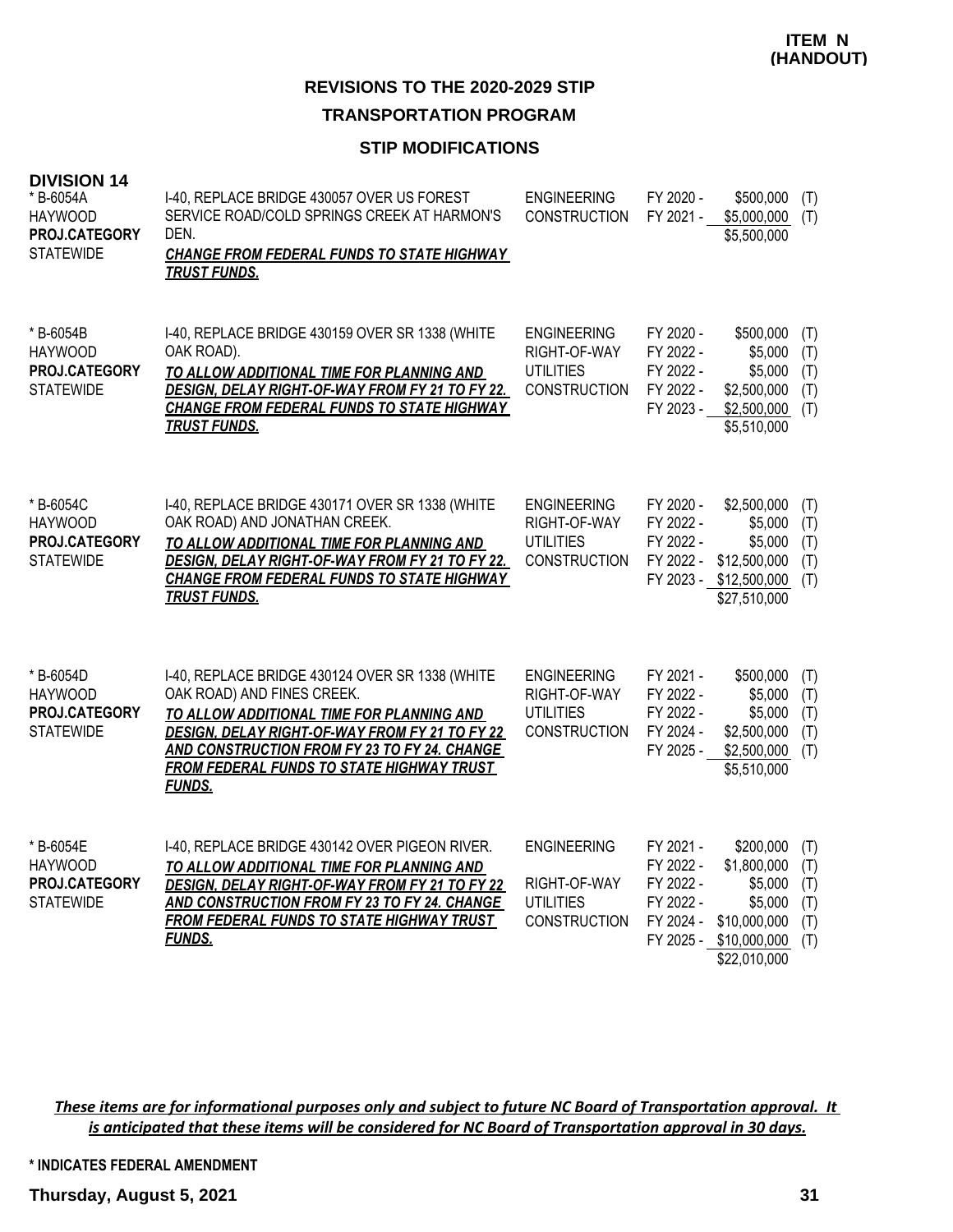### **TRANSPORTATION PROGRAM**

### **STIP MODIFICATIONS**

| <b>DIVISION 14</b> |
|--------------------|
|                    |

| R-5907<br><b>JACKSON</b><br>PROJ.CATEGORY<br><b>DIVISION</b>                        | US 74 (GREAT SMOKEY MOUNTAINS EXPRESSWAY),<br>US 441 GATEWAY INTERCHANGE TO SR 1391 (WEST<br>PINEY MOUNTAIN ROAD). MODERNIZE ROADWAY,<br>INCLUDING REPLACEMENT OF BRIDGE 490043 OVER<br>THE TUCKASEGEE RIVER.<br>TO ALLOW ADDITIONAL TIME FOR PLANNING AND<br><b>DESIGN, DELAY RIGHT-OF-WAY FROM FY 24 TO FY 25.</b> | RIGHT-OF-WAY<br><b>UTILITIES</b><br><b>CONSTRUCTION</b> | FY 2025 -<br>FY 2025 -<br>FY 2027 -<br>FY 2028 -<br>FY 2029 -<br>FY 2030 - | \$3,500,000<br>\$200,000<br>\$4,975,000<br>\$4,975,000<br>\$4,975,000<br>\$4,975,000<br>\$23,600,000 | (BGLT5)<br>(BGLT5)<br>(BGLT5)<br>(BGLT5)<br>(BGLT5)<br>(BGLT5) |
|-------------------------------------------------------------------------------------|----------------------------------------------------------------------------------------------------------------------------------------------------------------------------------------------------------------------------------------------------------------------------------------------------------------------|---------------------------------------------------------|----------------------------------------------------------------------------|------------------------------------------------------------------------------------------------------|----------------------------------------------------------------|
| U-5783<br><b>HENDERSON</b><br>PROJ.CATEGORY<br><b>REGIONAL</b>                      | US 64, SR 1180 (BLYTHE STREET) TO SR 1173 (WHITE<br>PINE DRIVE)/SR 1186 (DANIEL DRIVE). WIDEN<br>ROADWAY.<br>TO ALLOW ADDITIONAL TIME FOR PLANNING AND<br>DESIGN, DELAY RIGHT-OF-WAY FROM FY 21 TO FY 22.                                                                                                            | RIGHT-OF-WAY<br><b>UTILITIES</b><br><b>CONSTRUCTION</b> | FY 2022 -<br>FY 2023 -<br>FY 2022 -<br>FY 2024 -<br>FY 2025 -<br>FY 2026 - | \$925,000<br>\$925,000<br>\$3,900,000<br>\$6,734,000<br>\$6,732,000<br>\$6,734,000<br>\$25,950,000   | (T)<br>(T)<br>(T)<br>(T)<br>(T)<br>(T)                         |
| <b>STATEWIDE</b><br>* C-5702D<br><b>STATEWIDE</b><br>PROJ.CATEGORY<br><b>EXEMPT</b> | VARIOUS, NORTH CAROLINA CLEAN ENERGY<br>TECHNOLOGY CENTER. CONDUCT A CLEAN-FUEL<br>ADVANCED TECHNOLOGY OUTREACH AND<br>AWARENESS PROGRAM IN ALL CMAQ-ELIGIBLE<br>COUNTIES.<br>ADD NEW PROJECT BREAK AT THE REQUEST OF THE<br><b>TRANSPORTATION PLANNING DIVISION.</b>                                                | IMPLEMENTATION FY 2022 -                                | FY 2022 -                                                                  | \$1,210,000<br>\$303,000<br>\$1,513,000                                                              | (CMAQ)<br>(L)                                                  |
| * C-5702E<br><b>STATEWIDE</b><br>PROJ.CATEGORY<br><b>EXEMPT</b>                     | VARIOUS, NORTH CAROLINA CLEAN ENERGY<br>TECHNOLOGY CENTER. EMISSIONS-REDUCING SUB-<br>AWARDS IN ALL CMAQ-ELIGIBLE COUNTIES.<br>ADD NEW PROJECT BREAK AT THE REQUEST OF THE<br><b>TRANSPORTATION PLANNING DIVISION.</b>                                                                                               | <b>IMPLEMENTATION FY 2022 -</b>                         | FY 2022 -                                                                  | \$1,222,000<br>\$306,000<br>\$1,528,000                                                              | (CMAQ)<br>(L)                                                  |

*These items are for informational purposes only and subject to future NC Board of Transportation approval. It is anticipated that these items will be considered for NC Board of Transportation approval in 30 days.*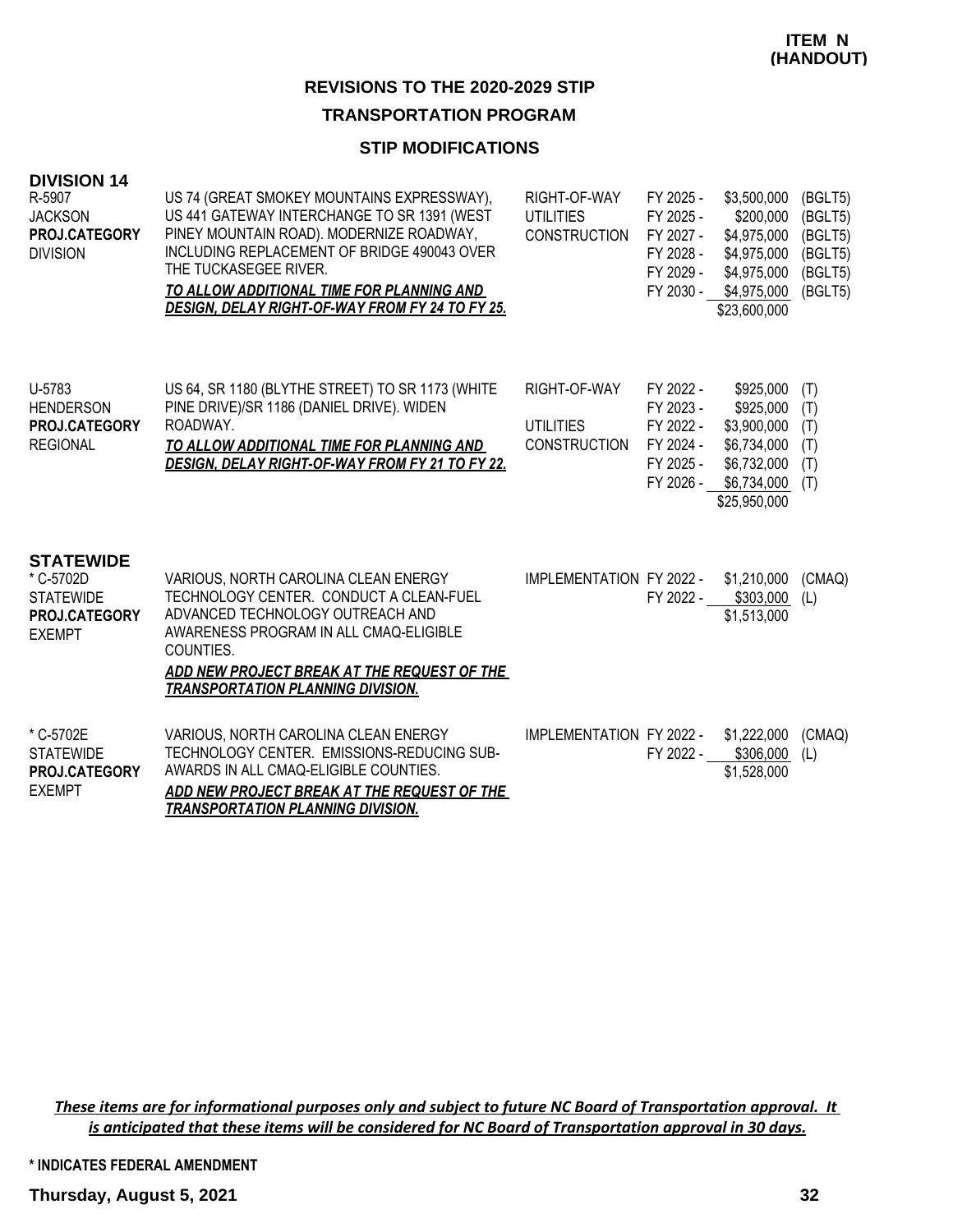### **ITEM N (HANDOUT)**

### **REVISIONS TO THE 2020-2029 STIP**

### **TRANSPORTATION PROGRAM**

### **STIP MODIFICATIONS**

#### **STATEWIDE**

| * TO-0003        | STATEWIDE, HUMAN TRAFFICKING AWARENESS AND           | ADMINISTRATIVE | FY 2021 - | \$120,000 | (5312) |
|------------------|------------------------------------------------------|----------------|-----------|-----------|--------|
| <b>STATEWIDE</b> | PUBLIC SAFETY INITIATIVE DISCRETIONARY GRANT         |                | FY 2021 - | \$30,000  | (5307) |
| PROJ.CATEGORY    | AWARDED BY FTA. GRANT WILL ALLOW FOR                 |                |           | \$150,000 |        |
| PUBLIC TRANS     | STATEWIDE TRAINING AND IMPLEMENTATION OF A           |                |           |           |        |
|                  | TRAINING PROGRAM FOR TRANSIT EMPLOYEES               |                |           |           |        |
|                  | ACROSS THE STATE ON HOW TO RECOGNIZE AND             |                |           |           |        |
|                  | RESPOND TO THE SIGNS OF HUMAN TRAFFICKING.           |                |           |           |        |
|                  | THE DEPARTMENT ALSO WILL DEVELOP HUMAN               |                |           |           |        |
|                  | TRAFFICKING AWARENESS EDUCATIONAL MATERIALS          |                |           |           |        |
|                  | TO BE POSTED ON TRANSIT VEHICLES AND STATIONS.       |                |           |           |        |
|                  | <b>MODIFY FUNDING IN FY 21 AT THE REQUEST OF THE</b> |                |           |           |        |
|                  | <i><b>INTEGRATED MOBILITY DIVISION.</b></i>          |                |           |           |        |
|                  |                                                      |                |           |           |        |

### **STIP DELETIONS**

| <b>DIVISION 4</b><br>* AV-5740<br><b>WAYNE</b><br>PROJ.CATEGORY<br><b>DIVISION</b>    | WAYNE EXECUTIVE JETPORT (GWW), LAND<br>ACQUISITION.<br>DELETE, WORK WAS COMPLETED AND WBS WAS<br>CLOSED.                                                                                                                                      | RIGHT-OF-WAY                                            | FY 2020 -<br>FY 2020 -                                      | \$388,000<br>\$34,000<br>\$422,000                      | (T)<br>(O)               |
|---------------------------------------------------------------------------------------|-----------------------------------------------------------------------------------------------------------------------------------------------------------------------------------------------------------------------------------------------|---------------------------------------------------------|-------------------------------------------------------------|---------------------------------------------------------|--------------------------|
| * HS-2004K<br><b>WAYNE</b><br>PROJ.CATEGORY<br><b>STATEWIDE</b>                       | US 117, INSTALL RUMBLE STRIPS ON US 117 BETWEEN<br>SR 1141 (MAIN STREET) IN MOUNT OLIVE AND US 117<br>ALTERNATE SOUTH OF GOLDSBORO.<br>DELETE. WORK TO BE INCLUDED UNDER I-6048.                                                              | CONSTRUCTION                                            | FY 2021 -                                                   | \$62,000<br>\$62,000                                    | (HSIP)                   |
| P-5100<br><b>WAYNE</b><br>PROJ.CATEGORY<br><b>TRANSITION</b>                          | GOLDSBORO, GOLDSBORO UNION STATION -<br>HISTORIC 1909 TRANSPORTATION FACILITY.<br>CONVERT STATION AND VICINITY INTO A MULTI-<br>MODAL TRANSPORTATION CENTER.<br><b>DELETE PROJECT. PRELIMINARY ACTIVITIES ARE</b><br><b>BEING CLOSED OUT.</b> |                                                         |                                                             |                                                         |                          |
| <b>DIVISION 6</b><br>U-5802A<br><b>CUMBERLAND</b><br>PROJ.CATEGORY<br><b>DIVISION</b> | NEW ROUTE (SPRING LAKE BYPASS), NC 210<br>(LILLINGTON HIGHWAY) TO NC 210 (MURCHISON<br>ROAD). CONSTRUCT MULTI-LANE FACILITY, PART ON<br>NEW LOCATION.<br>DELETE PROJECT BREAK. WORK TO BE COMPLETED<br><b>UNDER U-5802.</b>                   | RIGHT-OF-WAY<br><b>UTILITIES</b><br><b>CONSTRUCTION</b> | FY 2026 -<br>FY 2027 -<br>FY 2026 -<br>POST YR-\$26,700,000 | \$3,450,000<br>\$3,450,000<br>\$500,000<br>\$34,100,000 | (T)<br>(T)<br>(T)<br>(T) |

*These items are for informational purposes only and subject to future NC Board of Transportation approval. It is anticipated that these items will be considered for NC Board of Transportation approval in 30 days.*

**\* INDICATES FEDERAL AMENDMENT**

**Thursday, August 5, 2021 33**